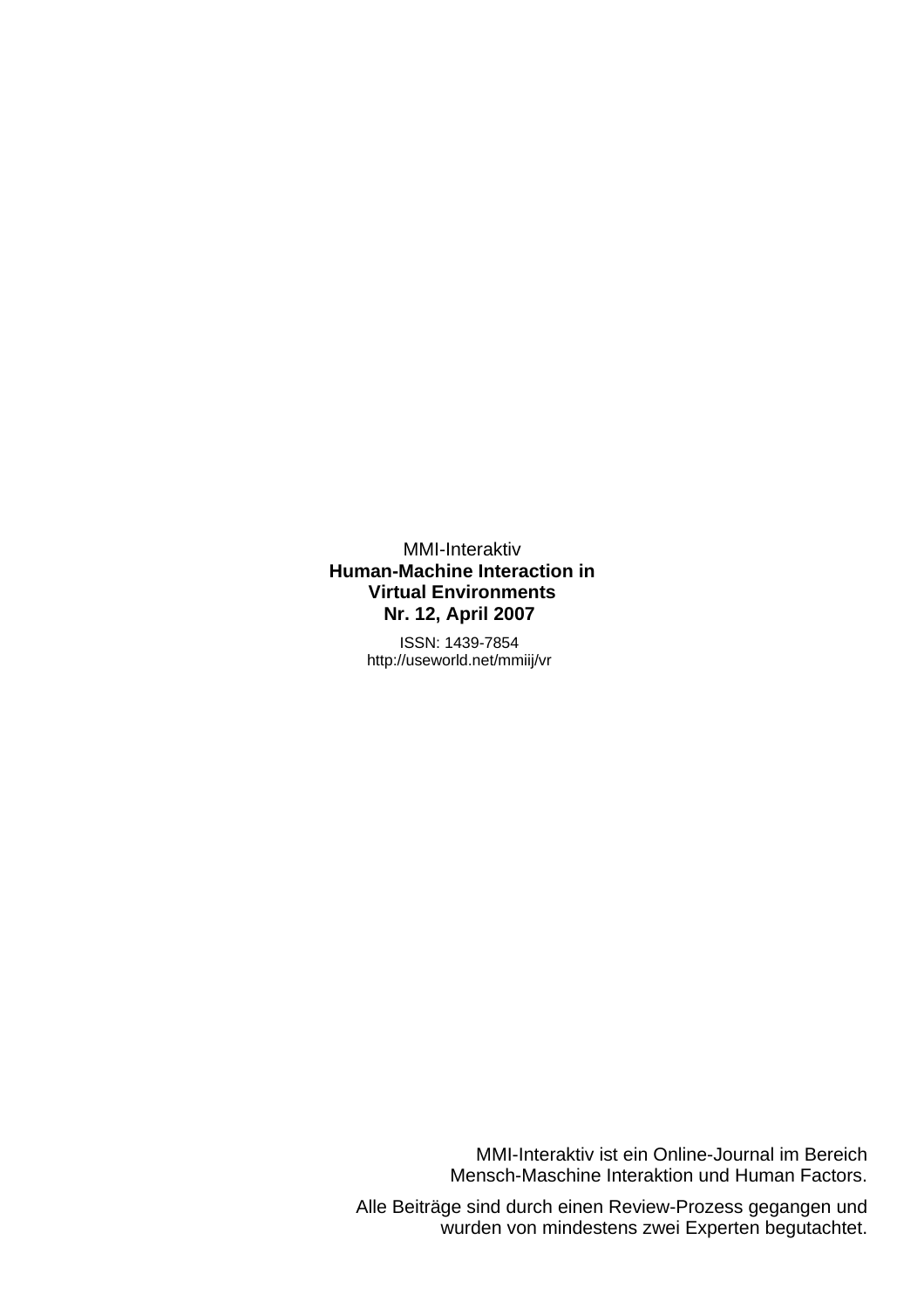## **MMI-Interaktiv Nr. 12, April 2007**

#### **Herausgeber:**

Johann Habakuk Israel (TU Berlin und Fraunhofer IPK) Anja Naumann (Deutsche Telekom Labs und TU Berlin)

**Editorial Board:**  Ralph Bruder (TU Darmstadt) Michael Herczeg (Universität zu Lübeck) Josef F. Krems (TU Chemnitz) Sandro Leuchter (Fraunhofer IITB, Karlsruhe) Kerstin Röse (TU Kaiserslautern) Matthias Rötting (TU Berlin) Christopher M. Schlick (RWTH Aachen) Leon Urbas (TU Dresden)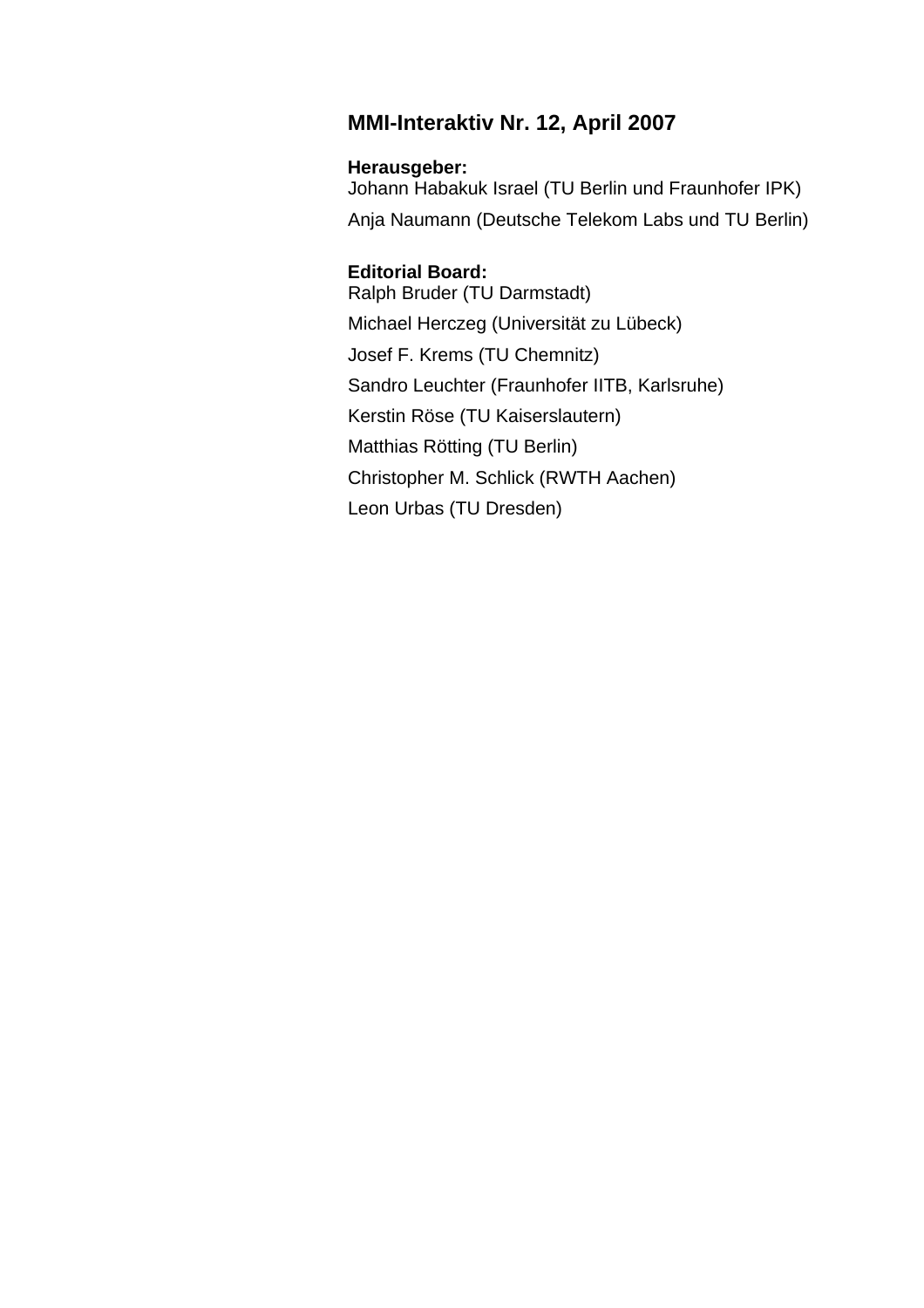# **Inhalt**

| Editorial: Human-Machine Interaction in Virtual Environments - Recent<br>Developments and Industrial Applications<br>J.H. Israel & A. Naumann                     | 1  |
|-------------------------------------------------------------------------------------------------------------------------------------------------------------------|----|
| <b>Human-Machine Interaction in Virtual Environments</b>                                                                                                          |    |
| Learning Human Behavior from Analyzing Activities in Virtual Environments<br>C. Bauckhage, B. Gorman, C. Thurau & M. Humphrys                                     | 3  |
| Detection and Processing of Visual Information in Three-Dimensional Space<br>A. Herbon & M. Rötting                                                               | 18 |
| Digital Human Modeling for Design and Evaluation of Human-Machine Systems<br>A. Naumann & M. Rötting                                                              | 27 |
| Teamarbeit am Digitalen Lagetisch mit Fovea-Tablett®<br>E. Peinsipp-Byma, R. Eck, T. Bader & J. Geisler                                                           | 36 |
| <b>Community</b>                                                                                                                                                  |    |
| Towards Networked and Structured VR European Research Area: Intuition<br>Network of Excellence and Future Research Challenges<br>A. Amditis, M. Bimpas & R. Blach | 43 |
| Trends and Developments from the VR2007 Conference<br>J. H. Israel                                                                                                | 55 |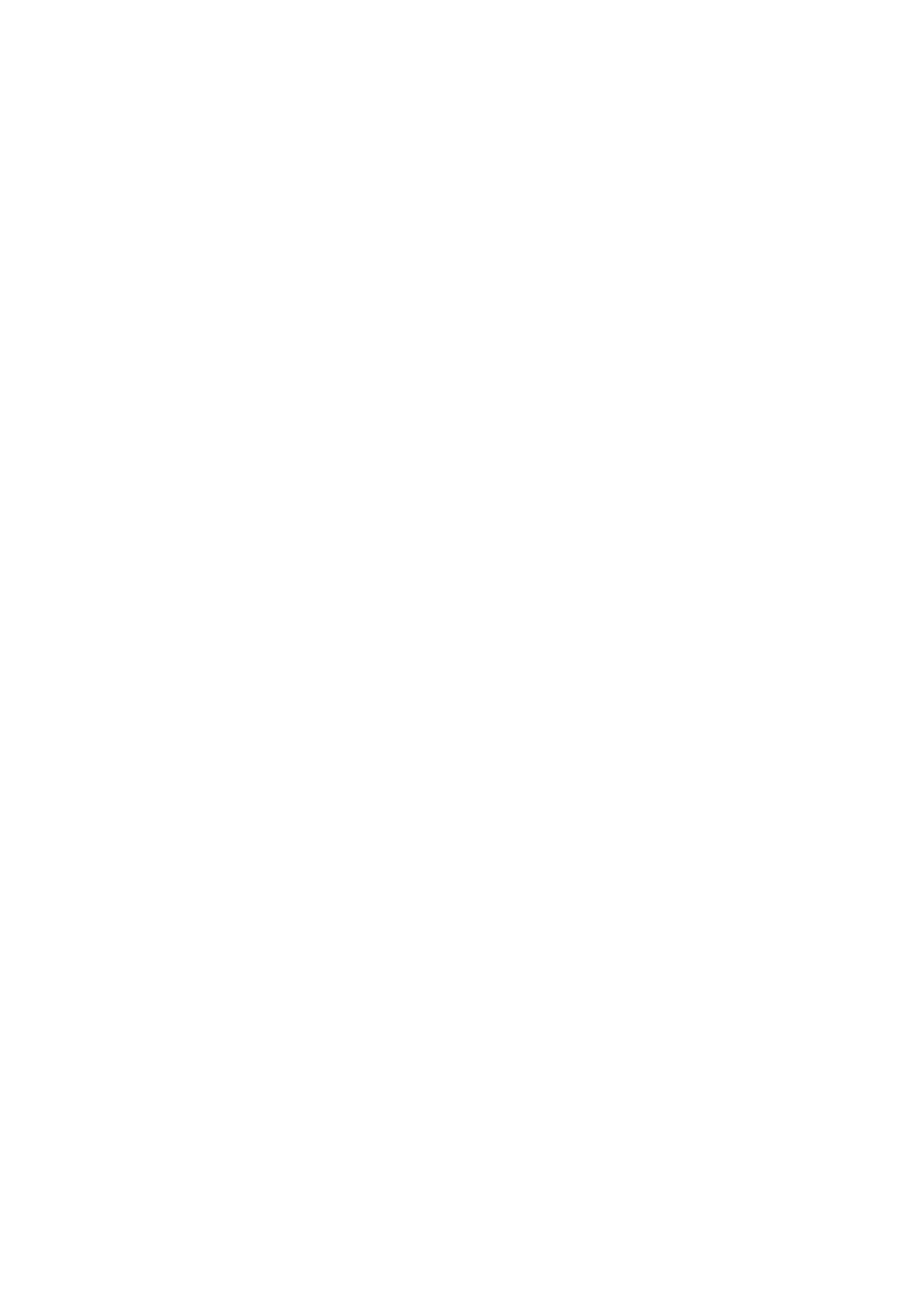# <span id="page-4-0"></span>Human-Machine Interaction in Virtual Environments – Recent Developments and Industrial **Applications**

JOHANN  ${\rm H}$ abakuk Israel $^1$ , Anja Naumann $^2$ 

<sup>1</sup> Fraunhofer Institute for Production Systems and Design Technology (FhG IPK), *Berlin, Germany* 

*2 Deutsche Telekom Laboratories, Technische Universität Berlin, Germany* 

Virtual Reality (VR) has seen a major shift since its first public appearance in the beginning of the 1990s. What started as a vision, overloaded with expectations on how it would shape the way we will live and work has now found many applications mainly in the fields of medicine, assembly, design review, training, and also military applications. Many companies and academic research groups are working in the field, some on basic research and others developing systems which benefit from VR technology.

The picture of VR has been that of people wearing heavy Head Mounted Displays (HMDs) and cumbersome data gloves, leaving the user fully immersed and often lost in the virtual environment. While this is still the case in some fields, usability has also become an important issue in VR, for reasons of sheer survival. User acceptance for traditional wired VR boxes has been low. But as new technologies have emerged over recent years, which now allow lightweight systems that are easy to use, together with trends to merge real and virtual environments (Augmented and Mixed Reality, AR, MR) which include natural interaction, VR is spreading and entering new domains, such as tourism, business applications, and end user operating systems. The emerging field of Digital Human Modeling builds a bridge between VR and human factors engineering, applied ergonomics, and computer-aided engineering design, allowing questions to be addressed which relate to the early phases in the product development process.

VR does not necessarily mean immersive stereoscopic visualization. In fact, many emerging VR applications are desktop or table based and not stereoscopic. Thanks to the computer gaming industry, almost every personal computer now has a powerful graphics card so that it could act as a desktop VR instance. Cheap video projectors,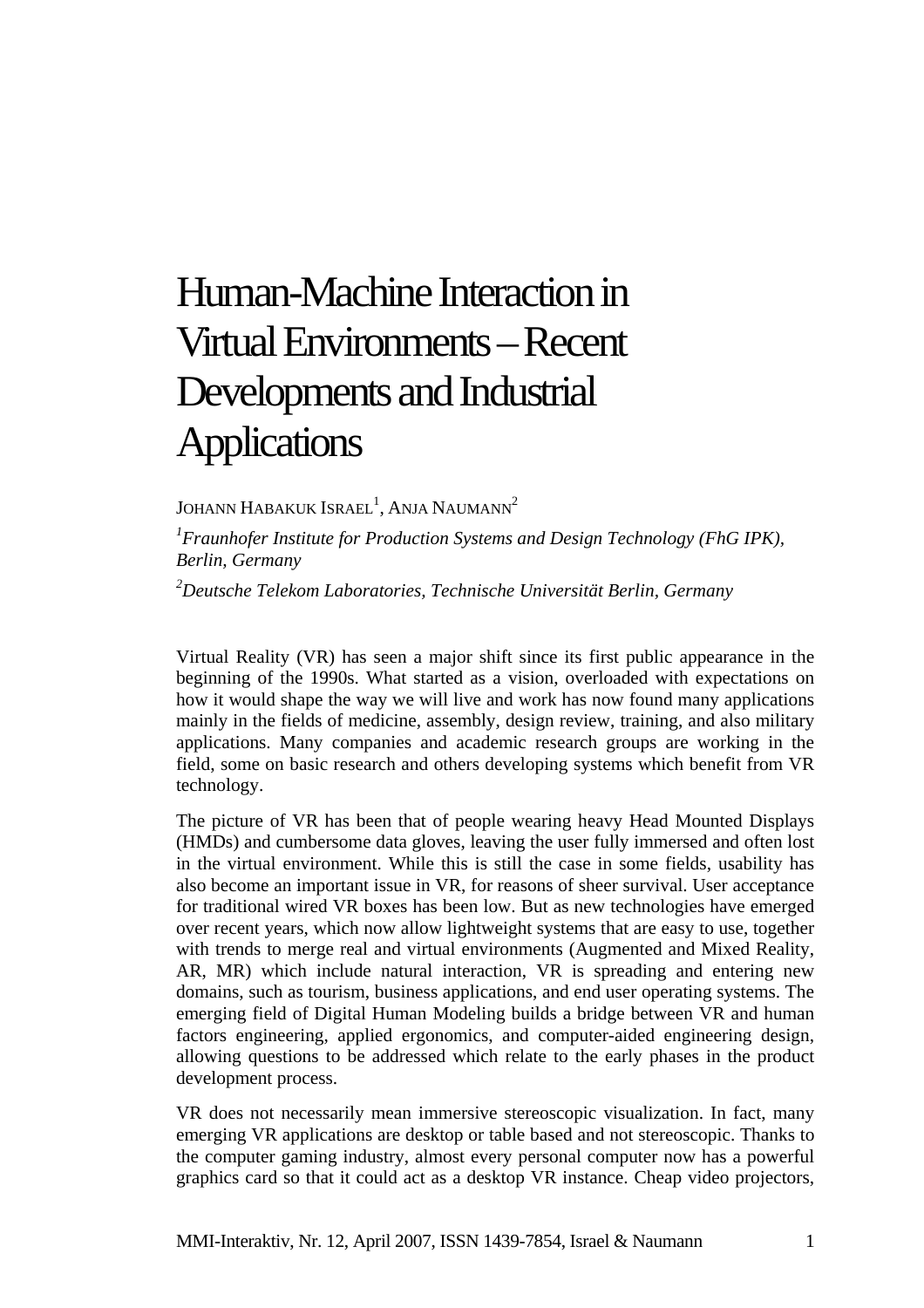HMDs and digital humans will do the rest to bring VR into everyday live and work. This raises ethical issues of how we will live with or in virtual environments in the future. The ongoing discussion about the online VR game Second Life shows how relevant these questions are also for our social structure.

This special issue attempts to show different views of where we are with VR today and to present exemplary work and research in the field. In the first article, Bauckhage, Thurau, Gormand & Humphrys present a novel approach to naturally acting artificial agents in virtual environments. By applying machine learning techniques to recordings of network traffic of distributed games, they aim to generate "human-like" behavior of artificial characters. As the results show, their approach generates a significantly more human-like impression than traditional ones.

Herbon & Rötting describe mechanisms of detection and processing of visual information in three-dimensional space. They present a theoretical model of 3-D spatial interaction and give an overview of fundamental research on spatial attention and applied studies in the fields of aviation and car driving. These studies concern the location of information presentation in three-dimensional space for the completion of different types of tasks. Herbon and Rötting integrate this research in the model of 3-D spatial interactions and discuss resulting research challenges.

Naumann & Rötting discuss the use of Digital Human Modeling for design and evaluation of human-machine systems. They describe the advantages of the application of digital human models in product design and manufacturing and give an overview of current research on digital human modeling. Consequences of a wider application of digital human modeling in the area of Human Factors are being discussed. Up to now, the use of anthropometric models dominates. In contrast, the authors see the main research challenges in combining anthropometric and cognitive models.

A tabletop system for displaying large geographical scenes is introduced by Peinsipp-Byma, Eck, Bader & Geisler. It provides seamless integrated zoom functionality and is currently being used in the context of surveillance tasks. The seamless integration of physical tools and virtual imagery makes it a prominent example for non intrusive Mixed Reality systems.

This edition's community section has two articles. Amditis, Bimpas, and Blach describe the INTUITION network of excellence funded under the  $6<sup>th</sup>$  EU Framework which aims towards networked and structured VR in industry. The prime objective of INTUITION is to promote and facilitate the development and application of VR/VE technology in industrial domains, establishing European excellence in this area. Amditis, Bimpas, and Blach give an overview of barriers to applying VR in industry, drivers for change, and resultant research challenges. The second community article by Israel gives a short summary of the 2007 IEEE VR conference and highlights main trends and developments.

We would like to thank all authors and reviewers for their contributions and their cooperation. All articles of this special issue are available online at [www.useworld.net](http://www.useworld.net/)

Johann Habakuk Israel & Anja Naumann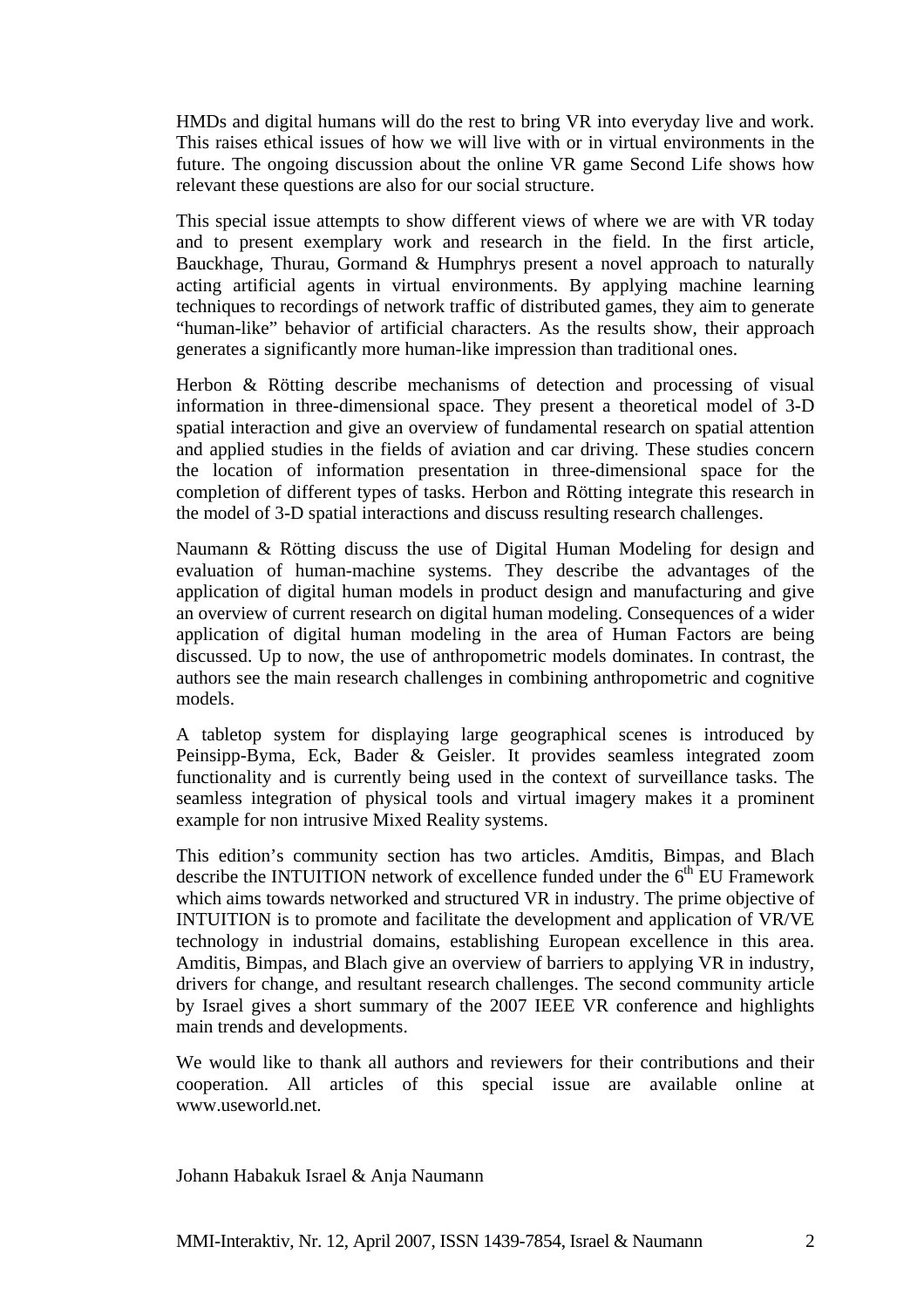# <span id="page-6-0"></span>Learning Human Behavior from Analyzing Activities in Virtual Environments

C. BAUCKHAGE<sup>1</sup>, B. GORMAN<sup>2</sup>, C. THURAU<sup>3</sup> & M. HUMPHRYS<sup>2</sup>

*1) Deutsche Telekom Laboratories, Berlin, Germany* 

*2) Dublin City University, Dublin, Ireland* 

*3)Czech Technical University, Prague, Czech Republic* 

*Keywords: computer game agents, imitation learning, believability testing* 

#### **Abstract**

Present day multiplayer video games offer an interesting perspective for researching artificial cognitive systems. In this contribution, we focus on the problem of learning believable behavior models for artificial characters. Recordings of the network traffic of modern games allow for applying machine learning techniques to realize artificial agents that act more human-like than conventional current game characters. We detail an imitation learning approach and present the results of an extensive believability study that was carried out on the Internet.

# **1. Introduction**

Computer- and video games have turned into an integral part of our popular culture. Given their short history, it occurs that video games must exert a deep fascination otherwise their success would be inexplicable. Indeed, thanks to the technical performance of current computing hardware, well selling genres like action games, adventure games and simulation games do nowadays create a haunting and engaging experience for the player. They are set in dynamic, atmospheric virtual worlds of high complexity and they display an astounding level of physical accuracy and graphical detail. Moreover, data transfer over local networks or the Internet enables sharing the game experience with other human players making it a lot more unpredictable and exciting.

This amazing state of the art in game technology correlates with the fact that game development has become big business. Although modern game development requires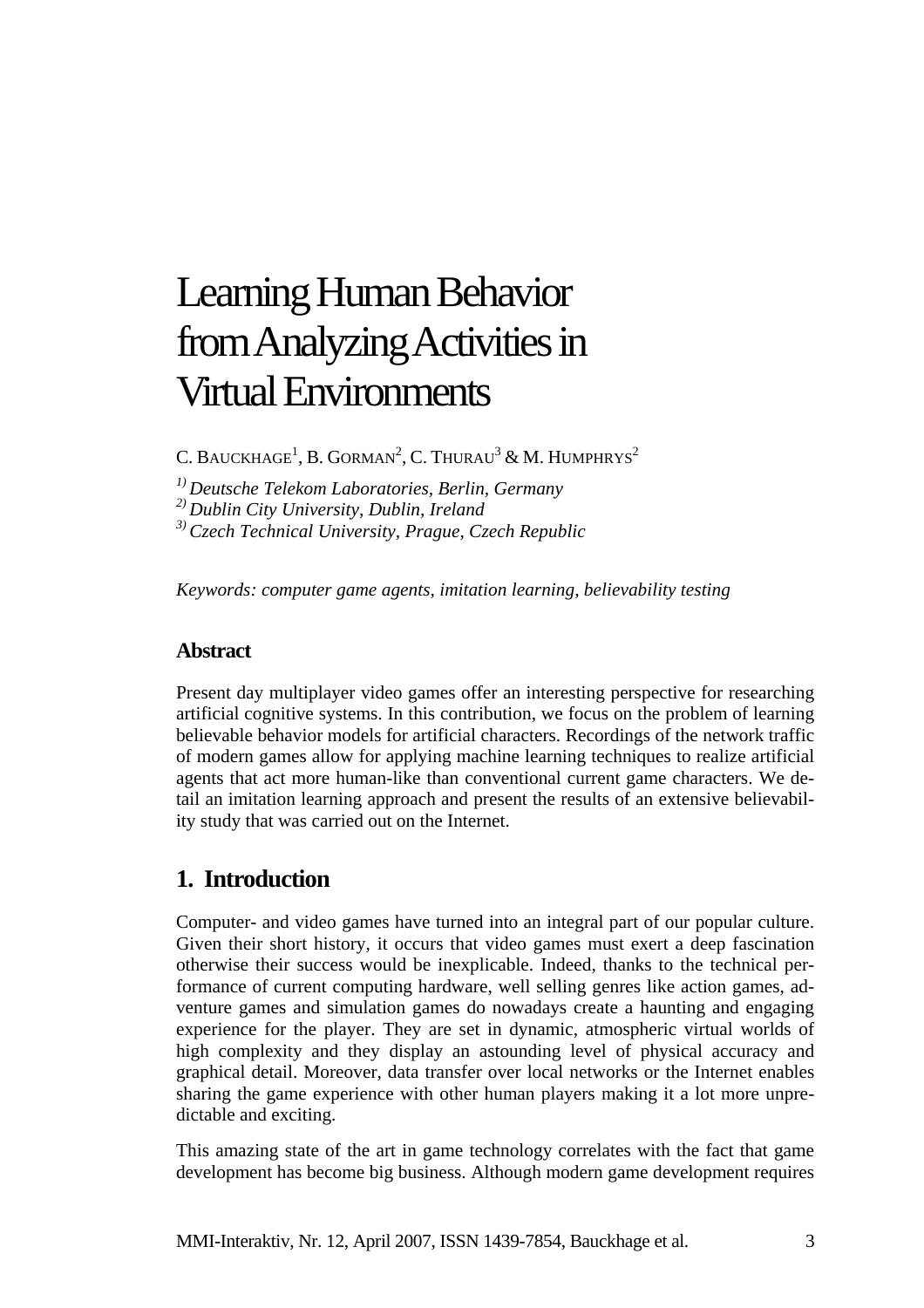considerable intellectual and financial efforts because it involves large teams of programmers, authors, designers and marketing specialists, the game business yields considerable revenues. Recent reports actually see the world market for video games and edutainment software rapidly closing in on \$20 billion a year<sup>[1](#page-7-0)</sup>.

Apart from entertainment and financial gains, however, present day computer games also provide interesting perspectives for research in disciplines such as sociology, psychology, or computer science. In this contribution, we elaborate the latter claim. More specifically, we discuss benefits computer games might offer for *machine learning* and explore the problem of behavior learning for game characters.

Our interest in the topic arose from our background in artificial cognitive systems designed for dynamic real world settings. It occurred to us that observing human players performing tasks of different complexity in a virtual 3D world might provide new insights into intelligent behavior modeling. Accordingly, we were surprised to find that –even in modern games– rather old-fashioned ideas such as preprogrammed scripts, finite state machines, or tree searches dominate behavior programming. Of course, maturity does not imply ineptitude of a programming technique. But none of these methods is well known for their generalization capabilities. Consequently, common approaches to artificial intelligence (AI) for games may lead to ennui and frustration for experienced players. After some time of playing, the actions of computer controlled characters tend to appear artificial and lack the element of surprise human opponents would provide. If a human player acts in a way not envisaged by the game programmers, game characters simply appear to behave 'dumb' (Cass 2002).

This might be different if game characters (often called *gamebots*) were to learn from experienced human players. In fact, the idea of learning from demonstration to produce more human-like behavior is popular in cognitive systems research (cf. e.g. Schaal 1999). Until now, however, this research focused on autonomous machines intended for deployment in the physical world. This focus led to a situation where research aimed at behavior representation and learning still first and foremost struggles with issues arising from uncontrollable environmental dynamics and noisy sensors. Unlike present day robotics, however, virtual environments and computer games allow for actually concentrating on cognitive aspects of complex behaviors. While in robotics the problem of sensor noise widely prevents investigating *reactive*, *tactical*, and *strategic* decision making, computer games offer a less cumbersome avenue.

As a consequence, we find ourselves amongst a growing number of researchers who are discovering that game worlds provide challenges and opportunities for intelligent systems research. In contrast to most recent contributors, however, we pursue an approach of statistical machine learning rather than of deliberative AI. In the following, we will outline basic concepts from statistical learning and discuss how they may apply to human-like behavior modeling for virtual characters. Then, we shall survey related work in this area and present some of our results which were evaluated in an extensive online survey.

 $\overline{a}$ 

<span id="page-7-0"></span><sup>&</sup>lt;sup>1</sup>See, for instance, a study released in 2004 by the British Dept of Trade and Industries: http://www.dti.gov.uk/sectors/games/index.html.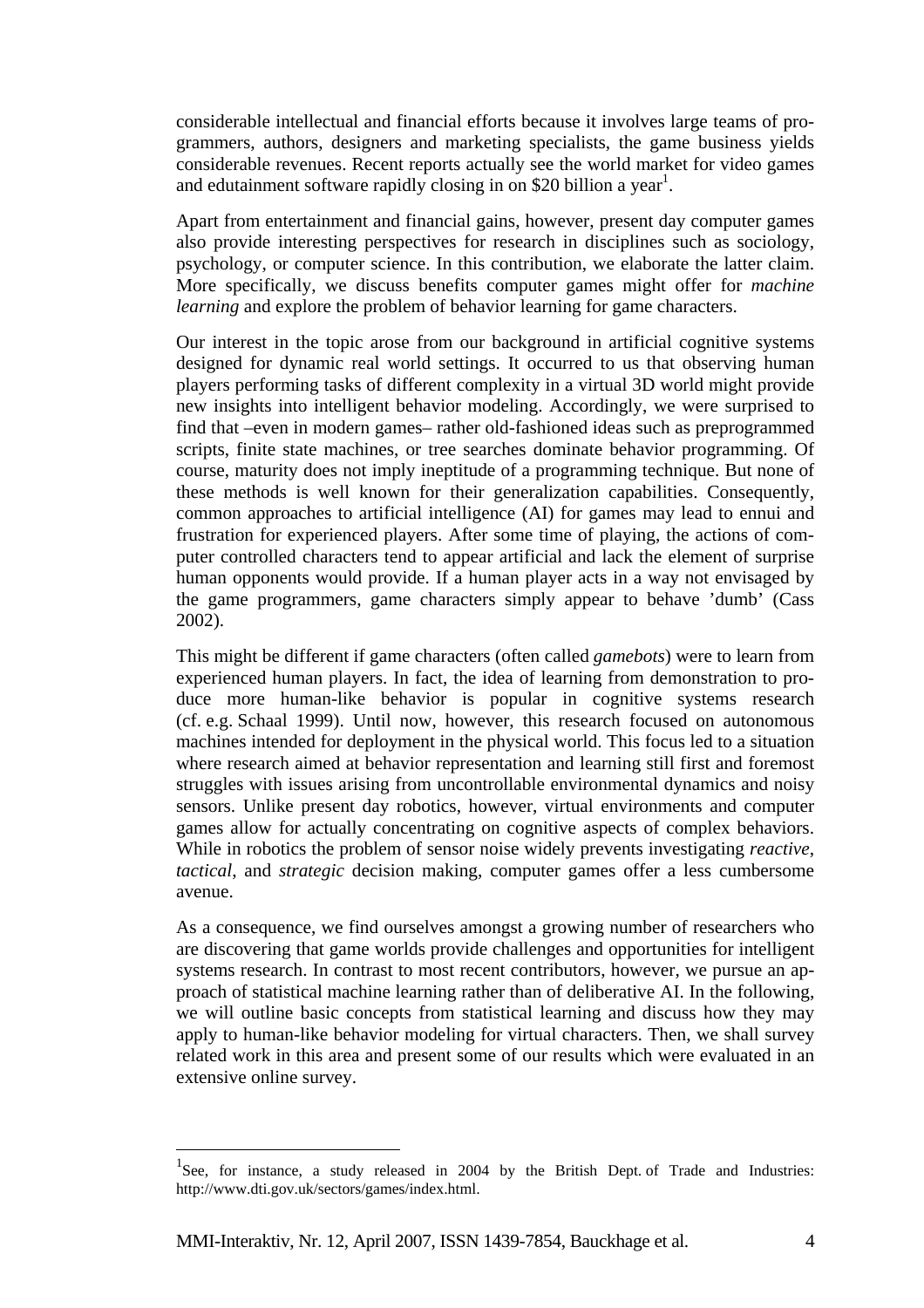# **2. Machine Learning and Video Games**

The capability to learn from what we perceive and experience is essential for our everyday live. Just consider the fact that almost everything that constitutes our personality had to be learned at some point in our lives. When born, none of us knew how to walk, how to talk, or how to behave in public. As these examples indicate, learning enables flexibility and adaptation. Once we learned how to walk in our nursery, we were able to transfer this knowledge to other terrains. Thus, whenever we refer to learning in this paper, we are interested in the phenomenon generalizing from something known in order to act appropriately in a novel situation or to better perform in a familiar one.

Furthermore, learning is based on examples. Without the analysis of exemplary input or role models there will be no extension of knowledge and capabilities. Given the importance of this mechanism, it is no surprise to find it to be innate and even 'hardwired' into our brains. Especially if it comes to behavior learning, experiments in behavioral science document that already newborn infants endeavor to reproduce activities they observe in their surroundings (Rao & Meltzoff 2003). Recent neurophysiological examinations even indicate that there are particular brain areas specialized in imitation (Kohler, Keysers, Umiltà, Fogassi, Gallese & Rizzolatti 2002).

## **2.1 Machine Learning and Pattern Recognition**

*Machine learning* (ML) is an area of computer science that tries to mimic the flexible learning capabilities of the human brain. It deals with the development of algorithms that learn from examples and apply this knowledge in order to produce reasonable output if confronted with input they never saw before. Note, however, that even though the performance of an algorithm that has learned from examples rather depends on the analysis of data sets than on the intuition of engineers, human intuition cannot entirely be abandoned. The designer of a ML system still must specify the data to learn from as well as the method to analyze it.

Acquiring knowledge requires mechanisms to represent knowledge. Structural methods like rule bases or grammars, for instance, encode relations among pieces of *symbolic* information. *Statistical* machine learning, in contrast, deals with numerical data. The standard approach is to consider vectors  $\mathbf{x} = [x_1, x_2, \dots, x_n]^T$  whose components encode numerical values of features that characterize certain entities. Given a training set of exemplary data, the task of a statistical ML system is to find mathematical functions which provide an abstract description of the examples. This is usually done by adapting the parameters of a given method for function approximation. Common such methods are Gaussian mixture models, neural networks, or support vector machines<sup>[2](#page-8-0)</sup>.

 $\overline{a}$ 

<span id="page-8-0"></span> $2^2$  For the sake of completeness, we should note that there also are hybrid machine learning techniques. So called *graphical models* such as Bayesian networks or Hidden Markov Models process numerical data but come along with an underlying graph structure with weighted edges. Suitable values for the weights are learned from examples.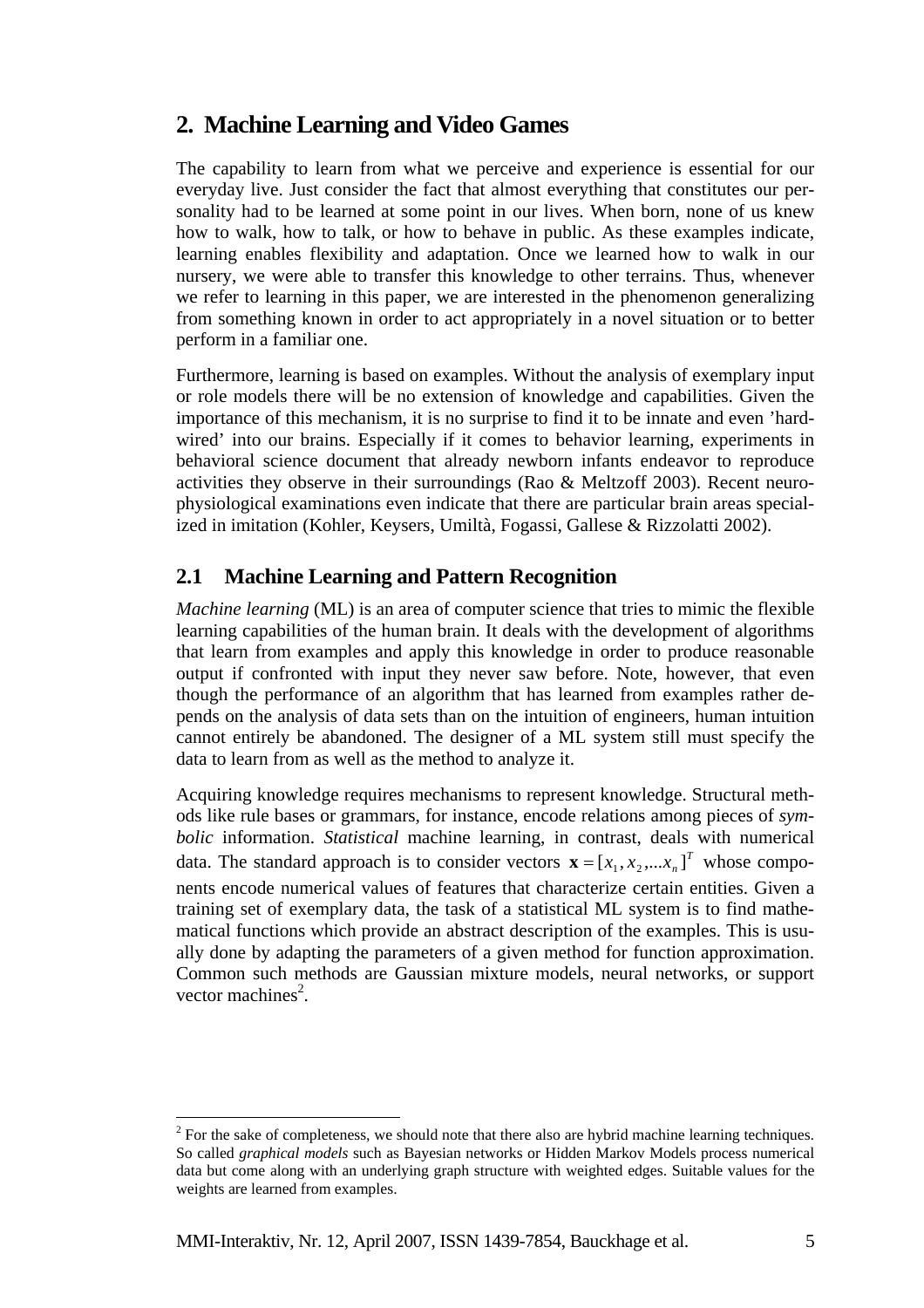

(c) Density estimation

*Figure 1: Three topics of statistical machine learning: 1(a) regression fits a function into a set of data points; 1(b) classification searches for boundaries between classes of data points; 1(c) density estimation determines how data points are distributed.* 

Figure **[Fehler! Verweisquelle konnte nicht gefunden werden.](#page-7-0)** exemplifies what statistical ML may accomplish. Given a training set of pairs  $\{(\mathbf{x}^{\alpha}, \mathbf{y}^{\alpha})\}, \alpha=1, ..., N$ , the *regression* task tries fitting a function *f* to the data such that a new input **x** will yield the most plausible output  $\mathbf{v} = f(\mathbf{x})$ . More formally, if we assume the in- and output of the system to be random variables *X* and *Y*, respectively, the objective is to estimate the expected value  $E(Y | X = x)$ . A typical application for this would be time series forecasting in stock market analysis.

If the *n* dimensional vector space  $V<sup>n</sup>$  of input data is partitioned into *K* different classes, one might want to know to which class an input vector **x** belongs. Instances of this problem are automatic speech recognition or object recognition in computer vision. For training, the *classification* task requires a set of pairs  $\{({\bf x}^{\alpha}, y^{\alpha})\}$  where  $y^{\alpha} \in \{1,..., K\}$  denotes the class index of the pattern vector  $\mathbf{x}^{\alpha}$ . The goal is to learn a function  $f: V^n \to \{1,..., K\}$  that partitions the input space and maximizes the probability  $P(Y | X = x)$ .

Finally, given a data set  $\{x^{\alpha}\}\$ , statistical ML can produce a functional description of the distribution  $p(x)$  of the data. Applications of this task of *density estimation* can, for instance, be found in several data compression technologies.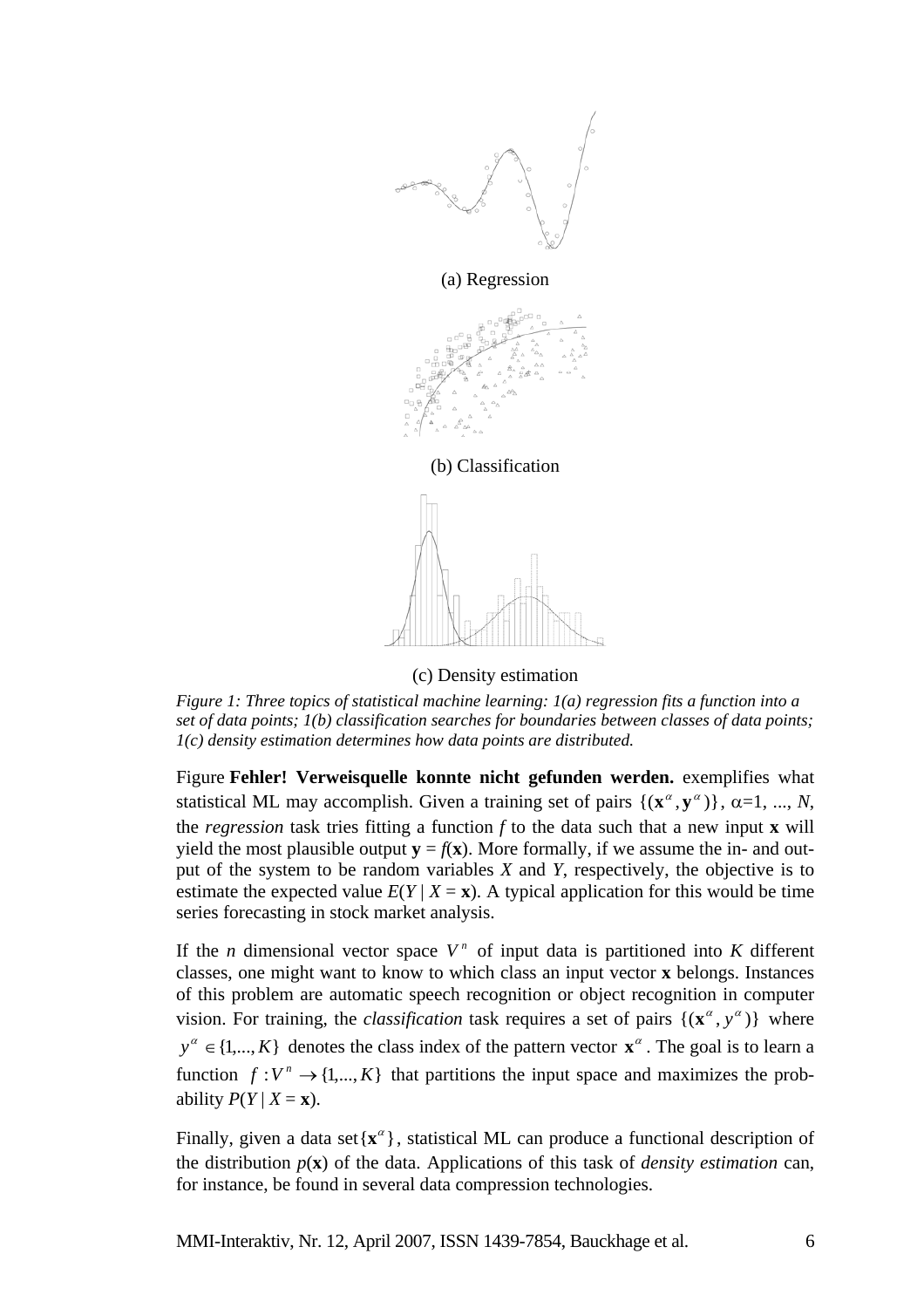Machine learning algorithms are often categorized with respect to the training data that is provided. *Supervised learning* characterizes algorithms that generate a function which maps inputs to desired outputs. The tasks of regression and classification would thus typically be dealt with by supervised learning techniques. Algorithms for *unsupervised learning* generate a model for a set of inputs; density estimation would hence be an example for unsupervised learning. In *reinforcement learning*, the algorithm itself creates pairs of input/output vectors and has to apply a trial-and-error strategy to determine whether they lead to a desired goal.



(a) 3D game environment



(b) Training data generation at a LAN party.

*Figure 2: Complex 3D computer game worlds are popular among players.* 

## **2.2 How Does It Relate to Video Games?**

Our tendency to imitate successful behavior certainly also apply to the way we learn to play a video game. Since imitating tricks and routines of experienced players leads to more success, learning from demonstration may also provide an avenue to programming engaging behaviors for computer game characters.

For the reminder of this contribution, we will consider behavior learning for the game QUAKE  $II^{\circledast}$  in which the player moves through a virtual 3D world (also called a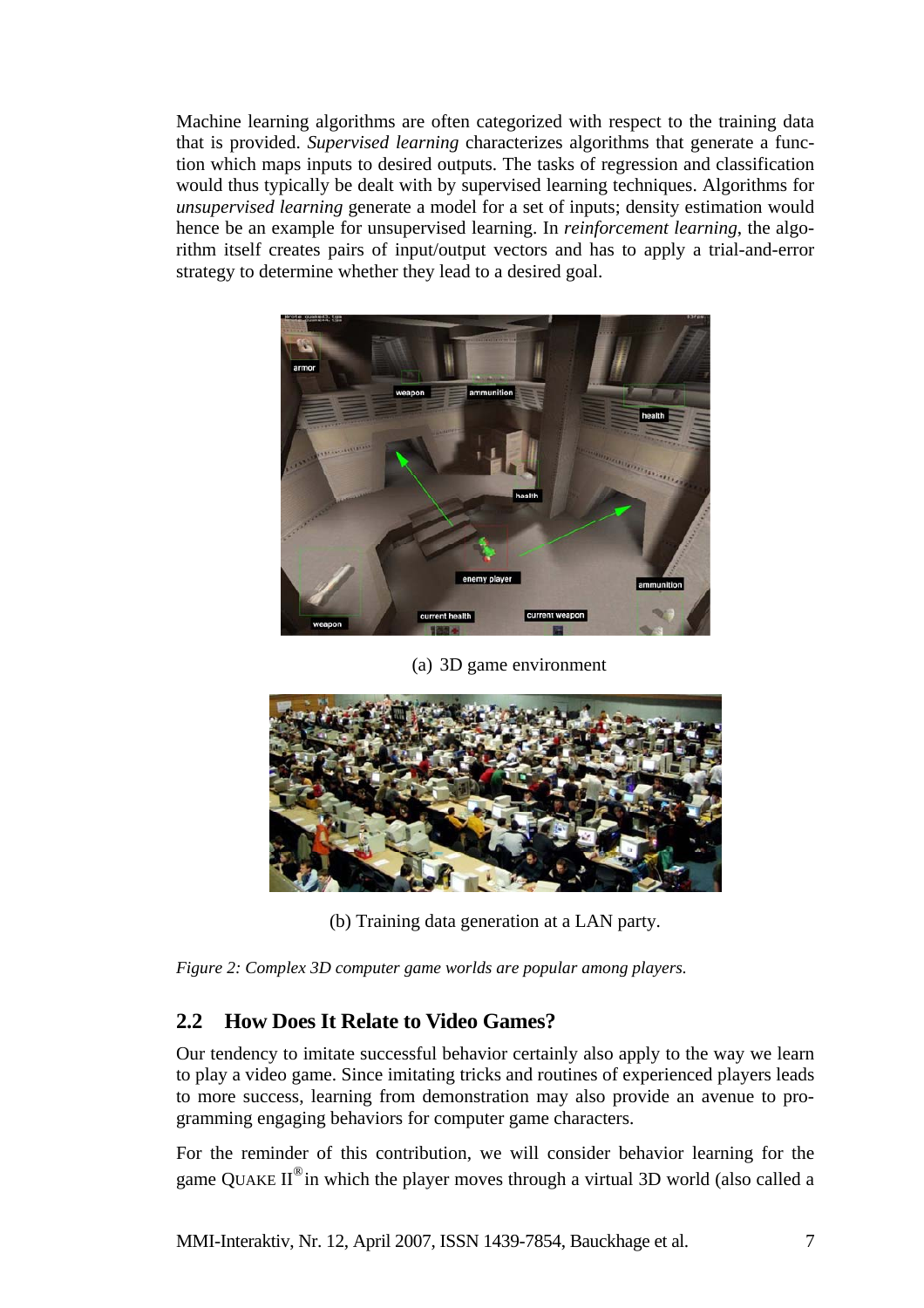*map*) which (s)he perceives from the first person perspective (see Fig.2(a)). The map is loosely based on the physics of the real world. Players can move freely only constrained by the game physics. Though tactical variations exist, the player's task is to gain as many points as possible by battling other characters. In doing so, the player will loose health, armor, and ammunition but can compensate it by collecting corresponding items distributed all over a map. Items will reappear at the same position shortly after having been picked up. This induces strategies into game play. Winning will be facilitated by *item control*, which means moving through the map such that you secure the best items for yourself and leave the weaker ones for your adversaries.

Obviously, the state of a game character can be characterized by its current position and view on the map and its current armament and health conditions as well its distance to possible foes. If these features are thought of as components of a *state vector*, the current state of the character corresponds to a point in a high dimensional state space. The history of states a character assumes during a game will form a path in this state space. Neglecting a possible dependency on former actions and assuming the state of player p at time t to be given by a vector  $\mathbf{x}_t^p$ , a simple first order approximation of the player's state at the next time step *t*+1 could hence be modeled as  $\mathbf{F}_1 = F(\mathbf{x}_t^p, \mathbf{y}_t^p(\mathbf{x}_t^p), \mathbf{e}_t)$  where *F* is some unknown function,  $\mathbf{e}_t$  denotes environmental influences at time *t* and  $y_t^p(x_t^p)$  represents the action player accomplishes according to his current state. Restating this expression as  $y_t^p = f(x_{t+1}^p, x_t^p, e_t)$  reveals that this model corresponds to what Arkin (1998) calls *reactive behaviors*. The actions of a player only depend on his or her state and on the current environmental influence. We also recognize that our model resembles the regression task in machine learning. Thus, given suitable training data, prototypical actions **y***p*,*t* or situated *t p t p*  $\mathbf{x}_{t+1}^p = F(\mathbf{x}_t^p, \mathbf{y}_t^p(\mathbf{x}_t^p), \mathbf{e}_t)$  where *F* is some unknown function,  $\mathbf{e}_t$  $\mathbf{y}^{\,p}_{t}(\mathbf{x})$ *t p t*  ${\bf y}_{t}^{p} = f({\bf x}_{t+1}^{p},{\bf x}_{t}^{p},{\bf e}_{t})$ behaviors might be *learnable*. Since they simply correspond to sequences of actions  $\{y_{t_i}^p, y_{t_{i+1}}^p, ..., y_{t_{i+n}}^p\}$ , techniques like neural networks, support vector machines, or Bayesian learning may apply. *t p t*  $\mathbf{y}_{t_i}^p$  ,  $\mathbf{y}_{t_{i+1}}^p$  , . . . ,  $\mathbf{y}_{t_{i+n}}^p$ 

Since a demo contains recordings of the network traffic of a multiplayer game, it encodes the series of states  $\mathbf{x}_0^p$ ,  $\mathbf{x}_1^p$ ,  $\mathbf{x}_2^p$ , ...,  $\mathbf{x}_T^p$  the recording player *p* underwent during a game. It also includes information about nearby items and other players as well as temporary entities. There is no need for a visual analysis of a game scene, since all necessary information is already available on a cognitive higher level. The same applies to the player actions; they are included as simple velocity and position vectors.  $\mathbf{x}_0^p$  ,  $\mathbf{x}_1^p$  ,  $\mathbf{x}_2^p$  ,...,  $\mathbf{x}_T^p$ 

## **3. Related Work**

During the past two years, we could witness an increased academic interest in the problem of believable computer game characters. One of the driving factors behind this interest was already mentioned in the introduction and has also been noted by authors such as Cass (2002) or Nareyek (2004): on the one hand, commercial games still mainly rely on well seasoned, deliberative AI techniques like finite state machines or game trees. On the other hand, statistical machine learning as a tool to produce believably acting game agents has been largely neglected by the scientific community. This, however, seems to be changing.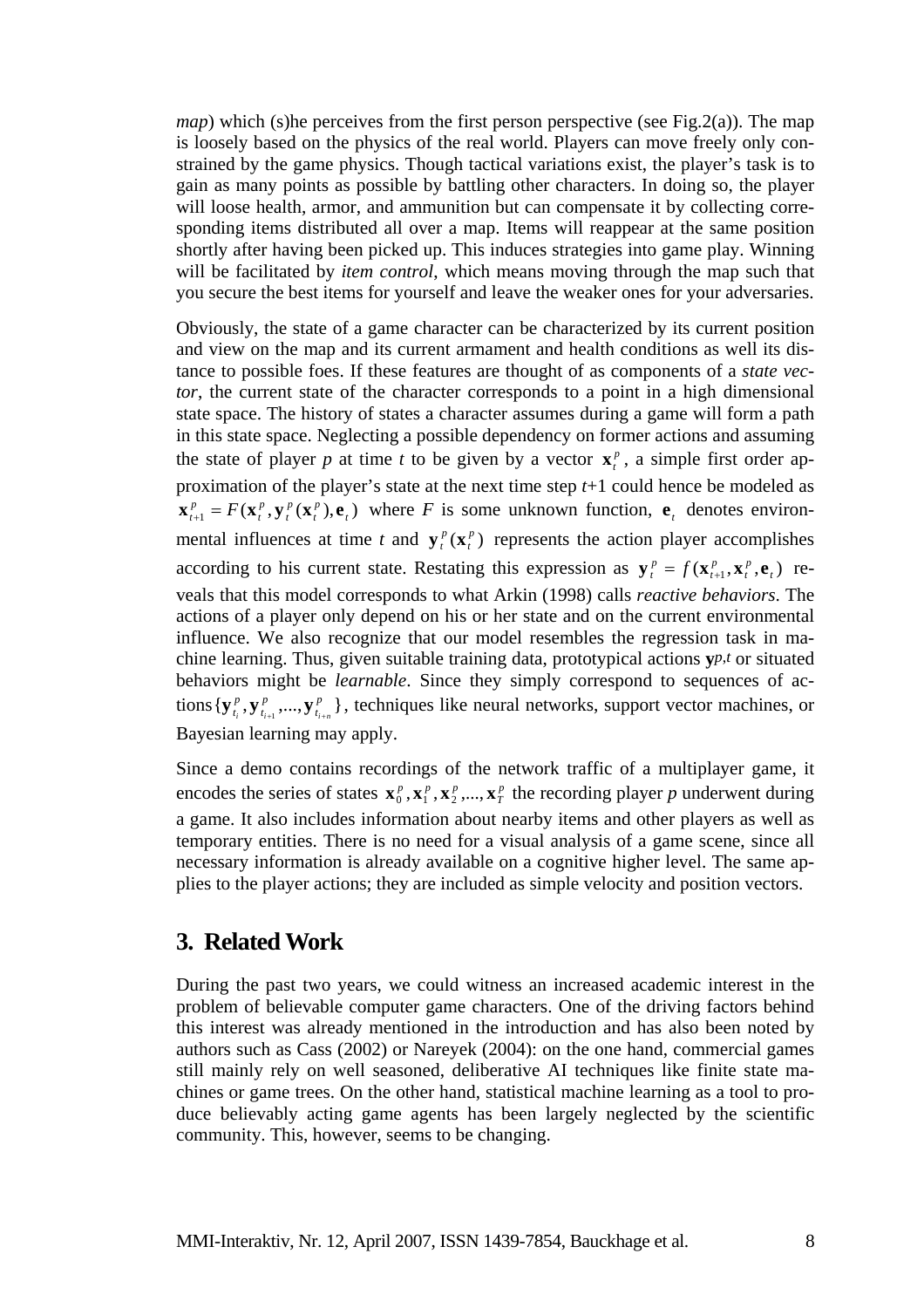Recent work by Spronck, Sprinkhuizen-Kuyper & (2003) introduced reinforcement learning to the task of rule selection for agent behavior in a commercially available role playing game. Earlier, the same authors reported on a hybrid coupling of genetic algorithms and neural networks for offline learning in a simple strategy game (Spronck, Sprinkhuizen-Kuyper & 2002).

The idea of using human generated data to train game agents was first reported by Sklar, Blair, Funes & (1999) who collected the key-strokes of people playing *Tron* in order to train neural networks. Just recently, Le Hy, Arrigioni, Bessière & (2004) described advanced probabilistic action selection for a commercial game using Bayesian networks which are trained by means of human generated input.

Next, we will summarize some of our own results in using machine learning techniques for producing human-like bot behavior for modern video games.

# **4. Imitation Learning**

In this section, we outline our current approach to imitating human movement and strategic behavior in QUAKE  $II^{\circledast}$ . The model discussed by Gorman, Thurau, Bauckhage & (2006) focuses on two core aspects of human behavior; *strategic planning* and *motion modeling*. Several investigations (Laird 2001, Livingstone 2006) have found that the ability of an agent to exhibit long-term strategic planning faculties is a crucial factor in determining how human-like its behavior appears. The importance of *motion modeling* is equally evident because human players frequently exhibit actions other than simply moving along the environment surface. In many cases, the player can only attain certain goals by performing one or more such actions at the appropriate time; they therefore have an important *functional* element. From the perspective of creating a believable agent, it is also vital to reproduce the *aesthetic* qualities of movements and activities.

## **4.1 Learning Goal-Oriented Strategic Behaviors**

In QUAKE  $II^{\circledast}$ , experienced players roam the environment methodically, controlling important areas of the map and picking up *items* to strengthen their character. Thus, a player's long-term goal can be seen in systematically collecting items found at certain points of a map. By learning the mappings between the player's status and his subsequent item pickups, the agent can adopt observed strategies when appropriate, and *adapt* to situations which the player did not face.

We first read the set of all player locations  $\mathbf{l}=[x,y,z]$  from the recording, and cluster them to produce a *goal-oriented* discrimination of the level's topology. We also construct an  $n \times n$  matrix of edges E, where *n* is the number of clusters, and  $E_{i,j} = 1$  if the player was observed to move from node *i* to node *j* and 0 otherwise. The player's *inventory* –the list of what quantities of which items he currently possesses– is also read from the demo and unique state vectors are obtained; these *inventory prototypes* represent the varying situations faced by the player during a game. We can now construct a set of *paths* which the player followed while in each such situation.

Having obtained the different paths pursued by the player in each inventory state, we turn to reinforcement learning to learn his or her behavior. The topological map of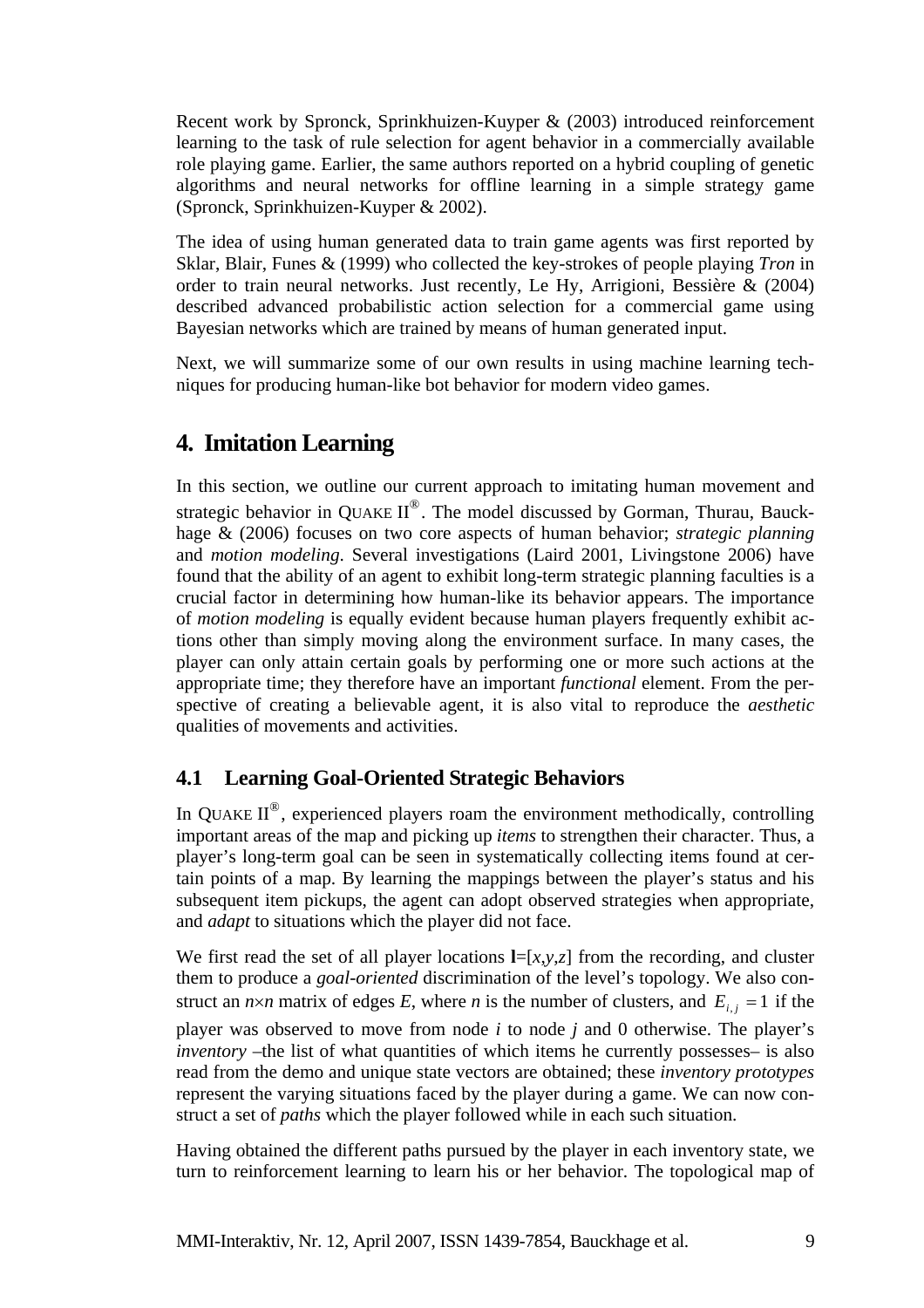the game environment may now be viewed as a *Markov Decision Process* (MDP), with the clusters corresponding to states and the edges to transitions. In this scenario, the MDP's actions are considered to be the choice to move to a given node from the current position. Thus, the transition probabilities are  $P(c = j | c = i, a = j) = E_{ii}$ where *c* is the current node, *c*' is the next node, a is the executed action, and *E* is the edge matrix. We assign an increasing reward to consecutive nodes in every path taken under each prototype, such that the agent will be guided along similar paths to the human when facing similar situations.

To model player's intuitive *weighing* of strategic objectives, and his understanding of *object transience*, we introduce a weighted *fuzzy clustering* approach and an *item activation* variable  $m_p(s)$ . Its membership distribution implicitly specifies the agent's current goals, which will later facilitate integration with the Bayesian motionmodeling system. The final utilities thus result from:

$$
U(c) = g^{e(c)} \sum V_p(c) m_p(\mathbf{s}), \quad c_{t+1} = \max_{y} U(y), \quad y \in \{x \mid E_{c,x} = 1\}
$$
 (1)

where  $U(c)$  is the final utility of node *c*,  $\gamma$  is the discount,  $e(c)$  is the number of times the player has entered cluster *c*,  $V_p(c)$  is the original value of node *c* in state prototype *p*, and *E* is the edge matrix.

#### **4.2 Bayesian Motion Modeling**

It is not sufficient to simply identify the player's goals and the paths along which (s)he moved to reach them; it is also necessary to capture the actions executed by the player in pursuit of these goals. Here, we apply a Bayesian inverse-model for action selection in infants and robots due to Rao & Meltzoff (2003). The choice of action at each time step is expressed as a probability function of the subject's current position  $c_t$ , next position  $c_{t+1}$  and goal  $c_s$ :

$$
P(a_t|c_t, c_{t+1}, c_g) = \frac{P(c_{t+1}|c_t, a_t)P(a_t|c_t, c_g)}{\sum_u P(c_{t+1}|c_t, a_u)P(a_u|c_t, c_g)}
$$
(2)

This model fits into the strategic navigation system almost perfectly; the clusters  $c<sub>t</sub>$ and  $c_{t+1}$  are chosen by examining the utility values, while the current goal state is implicitly defined by the membership distribution. In order to derive the probabilities, we read the sequence of actions taken by the player as a set of vectors **v**. We then cluster these action vectors to obtain a set of *action primitives*, each of which amalgamates a number of similar actions performed at different times into a single unit of behavior.

Several important adaptations must be made in order to use this model in the game environment. Firstly, Rao's model assumes that transitions between states are instantaneous, whereas multiple actions may be performed in QUAKE  $II^{\circledast}$  while moving between successive clusters; we therefore express  $P(c_{t+1} | c_t, a_t)$  as a softdistribution of all observed actions on edge  $E_{ct, ct+1}$  in the topological map. Secondly, Rao assumes a single unambiguous goal, whereas we deal with multiple weighted goals in parallel. We thus perform a similar weighting of the probabilities across all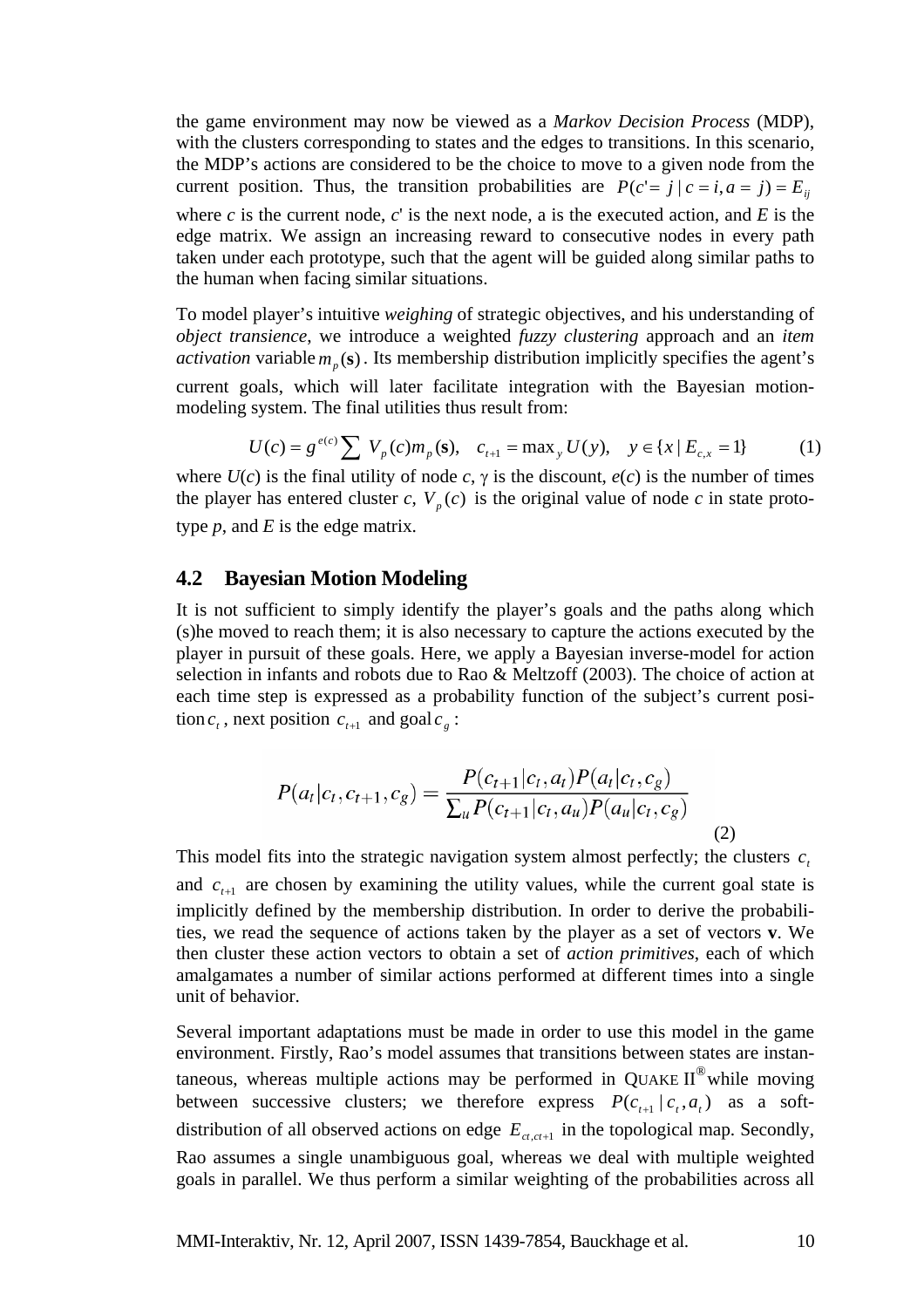active goal clusters. Finally, Rao's model assumes that each action is independent of the previous action. In OUAKE  $II^{\circledR}$ , however, each action is constrained by the action performed on the preceding time step; we therefore introduce an additional dependency in our calculations. The final probabilities are computed as follows:

$$
\sum_{g} m_{g} P(a_{t}|c_{t}, c_{t+1}, c_{g}) \frac{P(a_{t}|a_{t-1})}{\sum_{u} P(a_{u}|a_{t-1})}
$$
\n(3)

## **5. Believability Testing**

Still, there exists no standard method of gauging the 'believability' of game bots. Given that one of the central aims of our work lies in improving this quality of such agents, we need to address this shortcoming. The most obvious means of determining the degree to which agents are perceived as human is to conduct a survey. This, of course, raises questions of subjectivity, experimenter influence, and so on. In order to produce a credible assessment of agent believability, any proposed system must be designed with these concerns in mind. Our aims, then, are as follows: i) to construct a framework which facilitates rigorous, objective testing of the degree to which game agents are perceived as human; ii) to formulate a *believability index* expressing this 'humanness', and allowing comparisons between different agents.

To counteract any potential observer bias, our test takes the form of an anonymous Internet-based survey (see Fig. **[Fehler! Verweisquelle konnte nicht gefunden wer](#page-7-0)[den.](#page-7-0)** for a screenshot of one of the forms). Respondents are presented with detailed instructions covering all aspects of the test. They are not asked for personal data such as age or gender, but are required to estimate their gaming experience at one of five different levels:

- 1. Never played, rarely or never seen
- 2. Some passing familiarity (played / seen infrequently)
- 3. Played occasionally (monthly / every few months)
- 4. Played regularly (weekly)
- 5. Played frequently (daily)

Upon proceeding to the test itself, respondents are presented a series of pages, each of which contains a group of video clips. Each group shows similar sequences of game play from the perspective of the in-game character. Within each group, the clips may depict any combination of human and artificial players; the respondent is required to examine the behavior of the character in each clip, and indicate whether (s)he believes it is a human or artificial player. The clips are marked on a gradient, as follows: 1: Human, 2: Probably Human, 3: Don't Know, 4: Probably Artificial, 5: Artificial

This rating is the central conceit of the survey and will later be used to compute the believability index. Additionally, the respondent may provide an optional comment explaining his/her choice. In cases where (s)he indicates that (s)he believes the agent to be artificial, (s)he will be further asked to rate how "human-like" (s)he perceives its behavior to be, on a scale of 1 to 10. This more subjective rating is not involved in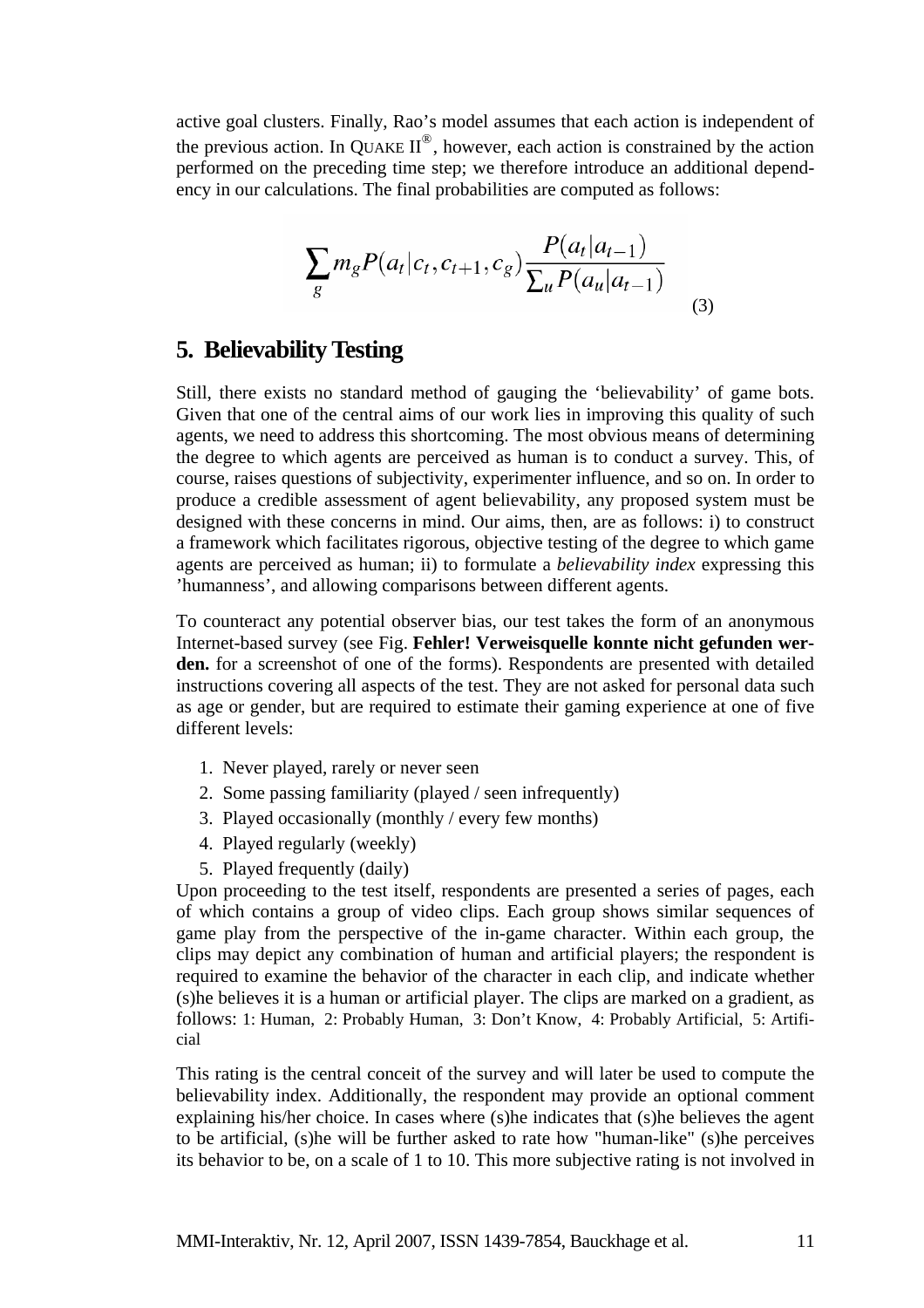the computation of the believability index, but may be used to provide additional insight into users' opinions of different agents.



*Figure 3: Extract from the believability test questionnaire.* 

## **5.1 Subjectivity, Bias and Other Concerns**

Aside from the observer effect, there are several areas in which the potential for subjectivity and the introduction of bias exist. Since our aim is to provide an objective measure of believability, these must be eliminated or minimized.

The first obvious pitfall lies in the selection of video clips. The selector may deliberately choose certain clips in an effort to influence the respondents. To guard against this, we first ensure that the number of samples is sufficient to embody a wide variety of behaviors, and secondly, we cede control of the selection of the specific behaviors to an unbiased arbiter. In our case, we wished to compare the believability of our imitation agents against both human players and traditional rule-based bots; thus, we first ran numerous simulations with the traditional agent –over whose behavior we had no control– to generate a corpus of game play samples, and then proceeded to use human clips embodying similar movements and activities both in the believability test and to train our imitation agents.

Similarly, the order in which the videos are presented could conceivably be used to guide the respondents' answers. To prevent this, we randomize the order in which the groups of clips are displayed to each user, as well as the sequence of clips within each page; the test designer thus has no control over the order of the samples seen by the user.

Another issue concerns the possibility that users will choose the 'Probably' options in a deliberate effort to artificially minimize their error and 'beat' the test, or that they will attempt to average out their answers over the course of the survey – that is, they may rate a clip as 'human' for little reason other than that they rated several previous clips as 'artificial', or vice-versa. To discourage this, we include notes on the introduction page to the effect that the test does not adhere to any averages, that the user's ratings should be based exclusively upon their perception of the character's behavior in each clip, and that the user should be as definitive as possible in their answers. A related problem is that of user fatigue; as the test progresses, the user may begin to lose interest, and will consequently invest less effort in each suc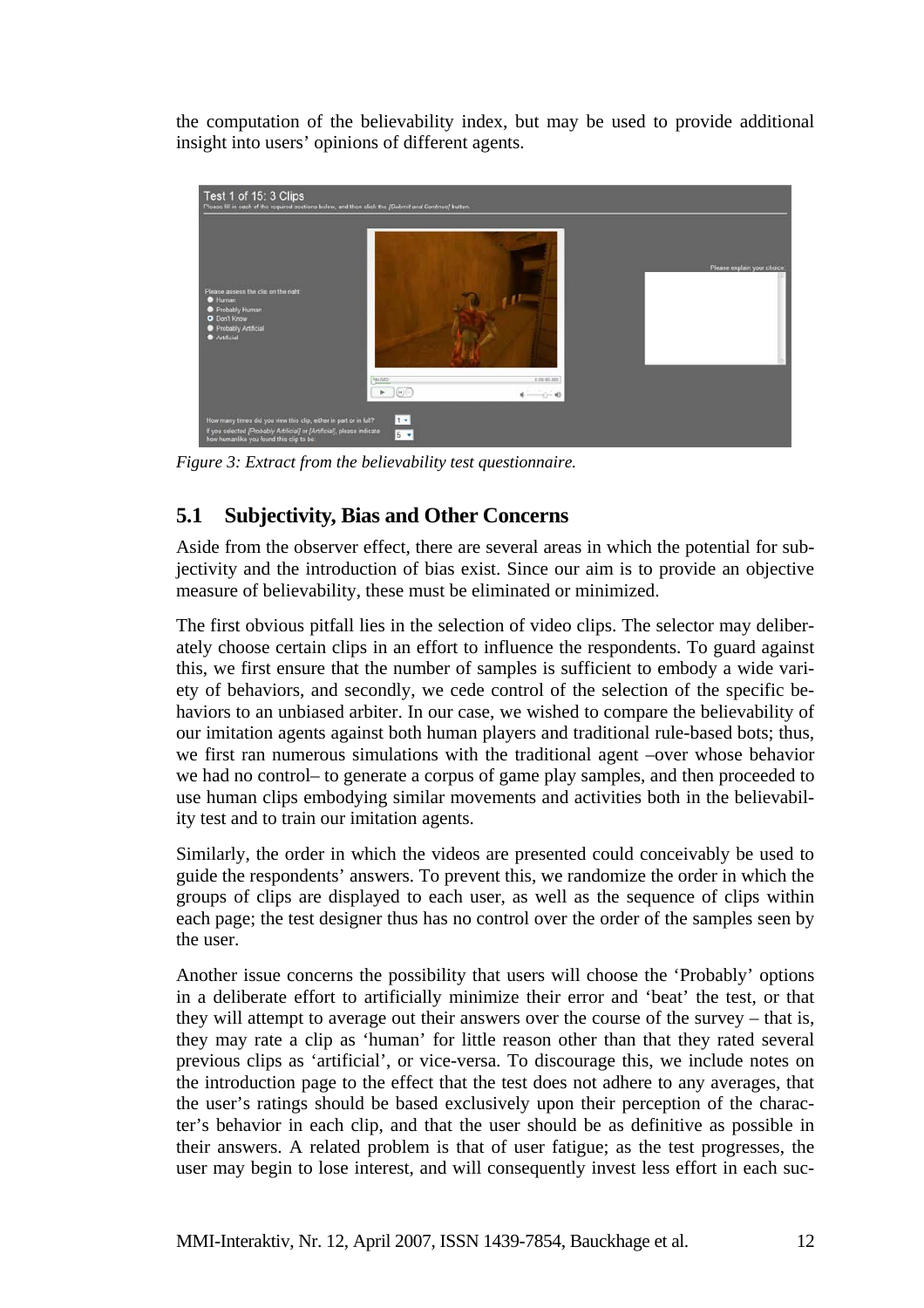cessive clip. We address this by including a feature enabling users to save their progress at any point, allowing them to complete the survey at their convenience.

It is also imperative to ensure that the test is focused upon the variable under investigation – namely, the believability of the agent's movement and behavior. As such, the survey must be structured so as not to present 'clues' which might influence the respondents. For instance, the tester should ensure that all clips conform to a standard presentation format, so that the respondent cannot discern between different agents based on extraneous visual cues. To this end, we run a script over the demo files to remove all such indicators. In the resulting clips, all agents are rendered using the same model, they are given the same name, and the display perspective is homogenized to a common point of view. In the specific case of our imitation agents, this requirement that all extraneous indicators be removed raises a conflict between two of our goals in conducting the survey. If the players in two of the three clips we use on each page begin from the same location and exhibit near-identical behavior, the respondent may conclude through pure logical deduction that (s)he is probably viewing a human and imitation agent, and consequently that the remaining clip is more likely to be a traditional artificial agent. Note that this might not necessarily be true, but even an incorrect answer based on factors other than believability will adversely affect the accuracy of the results. We circumvent this problem by training imitation agents with different (but similar) samples of human game play to those actually used in the test. The resulting clips are therefore comparable, but do not 'leak' any additional information; respondents must judge whether or not they are human based solely on their appearance. At the same time, however, we obviously wish to test how accurately our agents can capture the aesthetic appearances of their human exemplars. To satisfy both requirements, a small minority of imitation agents are trained using the same human data as presented in the survey; in the experiments described below, 2 of the imitation agents were direct clones, while the remainder were trained on different data.

#### **5.2 Evaluation of Results**

Before evaluating the results of the survey, one should ensure that there have been a substantial number of responses with a decent distribution across all experience levels; a good 'stopping criterion' is to run the test until the average experience level is at least 3 (i.e. a typical, casual games player). Standard analyzes (precision, recall, etc) can be carried out on the results; however, as mentioned earlier, we also wish to formulate a believability index which is specifically designed to express the agent's believability as a function of user experience and the certainty with which the clips were identified.

Recall that each clip is rated on a scale of 1 (definitely human) to 5 (definitely artificial). Obviously, the true value of each clip is always either 1 or 5. Thus, we can express the degree to which a clip persuaded an individual that the visualized character was human as the normalized difference between that person's rating and the value corresponding to 'artificial':

$$
h_p(c_i) = \frac{|r_p(c_i) - A|}{\max(h)}
$$
 (4)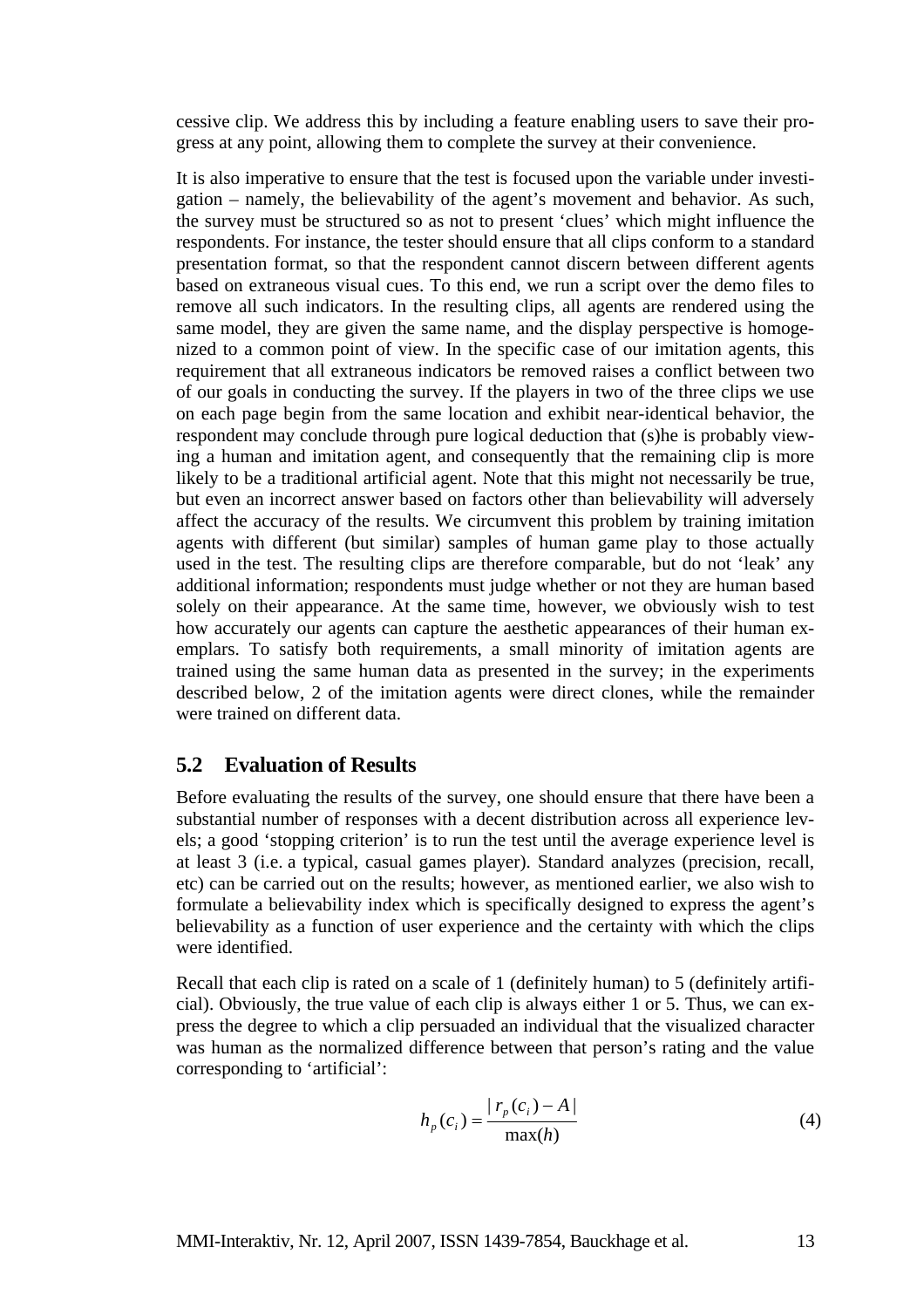where  $h_p(c_i)$  is the degree to which person p regarded the clip as depicting a human,  $r_p(c_i)$  is person *p*'*s* rating of clip *i*, A is the value on the rating scale which corresponds to 'artificial', and *max*(*h*) is the maximum possible difference between a clip's rating and the value of 'artificial'. In other words,  $h_p(c_i)$  will be 0 if the individual identified a clip as artificial, 1 if he identified it as human, and somewhere in between if he chose one of the 'Probably' or 'Don't Know' options. We now weight this according to the individual's experience level:

$$
w_p(c_i) = \frac{e_p h_p(c_i)}{\max(e)},
$$
\n(5)

where  $e_p$  is the experience level of person *p* and max(*e*) is the maximum experience level. Thus, the believability index is conditioned upon a sufficient level of expertise among respondents; if their average experience level is 1, for instance, then their responses will be weighted into insignificance and the believability index will be correspondingly low. Finally, we sum the weighted accuracies across all clips and respondents, and take the average:

$$
b = \frac{\sum_{p}^{n} \sum_{i}^{m} w_p(c_i)}{nm},
$$
\n(6)

where *b* is the believability index, *n* is the number of individual respondents, and *m* is the number of clips. The believability index is, in essence, a weighted representation of the degree to which a given type of clip was regarded as human. In the context of the survey, then, a 'good' result for an AI agent would involve a high value of *b* for both the agent and human clips.

#### **6. Experiments**

The main purpose of the experiment described in this section was to examine how believable our imitation agents were in comparison with human players and traditional rule-based artificial agents. It consisted of 15 groups of video clips, with 3 clips in each; these clips were, on average, approximately 20 seconds in length. We first ran numerous simulations involving the rule-based artificial agent to derive a set of game play samples, and then used similar samples of human players both in the test itself and to train our imitation agents. The rule-based agent used was the OUAKE  $II^{\circledast}$  Gladiator bot, which was chosen due to its reputation as one of the best bots available.

With the video clips in place, the URL of the survey site was distributed to the mailing lists of several colleges in Ireland and Germany. After a one-week test period, we had amassed a considerable number of responses. After discarding incomplete responses, we were left with 20 completed surveys, totaling 900 individual clip ratings.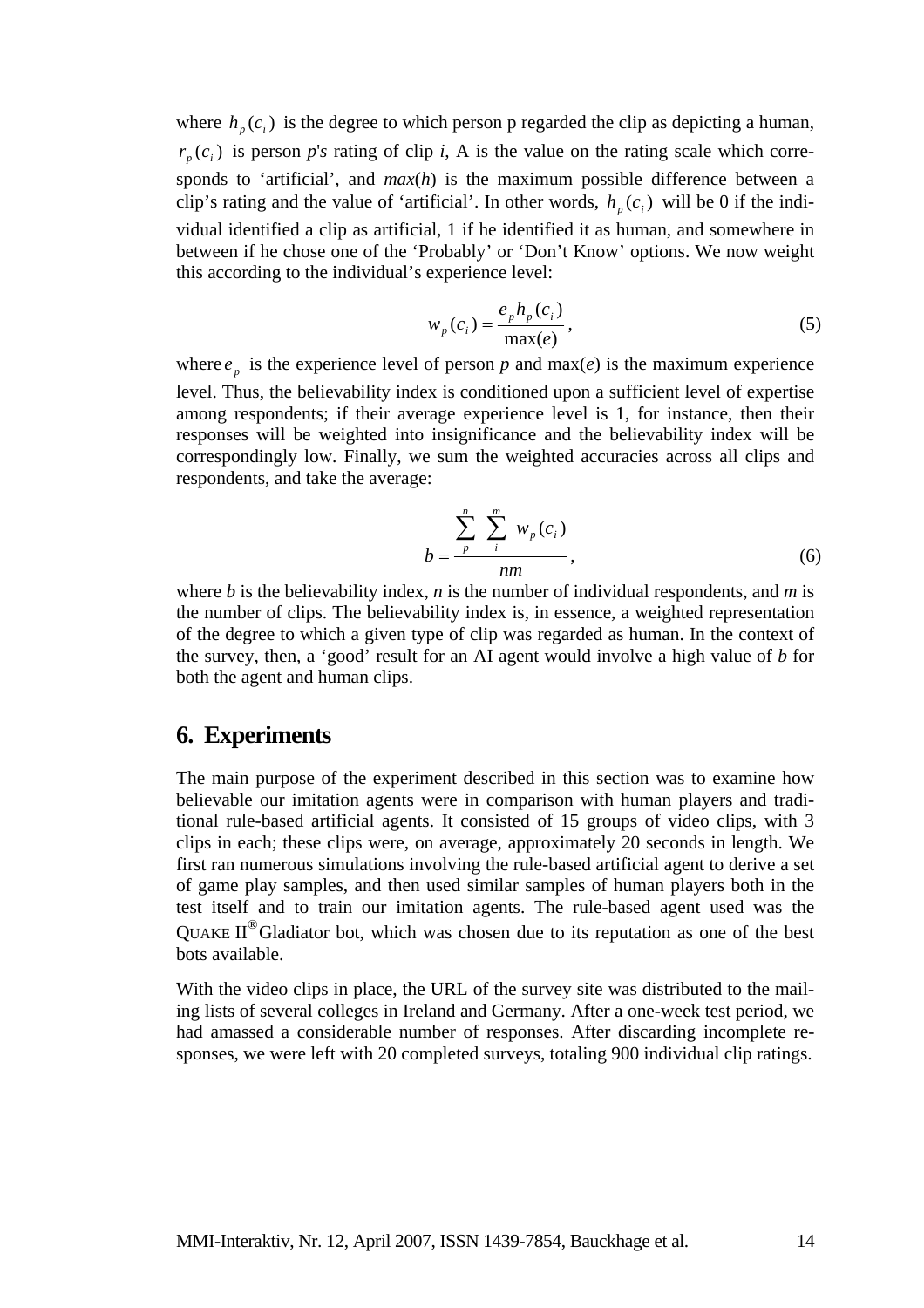

*Figure 4: Variation of perceived believability with experience level.* 

The survey produced a very favorable impression of our imitation agents compared to the artificial agent. The believability indices for human, imitation and traditional artificial clips were 0.69, 0.69 and 0.35, respectively. In other words, the imitation agents were misidentified as human 69% of the time, while the rule-based agents were mistaken as human in only 35% of cases (weighted according to experience). Clips which actually *did* depict human players were also identified 69% the time. Essentially, it seems that respondents were generally unable to discern between the human players and our imitation agents. These results are corroborated by the recall values, which indicate that both the human and imitation clips were classified as human in approximately 68% of cases, while the rule-based agent was classified as human only 36.69% of the time. Since the human sources used to train the imitation agents were different than those human clips presented as part of the test, this implies that the results are based on the general abilities of the imitation mechanism, rather than any factors unique to the clips in question.

Further indication of the imitation agents' effectiveness is evident in the graph of believability against experience level shown in Fig. **[Fehler! Verweisquelle konnte](#page-7-0)  [nicht gefunden werden.](#page-7-0)**. While an in-depth psychological explanation of the curves displayed there is beyond the scope of our work, it is noticeable that, as the experience level rises, respondents correctly identify human clips as human more frequently, and misidentify the traditional agent as human less frequently. The identification of imitation agents as human, by contrast, closely parallels that of genuine human clips. These trends may be explained by the fact that more experienced players have a greater knowledge of characteristically human behaviors – smooth strafing, unnecessary jumping, pausing to examine the environment, and similar idiosyncrasies – which the traditional agent would not exhibit, but which would be captured and reproduced by the imitation bots.

In summary: the results of the believability study suggest that our imitation agents exhibit far greater 'humanness' than even a well-regarded rule-based agent, and in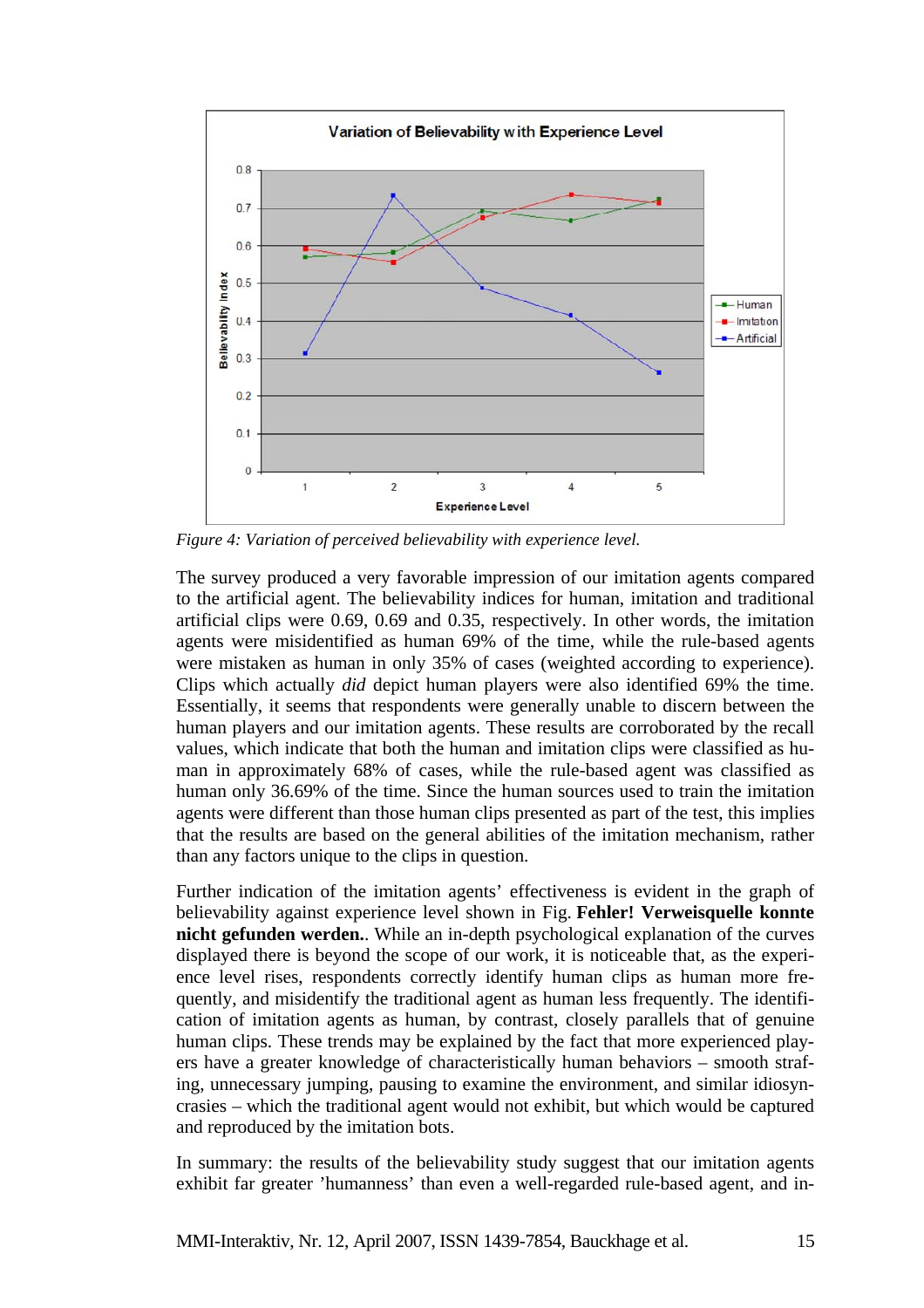deed are comparable to genuine human players. We consider this to be strong evidence in support of our original premise; namely, that imitation learning has the potential to produce more believable game agents than traditional AI techniques.

## **7. Conclusion**

In this paper, we considered virtual computer game worlds as a testbed that allows for studying the problem of modeling human behavior. We reviewed concepts in statistical machine learning and described one of our own approaches to behavior learning from human generated data. Also, we proposed a formal method of quantifying the degree to which different agents are perceived as 'human-like', in the form of a web-based survey and an objective metric based on both the respondents' level of experience and the accuracy with which the players/agents were identified. Through our experiments, we showed that our imitation-learning approach produces game bots which are capable of conveying a significantly more human-like impression than traditional rule-based agents, and are often almost indistinguishable from genuine human players.

# **References**

Arkin, R. C. (1998). *Behavior-Based Robotics*. Cambridge, MA: MIT Press.

- Cass, S. (2002). Mind Games. *IEEE Spectrum, 39,* (12), 40–44.
- Gorman, B.; Thurau, C.; Bauckhage, C. & Humphrys, M. (2006). Believability Testing and Bayesian Imitation in Interactive Computer Games. In: *Proc. Int. Conf. on Simulation of Adaptive Behavior*. Berlin, Germany: Springer Verlag.
- Kohler, E.; Keysers, C.; Umiltà, M.; Fogassi, L.; Gallese, V. & Rizzolatti, G. (2002). Hearing Sounds, Understanding Actions: Action Representation in Mirror Neurons. *Science*, 297, 846–848.
- Laird, J. E. (2001). Using a Computer Game to develop advanced AI. *IEEE Computer, 34,* (7), 70–75.
- Le Hy, R. ; Arrigioni, A. ; Bessière, P. & Lebeltel, O. (2004). Teaching Bayesian behaviours to video game characters. *Robot. Auton. Syst.*, 47 (2–3), 177–185.
- Livingstone, D. (2006). Turing's test and believable AI in games. *Comput. Entertain.*, *4,* (1), 6.
- Nareyek, A. (2004). Artificial Intelligence in Computer Games State of the Art and Future Directions. *ACM Queue*, 1 (10), 58–65.
- Rao, R. & Meltzoff, A. (2003). Imitation learning in infants and robots: Towards probabilistic computational models. In: *Proc. AISB 2003 Convention: Cognition in Machines and Animals, Aberystwyth, UK*. Society for the Study of Artificial Intelligence and the Simulation of Behaviour.
- Schaal, S. (1999). Is Imitation Learning the Route to Humanoid Robots? *Trends Cogn. Sci.*, 3 (6), 233–242.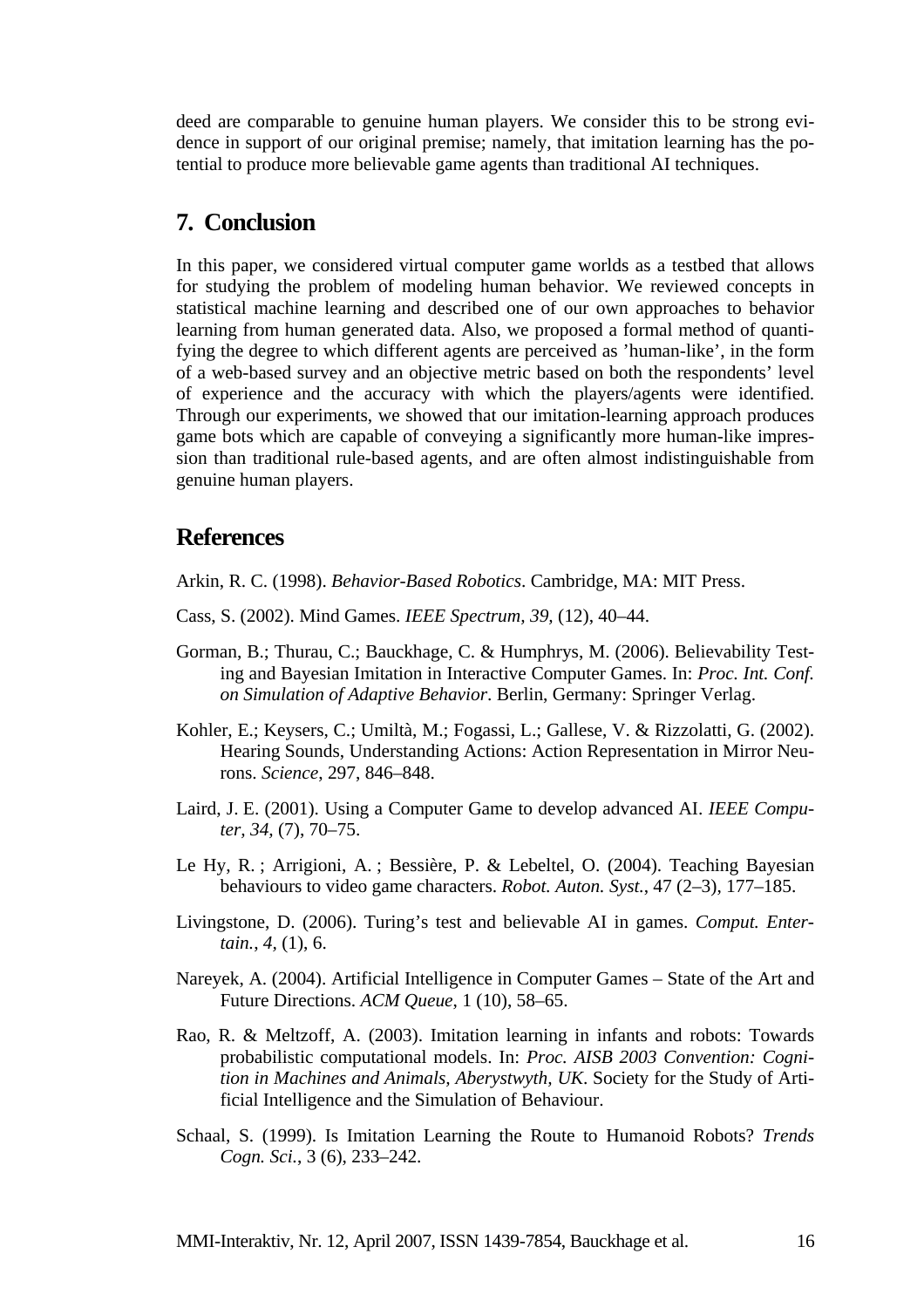- Sklar, E.; Blair, A.; Funes, P. & Pollack, J. (1999). Training intelligent agents using human internet data. In: *Proc. 1st Asia-Pacific Conference on Intelligent Agent Technology.* Hong Kong: Hong Kong Baptists University.
- Spronck, P.; Sprinkhuizen-Kuyper, I. & Postma, E. (2002). Improving Opponent Intelligence through Machine Learning, In: *Proc. GAME-ON*. London, UK: EOROSIS.
- Spronck, P.; Sprinkhuizen-Kuyper, I. & Postma, E. (2003). Online Adaptation of Game Opponent AI in Simulation and in Practice. In: *Proc. GAME-ON*. London, UK: EUROSIS.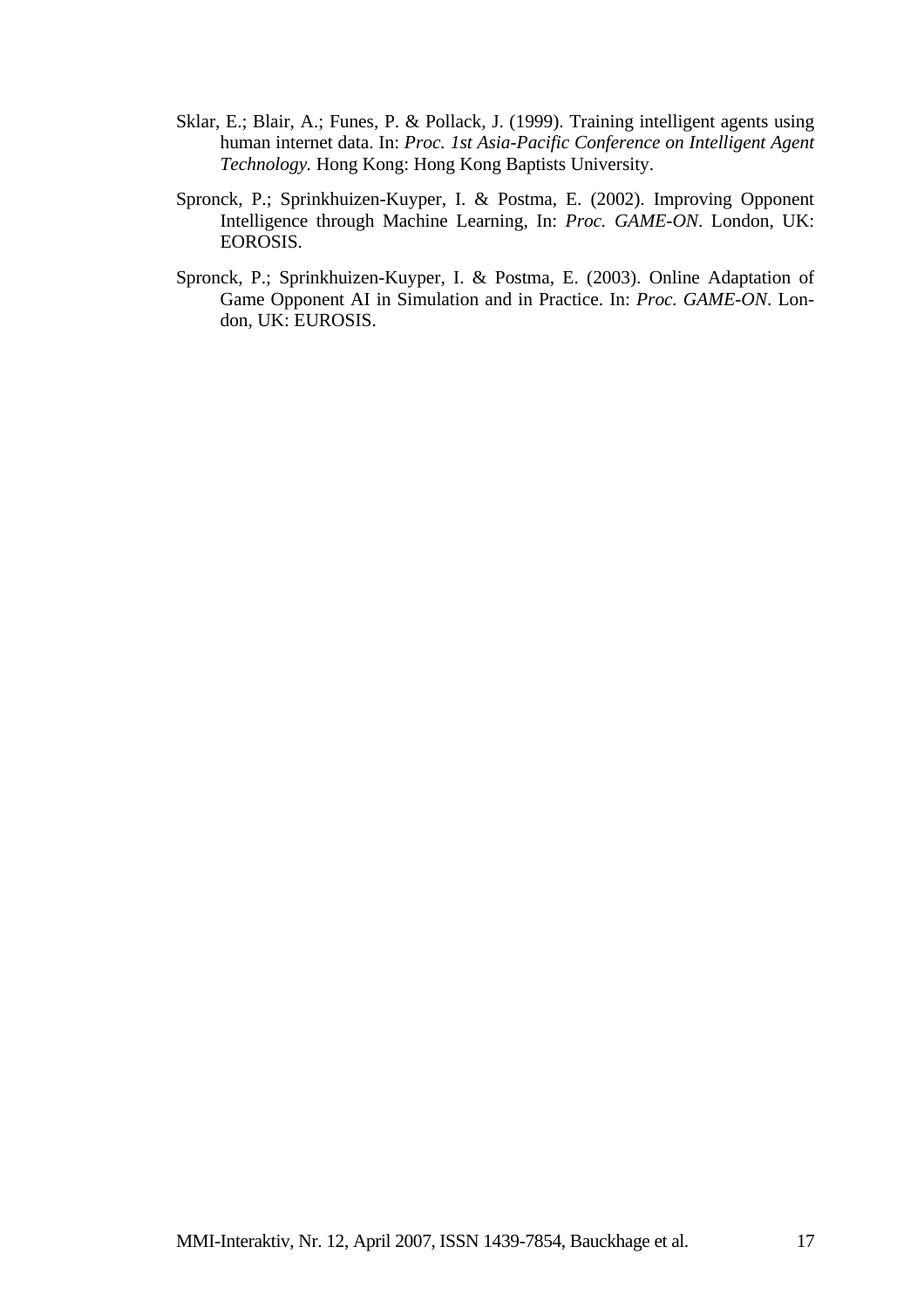# <span id="page-21-0"></span>Detection and Processing of Visual Information in Three-Dimensional Space

#### ANTJE HERBON & MATTHIAS RÖTTING

*Center of Human-Machine-Systems, Berlin University of Technology, Germany* 

*Keywords: three-dimensional, depth, spatial interaction, spatial cognition, visual information presentation, visual space, attention, task-specificity* 

#### **Abstract**

This paper reviews literature on visual information presentation in depth. A theoretical model of 3-D spatial interactions by Previc (1998) is presented. Fundamental research on spatial attention and applied studies in the fields of aviation and automobile driving are described, which were concerned with the task-specificity of information presentation in space. Necessary research is identified and an experimental set-up for intended future studies is presented.

## **1. Introduction**

When Human Machine Interaction (HMI) in virtual or augmented reality is concerned, frequently asked questions are: How are objects to be implemented? How do users view the environment? How will they interact, i.e. what kind of tools are to be used? The question of *where* in three-dimensional space, especially in depth, information should be presented or interaction should take place has been rather neglected, excepting aviation and automobile driving. In those fields of application, many researchers have been concerned with the utilization of either head-up displays (HUDs) or head-down displays (HDDs) for information presentation (e.g. Foyle, Sanford & McCann 1991, Horrey, Alexander & Wickens 2003, Liu & Wen 2004).

This paper will present evidence, which indicates that the matter of *where* information should be presented in depth, is worth investigating. First, a neuropsychologically based model of spatial interaction by Previc (1998) will be introduced. Secondly, results from empirical studies examining attentional issues in depth in both,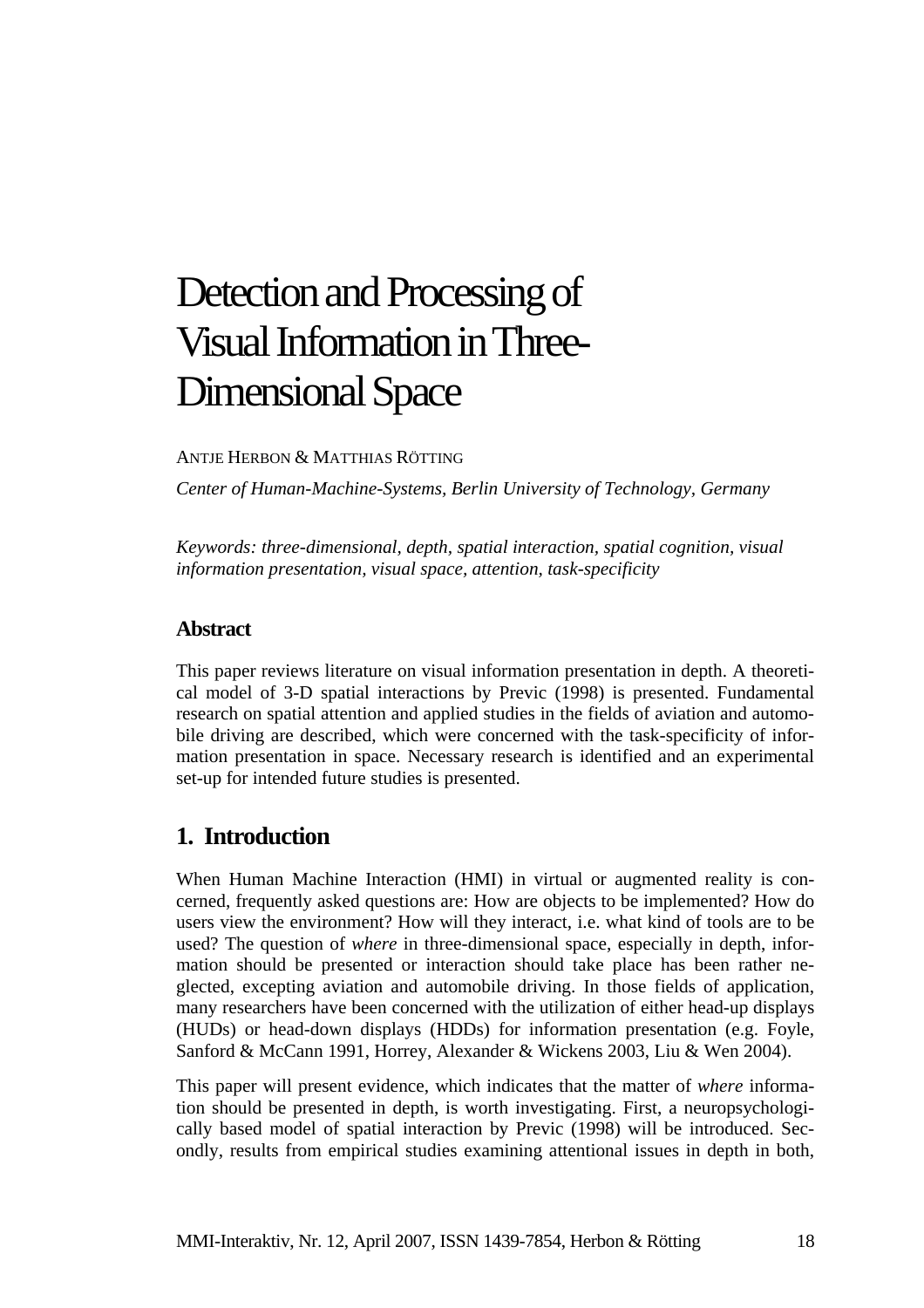laboratory and field settings, will be presented. Finally, open research questions are discussed and an experimental set-up for future studies is presented.

# **2. A theoretical model of 3-D spatial interactions**

When considering information presentation in three-dimensional space, it is of importance to make assumptions on whether detection and processing of information differ according to location in space. Integrating neuropsychological work on threedimensional spatial interaction, Previc (1998) suggested the division of the space surrounding us into four realms (see figure 1). Each realm has specific properties concerning neurological processing of stimuli and reactions, influencing human perception and behavior.



*Figure 1: A theoretical model of 3-D spatial interactions, adapted from Previc (1998)* 

The first realm is the peripersonal or – extended by May  $(2006)$  – the manipulative peripersonal realm. It extends from zero to two meters into depth and is used for visual grasping and object manipulation. Its lateral extent is 60° (central). The peripersonal realm is to be understood as the realm inside hand-reaching distance, even though it has been shown to be able to expand with tool use, when the manipulable region expands therewith (Berti & Frassinetti 2000). As far as visual perception is concerned, this realm is specialized for global form, depth and motion. There is a lower-field bias, meaning that attention is more readily allocated to and manual reaction times are faster in the lower field (Sheliga, Craighero, Riggio & Rizzolatti 1997).

The second realm is the extrapersonal focal realm. It radially (i.e. in depth) extends from 0.2 meters to the distance at which a respective object is no longer resolvable, while the lateral extent is  $20-30^\circ$  (central)<sup>1</sup>[.](#page-22-0) It is mainly used for visual search and object recognition, which entails that areas and objects of interest at a certain loca-

<span id="page-22-0"></span> $\overline{a}$ <sup>1</sup> Note that the red ellipse represents a focused object/position, while the dashed line depicts the lateral border of the realm.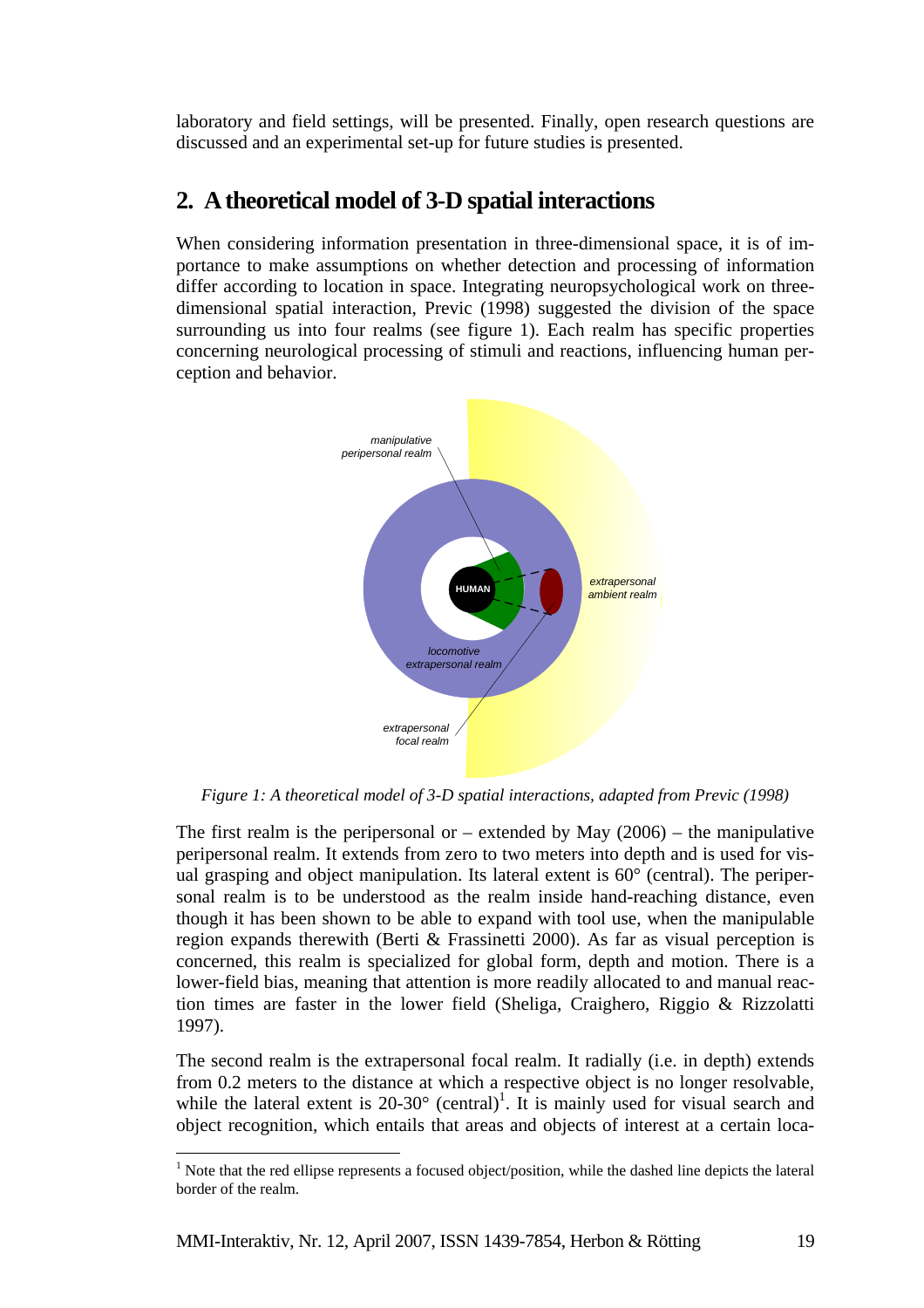tion inside this realm are focused for identification and classification. As far as visual perception is concerned, this realm is specialized for color and form, including highresolution contour analysis. There is an upper field bias.

The third realm is the extrapersonal action or  $-$  as May (2006) called it  $-$  locomotive extrapersonal realm. It extends from two to 30 m or more in the full 360°. Positions in this realm can be reached by walking or other movements of the body. It is mainly used for navigation, target orientation (incl. motion-based actualization of object location) and scene memory. There is an upper field bias.

The fourth realm is the extrapersonal ambient realm. It extends up to a few kilometers and is mainly used for spatial orientation, postural control and locomotion beyond the locomotive extrapersonal realm. Its lateral extent is 180° and there is a lower field bias.

This model of three-dimensional space has been examined and supported mainly by neuropsychological studies (e.g. McCourt and Garlinghouse 2000; Weiss et al. 2000; see Halligan, Fink, Marshall and Vallar (2003) for a review). Studies in the field of cognitive psychology are rather scarce. However, literature from HMI-research, especially aviation and automobile driving reports many studies on information presentation in different depth-planes. There, focal and ambient vision are mainly differentiated and can alternatively be interpreted as peripersonal, focal extrapersonal or ambient extrapersonal realms most of the time. Some of those studies are being presented in the following.

# **3. Empirical Literature on VisualAttention in Depth**

There are quite a number of laboratory studies which were concerned with the spread of attention in depth. Drive for most of this research was the question of whether attention allocation differs depending on the number of dimensions (two or three) that are concerned. However, just a few experiments directly examined allocation of attention in (and between) peripersonal and extrapersonal space.

## **3.1 Fundamental research on attention allocation in depth**

It has been shown that attention does indeed spread in depth and is not limited to two-dimensional space: Atchley, Kramer, Andersen and Theeuwes (1997) found that reaction times were slower when subjects had to switch attention in x-, y-, and zdimension (depth) than only in x- and y-dimensions. However, this effect was only apparent when distractors, i.e. increased perceptual load, were present.

Many researchers (e.g. Gawryszewski, Riggio, Rizzolatti & Umilta 1987; Andersen & Kramer 1993; Kimura, Miura, Doi & Yamamoto 2002) reported an asymmetry in the allocation of attention in depth where subjects were able to switch attention faster from far to near objects than from near to far objects. Arnott and Shedden (2000) found that this viewer-centered asymmetric depth gradient is dependent on perceptual load, i.e. it is not apparent when perceptual load is low because in this case a narrow attentional focus is not necessary.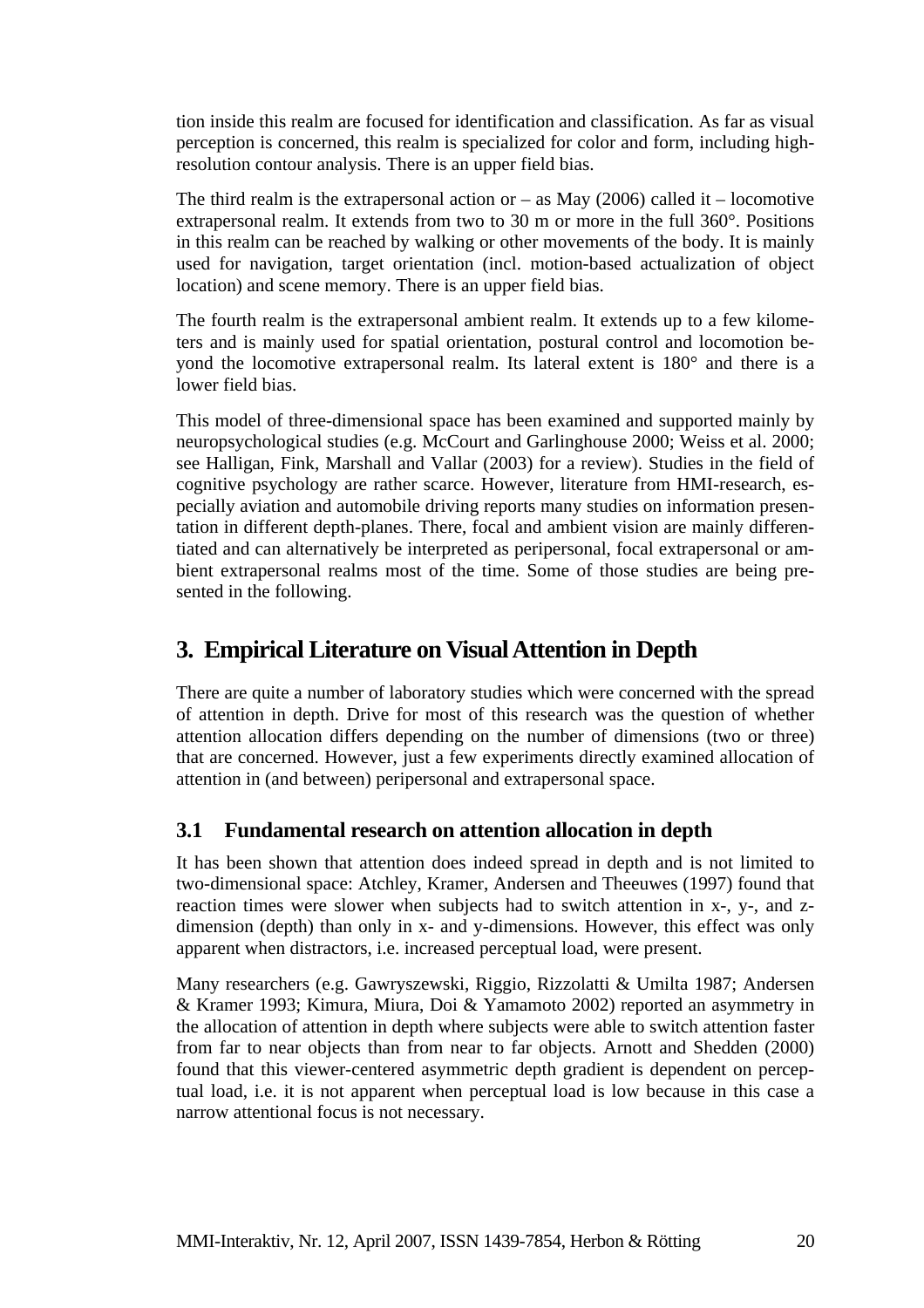As in two-dimensional space, attention in three-dimensional space can be either object- or space-based; a trade-off between the two possibilities is suggested (Atchley & Kramer 2001).

## **3.2 Peripersonal and extrapersonal space**

Couyoumdjian, di Nocera and Ferlazzo (2003) conducted three experiments on allocation of attention within and between peripersonal and extrapersonal space. They presented four pairs of LED-cubes, one on the left and one on the right, at 40, 80, 120 and 160 cm from the observer and cued their onset either validly (at the same location) or invalidly (at a different location). They found that reaction times were significantly faster when invalidly cued and target locations were in the same realm than when subjects had to shift their attention across realm boarders, distances between cue light and target cube being equal. Results remained consistent when fixation point and target distances where manipulated also. These findings strongly suggest that – on top of the time needed to switch attention between two points in depth – there is an added cost when attention has to be switched between two perceptual realms.

In spite of this supportive evidence on perceptional issues, there have been contradictive results on the behavioral part of the model of 3-D space presented above. Schoumans, Kappers and Koenderink (2002) could not find any differences in a pointing task in 40 and 120 cm distance from their subjects. Moreover, they replicated systematic context-based errors in both distances. However, it would be of interest if using the pointer lead to an extension of the manipulative peripersonal realm and if effects were due to the fact that the two distances were actually part of one instead of two realms.

## **3.3 Applied studies in aviation and automobile driving**

With the technical maturation of head-up displays (HUDs), research on information presentation in aviation and automobile driving has increased greatly. HUDs provide the opportunity of moving information from displays inside a vehicle to the windshield, resulting in reduced eyes-off-the-road time. Comparative research on HUDs and conventional head-down-displays (HDDs) has lead to the assumption that the optimal location of information presentation is task-specific.

Summarizing previous simulator studies, Horrey and Wickens (2004) suggested, that certain combinations of multiple tasks associated with operating a vehicle can be time-shared more efficiently than others. They proposed that the reason for this difference is that some tasks utilize focal, whereas other tasks utilize ambient vision. The multiple resources model (Wickens 2002) would then predict that two focal tasks will interfere and lead to poorer performance while a focal and an ambient task can be completed in parallel. Tasks utilizing ambient vision thereafter are lanekeeping and speed control, whereas hazard detection utilizes focal vision. This finding is very much in line with Previc's (1998) model, where the extrapersonal ambient realm is mainly used for spatial orientation and the extrapersonal focal realm is very sensitive for object recognition.

However, this generalization can be problematic. Liu and Wen (2004) for example showed in a goods delivery task with commercial vehicle operators, that reacting to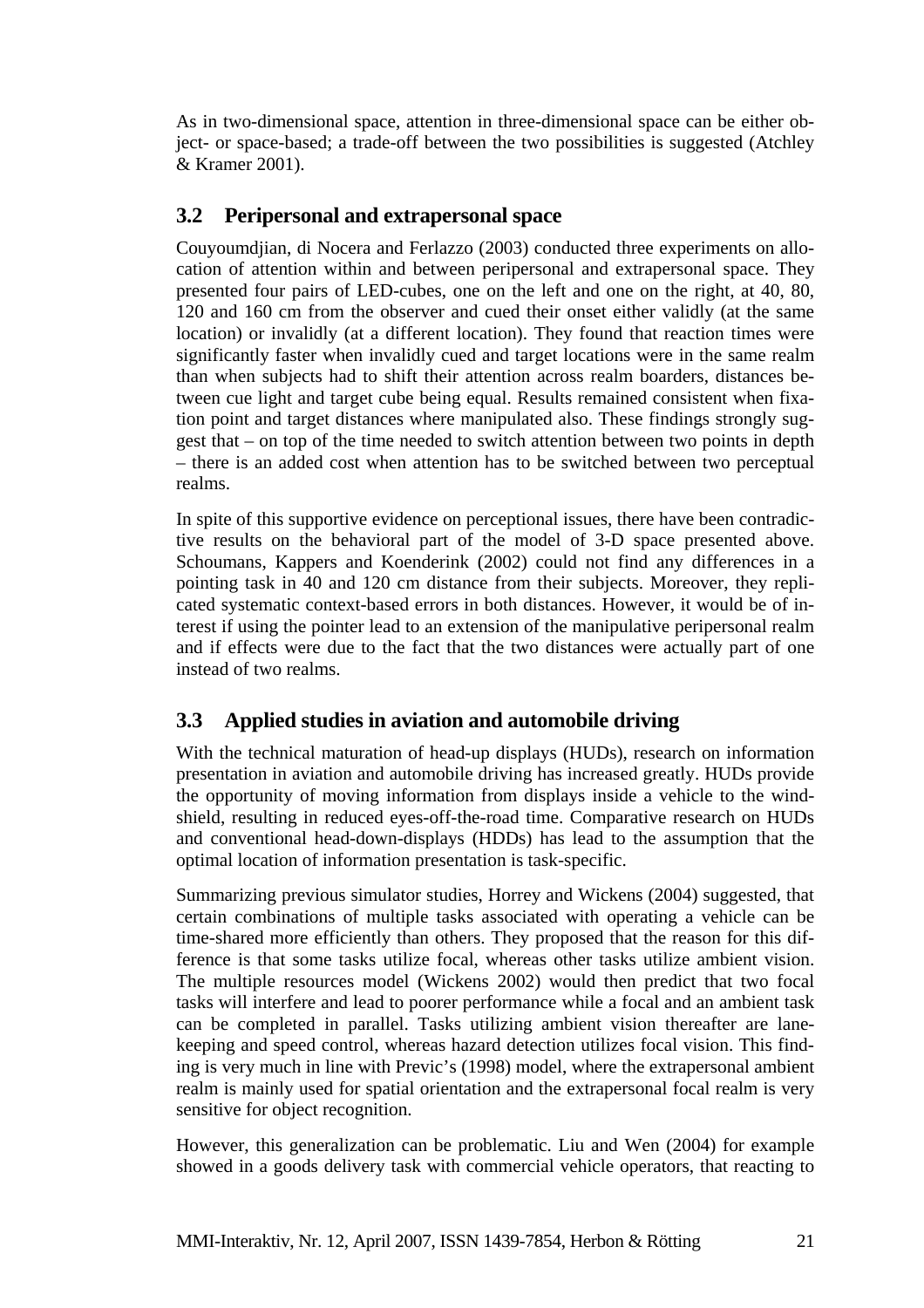urgent events and *speed keeping* require focal vision and do therefore interfere with a side-task that requires focal vision also. This discrepancy to Horrey's and Wickens' findings can be explained by the specifics of the presentation of the information that was needed in order to complete the task: Speedometer information was presented in form of a number on an HUD or an HDD and could therefore not be perceived using ambient vision, since this high-resolution form identification utilizes focal vision. Thus, speed-maintenance using information on the outside-world moving by (as in Horrey, Alexander & Wickens 2003) is very different from speed-maintenance as operationalized by Liu and Wen. The importance of this distinction was also apparent in a study conducted by Foyle, Sanford & McCann (1991), who had subjects complete a flight-task and presented altitude information necessary for an altitudemaintenance task in two different ways: as digital information on an HUD and as indirect source of information using sketched buildings super-imposed on the sides of the flight path. Results indicated that reading digits utilizes focal, while using the sketched buildings as height information utilizes ambient vision. In this study, altitude-maintenance was competitive to path-keeping, which most interestingly utilized focal vision. However, this is likely to be explained by the curvature of the path, because workload has been shown to modulate the allocation of visual resources (Horrey, Alexander & Wickens 2003).

Recently, Crawford and Neal (2006) have reviewed selected literature dealing with perceptual and cognitive issues associated with HUDs in aviation. They identified cognitive tunneling as one of the main attentional problems in the use of HUDs, which causes an impairment of the pilots' ability to detect events outside their vehicle because of their attention being captured by the information on the windshield. This is especially important when two tasks both depending on focal vision are competing for limited resources. Levy, Foyle and McCann (1998) found that linking HUD-symbology to the outside world (i.e. displaying information as if it were located on the flight path, for example, instead of on the windshield) can solve this problem by directing attention to a different depth. In their experiment, it did not matter where exactly on the path the symbology – in this case an analog gauge – was located. Performance on the main focal task was always better than in the traditional HUD-situation, where information was projected directly onto the windshield without additional depth information.

The empirical literature cited above gives strong evidence for an allocation of attention in depth. Task-type, which supposedly influences attention has been investigated in applied HMI-studies, but not yet in fundamental research. However, in order to generalize findings to other different fields where Augmented Reality (AR) technology is utilized, further research on task-specificity in attention allocation is needed. For example, AR is widely-used in production (e.g. Reiners, Stricker, Klinker & Müller 1998; Sarval, Baker & Filipovic 2005), has been utilized for navigation (e.g. Biocca, Tang, Owen & Fan 2006) and has found its way into Smart Homes (e.g. Hammond, Sharkey & Foster 1996; Intille 2002). The Tangible Media Group at MIT Media Lab have designed a number of applications for social interaction (Chang, Resner, Koerner, Wang & Ishii 2001; Bonanni, Vaucelle, Lieberman & Zuckerman 2006), sports (Ishii, Wisneski, Orbanes, Chun & Paradiso 1999), infotainment (Ishii & Ullmer 1997; Ishii 2004) and work (Ishii, Wisneski, Brave, Dahley, Gorbet, Ullmer & Yarin 1998). Tasks in these applications differ a lot, but might still be classified according to their requirements on information detection and processing.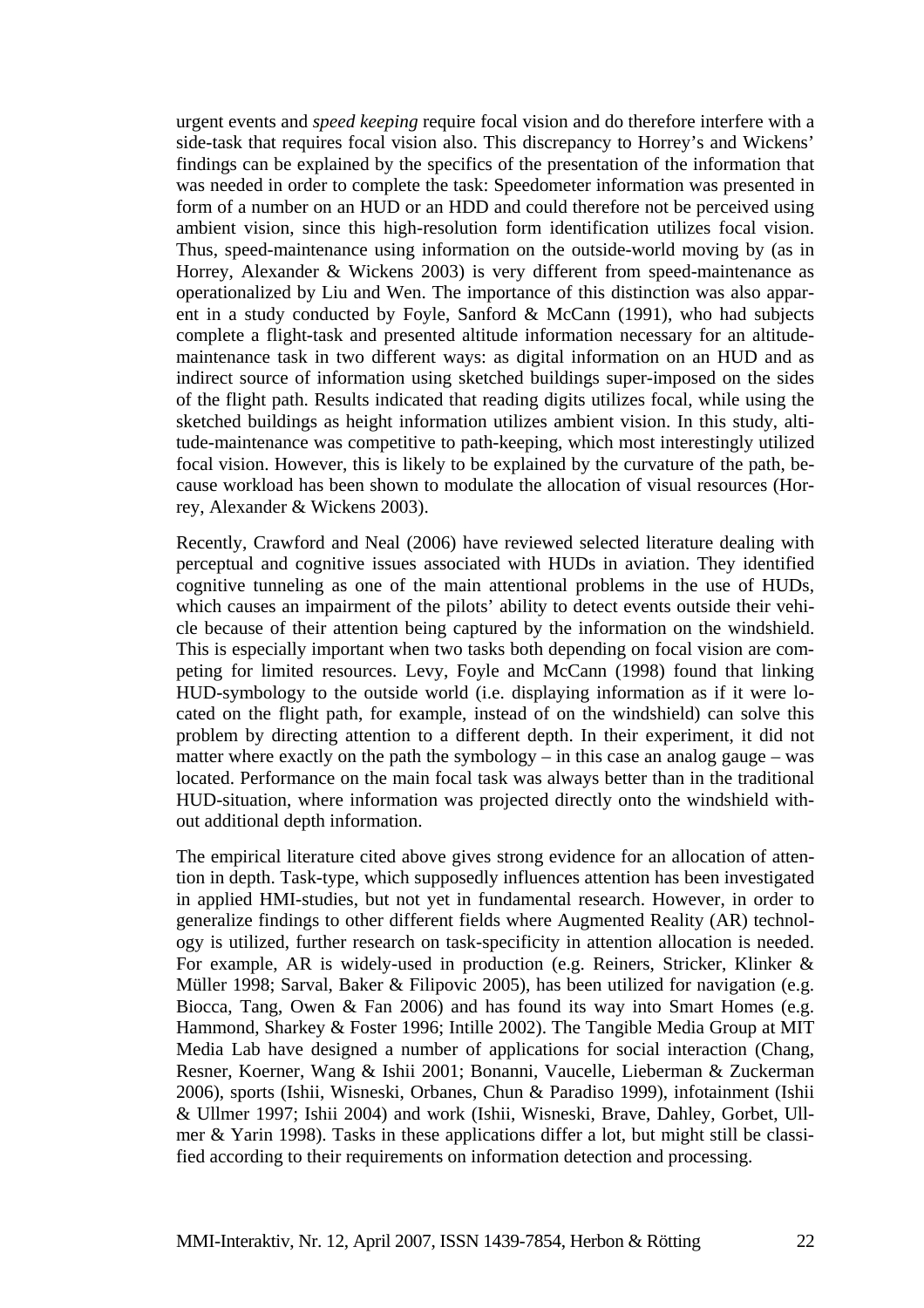# **4. Task-Specificity**

Lacey and Lacey (1970) have described different stressors they used in physiological studies, which produced task-specific physiological response patterns. Mental arithmetic, reversed spelling, making up sentences and noxious stimulation lead to an increase in heart rate and heart rate variability, while attending to photoic flashes, white noise or a dramatic recitation resulted in a decrease of both parameters. The authors characterized the reaction to the two groups of stimuli as *rejection* and *intake of the environment*, respectively. In the first group with cardiac acceleration, tasks require internal cognitive elaboration (calculating, putting together letters and words) and in the case of the cold pressure test (noxious stimulation) simply the suppression of the unpleasant feeling. Perception of the environment is therefore not necessary and not wanted, thus the environment is *rejected*. In the second group with cardiac deceleration, tasks require attention on visual and auditory stimuli in the environment, i.e. the environment is *taken in*.

This classification can be compared to Norman's (1993) notion on experiential and reflective cognition. Tasks that are completed in experiential mode require environmental intake. A person has to perceive and/or react to stimuli from the outside world. Responses in this mode of cognition are automatic and not reflected upon. By contrast, reflective cognition utilizes conscious engagement in the task, e.g. planning or decision making. Once input from the outside world is attained, environmental intake is no longer needed but instead hinders and detracts from the problem solving process.

# **5. Intended Research**

Task-specificity of attention allocation in depth is to be examined further. A main research goal is to draw implications as to where to present information in augmented and virtual realities independent of a specific application-field. Lacey's and Lacey's (1970) and Norman's (1993) notions on task classification will form a basis for experimental task design.

Previc's model on 3D-spatial-interaction will be used in order to define perceptual realms in an experimental set-up. It has been shown to be in line with previous experimental laboratory findings on allocation of attention in depth and can be used to interpret HMI-research results also. Even though cited applied-studies were not based on the model, they did give evidence for the division of the space surrounding us into different perceptual realms.

An experiment is currently being designed to investigate coherences between taskcharacteristics as described above (tasks with different requirements on visual perception as in the applied studies, reflective vs. experiential tasks) and perception of information in depth. As shown in figure 2, different tasks will be presented in two different depths, one on a transparent screen close to the observer and a second one on a far projection screen, several meters away from the observer.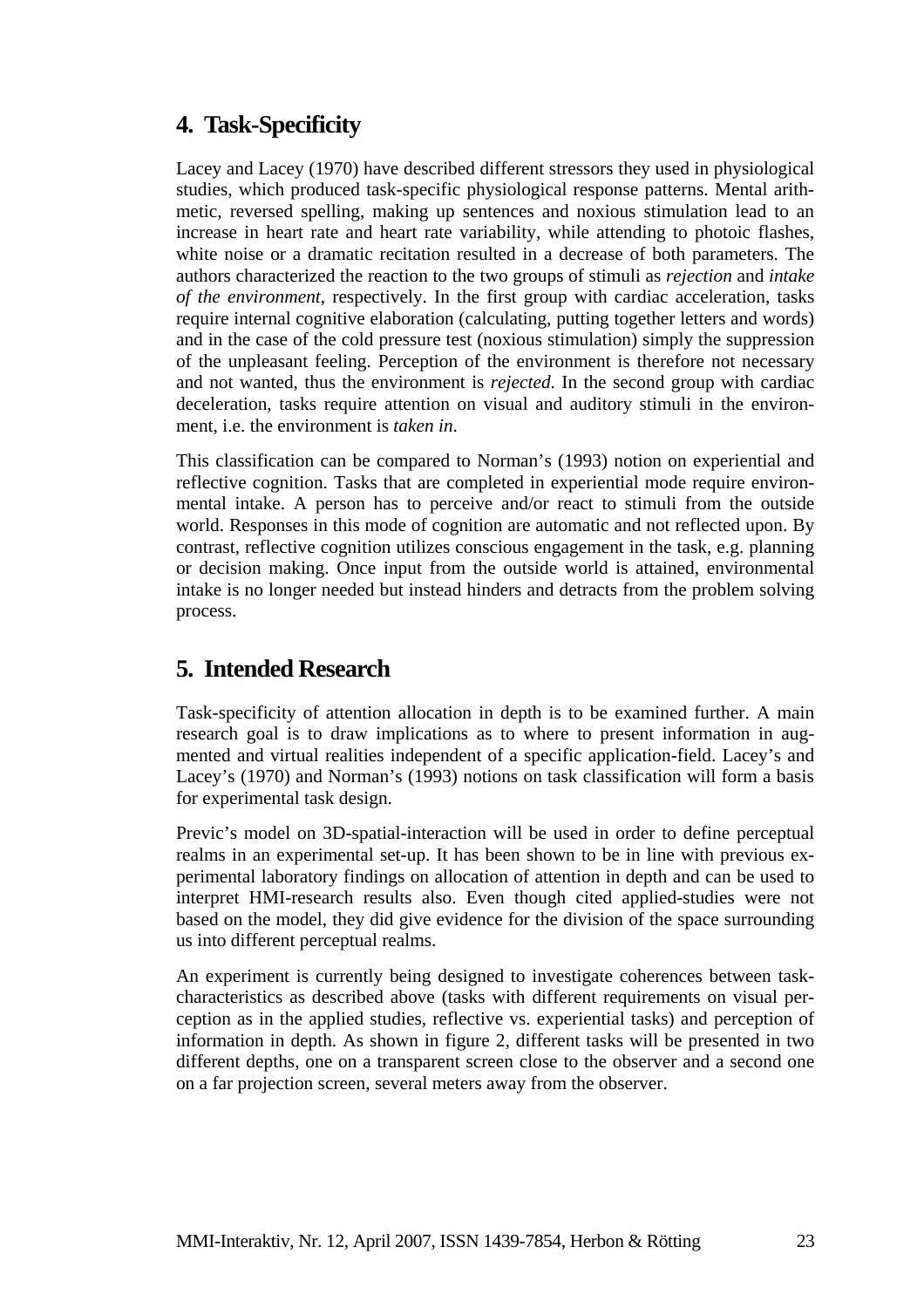

*Figure 2: Intended experimental set-up* 

Suitable tasks will be identified and classified according to their requirements on visual perception and reflective thought. Elements from all groups of tasks will then be presented in both depths. Parameters to be inspected are reaction times, error rates and workload. Additional collection of physiological parameters, such as eye movement for investigation of attention allocation or stress-level indicators such as skin resistance or heart rate is also possible.

# **Acknowledgements**

This research is supported by the German Research Foundation (DFG) as part of the Research Training Group 'Prospective Design of Human-Technology Interaction' (no. 1013).

# **References**

- Andersen, G.J. & Kramer, A.F. (1993). Limits of focused attention in threedimensional space. *Perception & Psychophysics*, 53 (6), 658-667.
- Arnott, S.R. & Shedden, J.M. (2000). Attention switching in depth using random-dot autostereograms: Attention gradient asymmetries. *Perception & Psychophysics*, 62 (7), 1459-1473.
- Atchley, P. & Kramer, A.F. (2001). Object and space-based attentional selection in three-dimensional space. *Visual Cognition*, 8 (1), 1-32.
- Atchley, P.; Kramer, A.F.; Andersen, G.J. & Theeuwes, J. (1997). Spatial cuing in a stereoscopic display: Evidence for a "depth-aware" attentional focus. Psy*chonomic Bulletin & Review*, 4 (4), 524-529.
- Berti, A. & Frassinetti, F. (2000). When Far becomes Near: Re-mapping of Space by Tool Use. *Journal of Cognitive Neuroscience,* 12 (3), 415-420
- Bonanni, L.; Vaucelle, C.; Lieberman, J. & Zuckerman, O. (2006). PlayPals: Tangible Interfaces for Remote Communication and Play. *Proceedings of CHI '06*.
- Chang, A.; Resner, B.; Koerner, B.; Wang, XC & Ishii, H. (2001). LumiTouch: An Emotional Communication Device. *Extended Abstracts of Conference on Human Factors in Computing Systems*.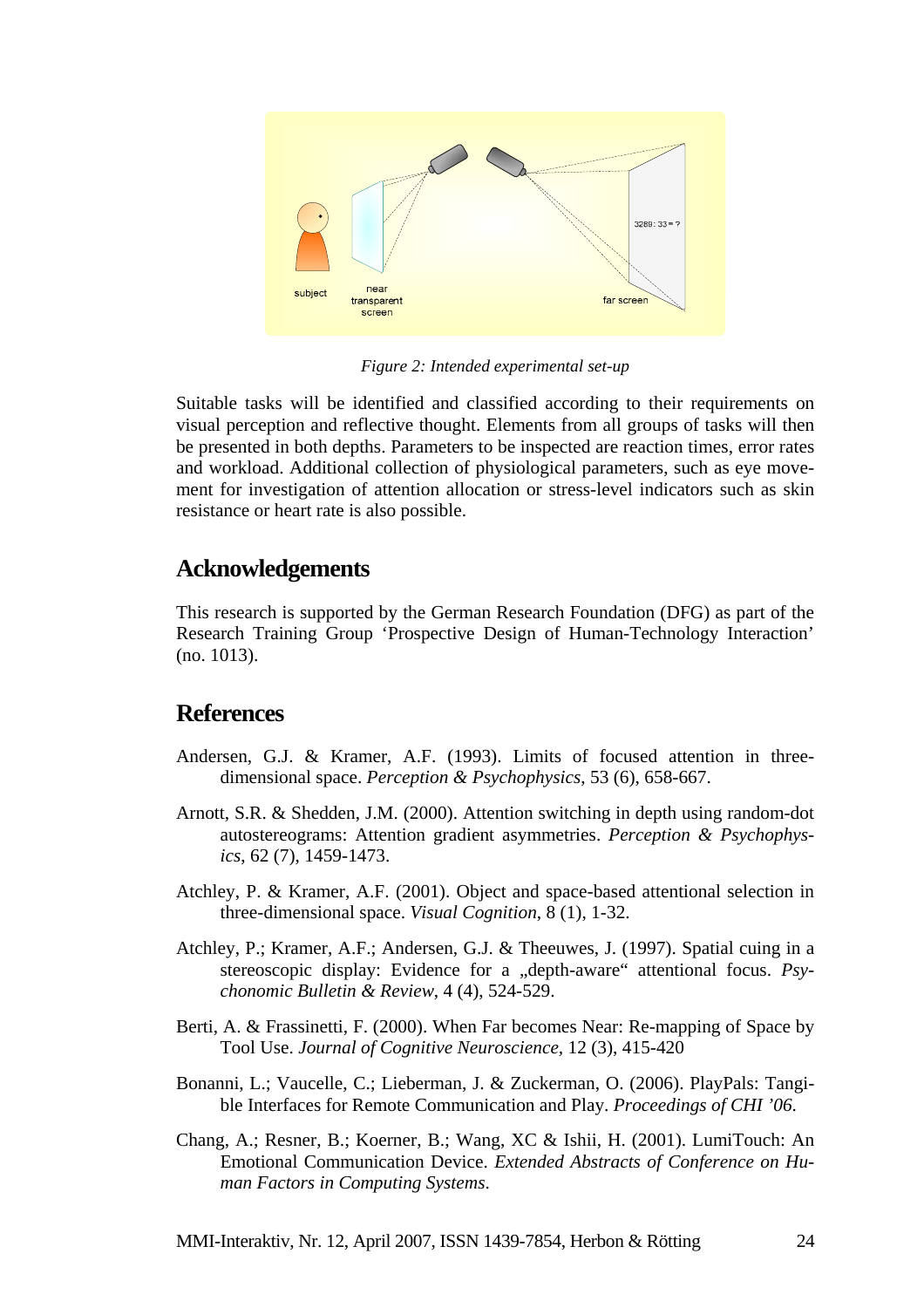- Couyoumdjian, A.; di Nocera, F. & Ferlazzo, F. (2003). Functional representation of 3D space in endogenous attention shifts. *The Quarterly Journal of Experimental Psychology,* 56A (1), 155-183.
- Crawford, J. & Neal, A. (2006). A Review of the Perceptual and Cognitive Issues Associated With the Use of Head-Up Displays in Commercial Aviation. *The International Journal of Aviation Psychology*, 16 (1), 1-19.
- Foyle, D.C.; Sanford, B.D. & McCann, R.S. (1991). Attentional Issues in Superimposed Flight Symbology. *Proceedings of the Sixth International Symposium on Aviation Psychology*, 577-582.
- Gawryszewski, L.D.G.; Riggio, L.; Rizzolatti, G. & Umilta, C. (1987). Movement of attention in the three spatial dimensions and the meaning of "neutral" cues. *Neuropsychologia*, 25 (1A), 19-29.
- Halligan, P.W.; Fink, G.R.; Marshall, J.C. & Vallar, G. (2003). Spatial cognition: evidence from visual neglect. *TRENDS in Cognitive Sciences*, 7 (3), 125-133.
- Hammond, J.C.; Sharkey, P.M. & Foster, G.T. (1996). Integrating augmented reality with home systems. *Proc.* 1<sup>st</sup> Euro. Conf. Disability, Virtual Reality & Assoc. *Tech.*
- Horrey, W.J.; Alexander, A.L. & Wickens, C.D. (2003). Does Workload Modulate the Effect of In-Vehicle Display Location on Concurrent Driving and Side Task Performance? *DSC North America Proceedings*.
- Horrey, W.J. & Wickens, C.D. (2004). Focal and Ambient Visual Contributions and Driver Visual Scanning in Lane Keeping and Hazard Detection. *Proceedings of the Human Factors and Ergonomics Society 48th annual meeting*.
- Ishii, H. (2004). Bottles: A Transparent Interface as a Tribute to Mark Weiser. *IEICE Transactions on Information and Systems*, E87-D (6), 1299-1311.
- Ishii, H. & Ullmer, B. (1997). Tangible Bits: Towards Seamless Interfaces between People, Bits and Atoms. *Proceedings of CHI '97*.
- Ishii, H.; Wisneski, C.; Brave, S.; Dahley, A.; Gorbet, M.; Ullmer, B. & Yarin, P. (1998). ambietROOM: Integrating Ambient Media with Architectural Space. *Proceedings of CHI '98*.
- Ishii, H.; Wisneski, C.; Orbanes, J.; Chun, B. & Paradiso, J. (1999). PingPongPlus: Design of an Athletic-Tangible Interface for Computer Supported Cooperative Play. *Proceedings of CHI '99*.
- Intille, S. S. (2002). Designing a Home of the Future. *IEEE Pervasive Computing*, 1, 76-82.
- Kimura, T.; Miura, T.; Doi, S. & Yamamoto, Y. (2002). *Top-down and Bottom-up allocation of attention in three-dimensional space when observers are moving forward*. Technical Report on Attention and Cognition No. 16, [http://L.u](http://l.u-tokyo.ac.jp/AandC/)[tokyo.ac.jp/AandC/](http://l.u-tokyo.ac.jp/AandC/)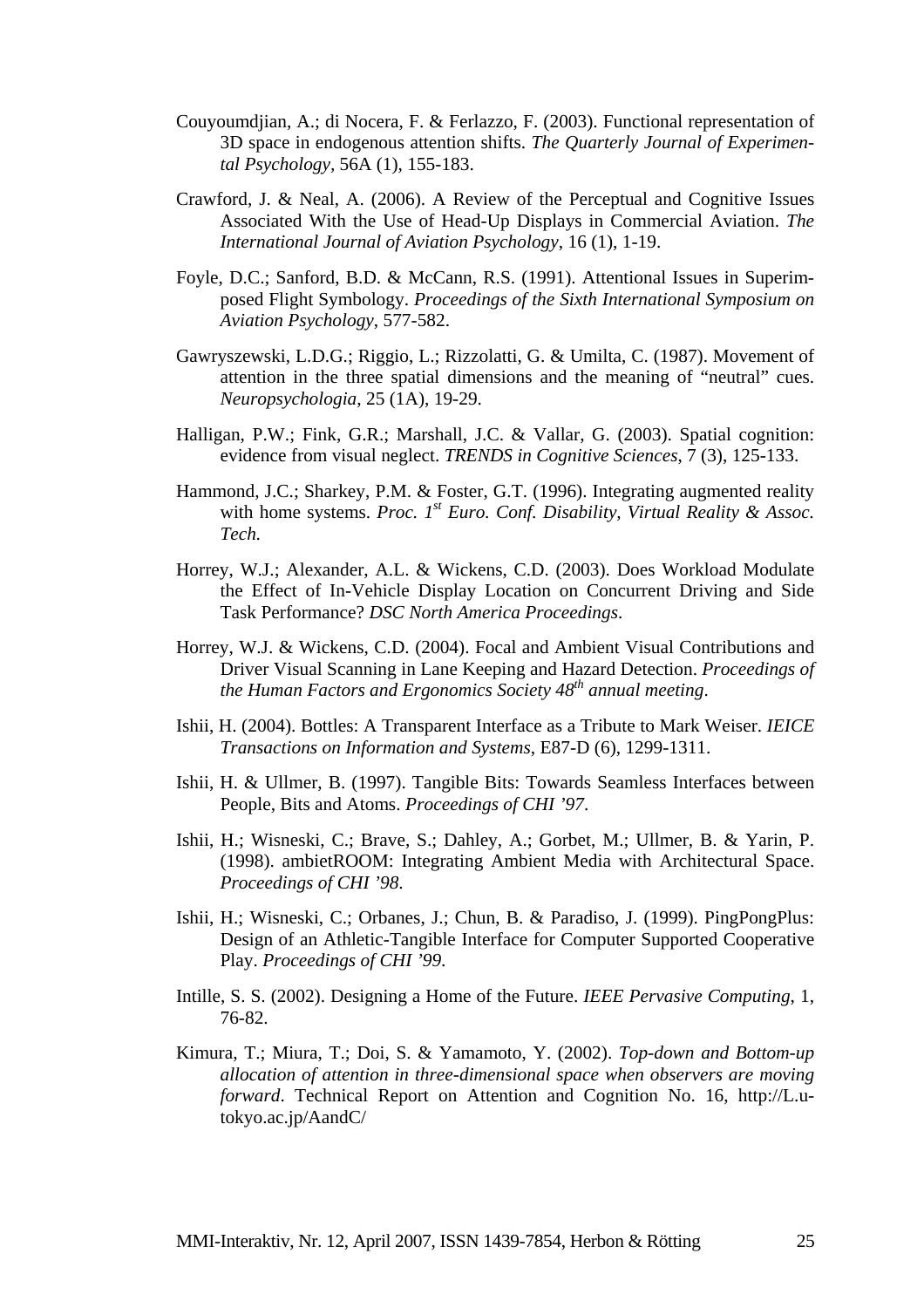- Lacey, J.I. & Lacey, B.C. (1970). Some Autonomic-Central Nervous System Interrelationships. In: P. Black (ed.). *Physiological Correlates of Emotion*, 205-227. New York: Academic Press.
- Liu, Y.-C. & Wen, M.-H. (2004). Comparison of head-up display (HUD) vs. Head-Down-Display (HDD): driving performance of commercial vehicle operators in Taiwan. *International Journal of Human-Computer Studies*, 61, 679-697.
- May, M. (2006). Raum. In: J. Funke & P.A. Frensch (eds.). *Handbuch der Allgemeinen Psychologie - Kognition*, 66-74. Göttingen: Hogrefe.
- McCourt, M.E. & Garlinghouse, M. (2000). Asymmetries of visuospatial attention are modulated by viewing distance and visual field elevation: Pseudoneglect in peripersonal and extrapersonal space. *Cortex*, 36, 715-731.
- Norman, D.A. (1993). *Things that make us Smart*. Reading, MA: Addison-Wesley Publishing Company.
- Previc, F.H. (1998). The Neuropsychology of 3-D Space. *Psychological Bulletin*, 124 (2), 123-164.
- Reiner, D.; Stricker, D.; Klinker, G. & Müller, S. (1998). Augmented Reality for Construction Tasks: Doorlock Assembly. *Proceedings of the 1st International Workshop on Augmented Reality (IWAR'98)*.
- Sarval, A.; Baker, C. & Filipovic, D. (2005). Head-Worn Display-Based Augmented Reality System for Manufacturing. *Proceedings of SPIE 2005*.
- Schmidt, L.; Wiedenmaier, S.; Oehme, O. & Luczak, H. (2005). Benutzerzentrierte Gestaltung von Augmented Reality in der Produktion. In: C. Stary (ed.). *Mensch & Computer 2005: Kunst und Wissenschaft – Grenzüberschreitungen der interaktiven ART*, 51-60*.* München: Oldenbourg Verlag.
- Shoumans, N.; Kappers, A.M.L. & Koenderink, J.J. (2002). Scale invariance in near space: pointing under influence of context. *Acta Psychologica*, 110, 63-81.
- Sheliga, B.M.; Craighero, L.; Riggio, L. & Rizzolatti, G. (1997). Effects of spatial attention on directional manual and ocular responses. *Experimental Brain Research*, 114, 339-351.
- Weiss, P.H.; Marshall, J.C.; Wunderlich, G.; Tellmann, L.; Halligan, P.W.; Freund, H.-J.; Zilles, K. & Fink, G.R. (2000). *Brain*, 123, 2531-2541.
- Wickens, C.D. (2002). Multiple resources and performance prediction. *Theoretical Issues in Ergonomics Science*, 3 (2), 159-177.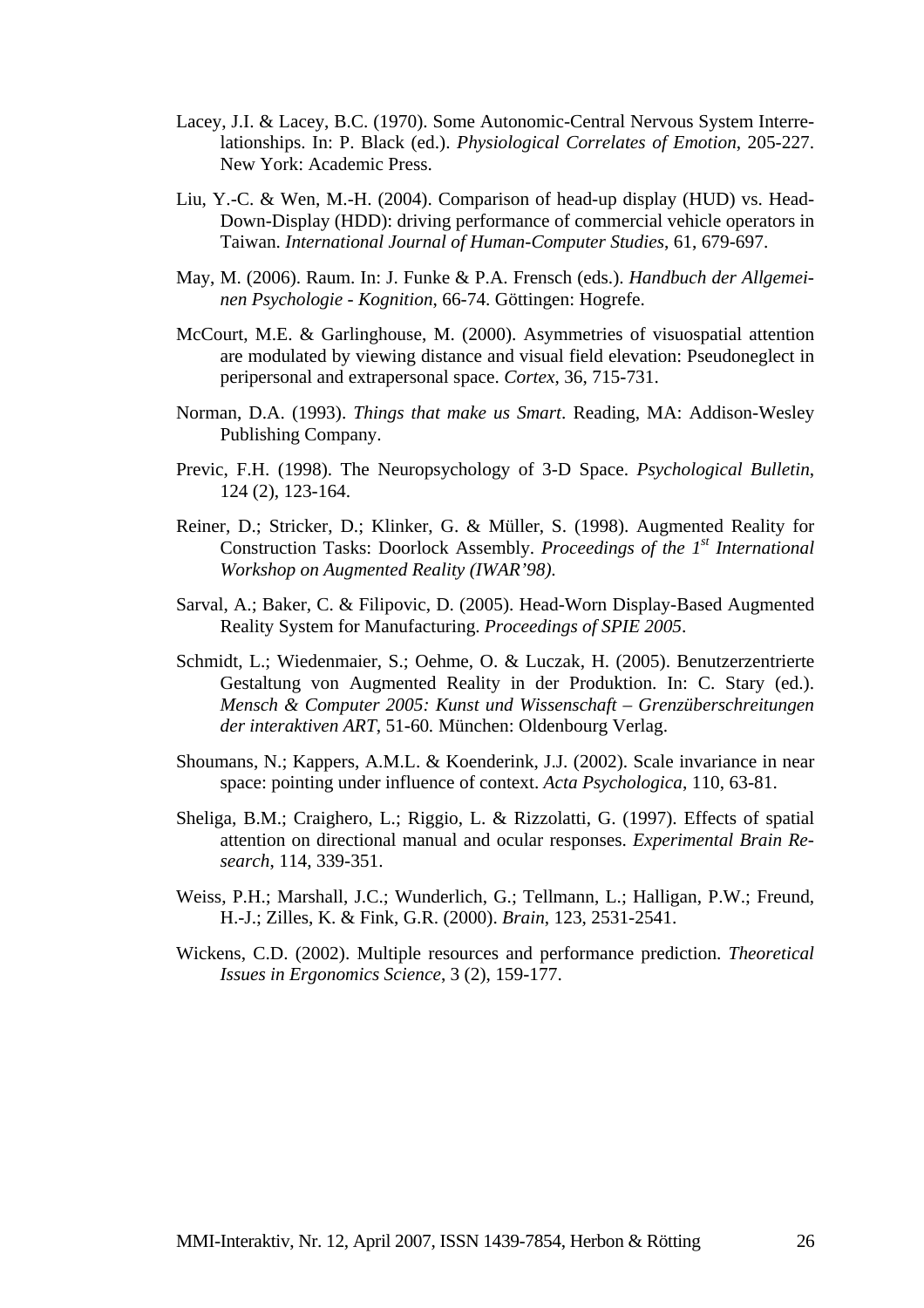# <span id="page-30-0"></span>Digital Human Modeling for Design and Evaluation of Human-Machine Systems

ANJA NAUMANN<sup>1</sup> & MATTHIAS ROETTING<sup>2</sup>

*1) Deutsche Telekom Laboratories, Technische Universität Berlin* 

*2) Department of Human-Machine Systems, Technische Universität Berlin* 

*Keywords: Digital Human Modeling, Human-Machine Interaction, Human Factors, Usability Testing, Ergonomics, Virtual Prototyping* 

#### **Abstract**

Digital Human Modeling is an emerging area that bridges computer-aided engineering design, human factors engineering and applied ergonomics. Especially for ergonomics questions, digital humans are already being used. The paper describes different fields for the application of digital human modeling in product design, assembly and manufacturing. Current research on digital human modeling in training, risk assessment of workplaces, hand-object interaction, modeling eye movement, and the assessment of comfort is highlighted. The case is made for a combination of anthropometric models and cognitive models. In addition, the consequences of a wider application of digital human modeling in product design, assembly and maintenance are discussed, especially with regard to the education of engineers and human factors specialists.

## **1. Why Use Digital Humans in Engineering?**

Countless organizations in a variety of industries are facing the same problem: the human element is not being considered early or thoroughly enough in the design, assembly and maintenance of products. More importantly, this is having a devastating impact on cost, time to market, quality and safety. However, for a growing number of organizations, factoring the human element into design, manufacturing and maintenance is no longer a problem but rather a competitive advantage. Using digital human models realizes benefits such as shorter design time, lower development costs, improved quality, and enhanced productivity.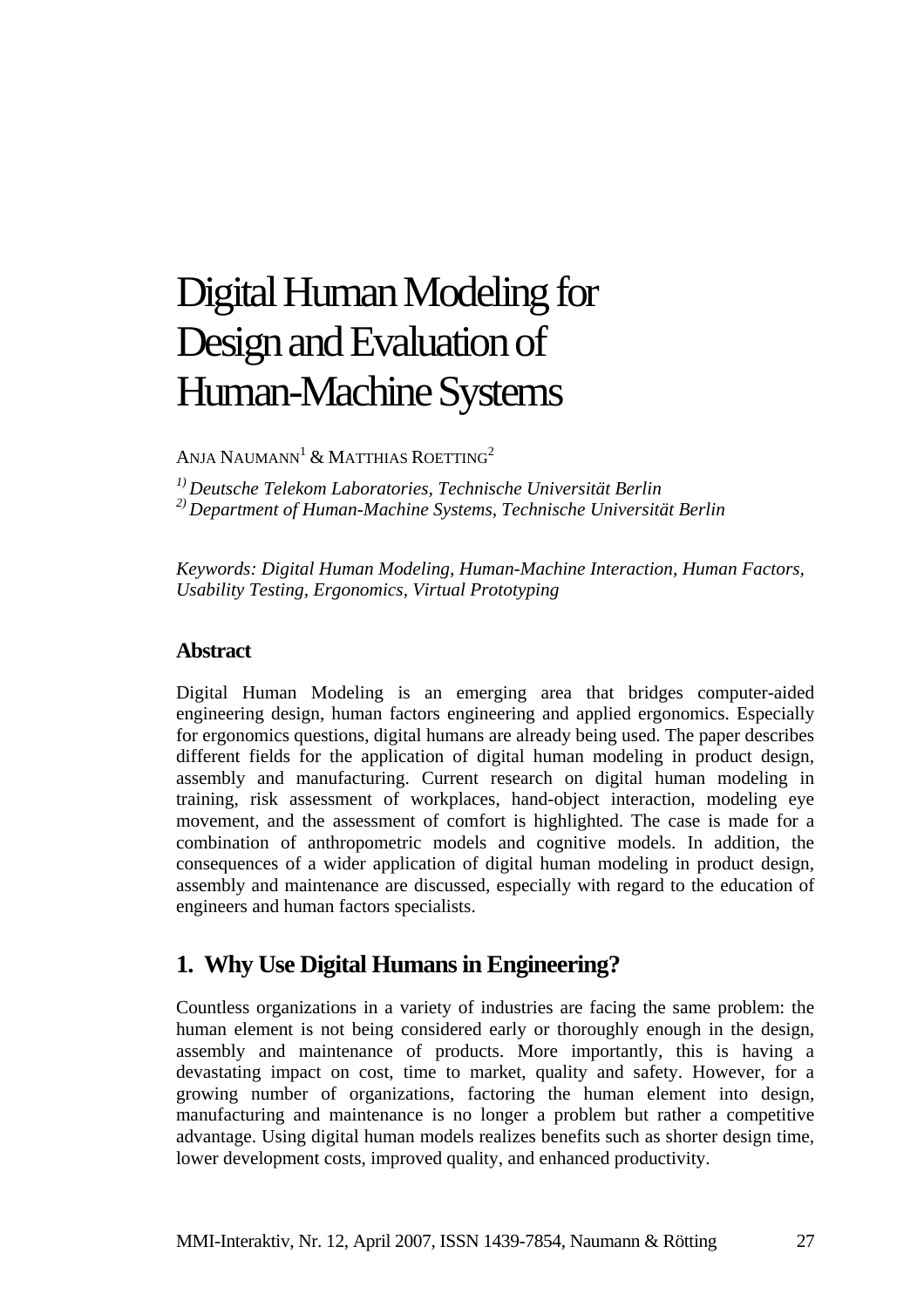Digital human modeling enables engineers in product development to address questions of ergonomics and human factors early on in the development process. At the same time, digital human modeling reduces the need for the production of real prototypes and can even make it obsolete (Cappelli & Duffy 2006).

In research and development, commercial human models are already being used. These models are up to now mainly restricted to anthropometric issues. Two often used human models are JACK and RAMSIS (Duffy 2006):

- JACK enables users in industry to position biomechanically accurate digital humans of various sizes in virtual environments, assign them tasks, and analyze their performance. The digital humans JACK (and his female counterpart JILL) can tell engineers what they can see and reach, how comfortable they are, when and why they're getting hurt, when they're getting tired and other important ergonomic information. This information helps organizations design safer and more effective products (see also [http://www.ugs.com/Products/tecnomatix/human\\_performance/jack/](http://www.ugs.com/Products/tecnomatix/human_performance/jack/)) faster and for less cost.
- RAMSIS helps manufacturers and engineering services providers to do substantial design studies during the design phase. The core functions of this software are the realistic display of international anthropometric data and the efficient analysis of ergonomic questions concerning, for example, sight, maximum force, reachability, and comfort. RAMSIS is already used by more than 60% of all automotive manufacturers worldwide for the ergonomic design and analysis of passenger compartments and work places (see also [http://www.human-solutions.com/automotive\\_industry/\)](http://www.human-solutions.com/automotive_industry/).

In the following, some examples for the use of digital humans in product design and manufacturing will be given.

## **1.1 Digital Humans in Product Design**

During the product design phase, organizations face several key challenges related to the physical attributes and behavior of humans. They need to develop products centered on humans and evaluate designs based on ergonomic factors, account for different sizes and shapes of people, and consider human factors in the design before building physical prototypes. Human simulation allows, for example, questions concerning positioning and comfort to be answered:

- Comfort: Is the design optimized for the comfort of the envisioned user groups?
- Visibility: What can people of different sizes see when they operate a piece of equipment or a vehicle?
- Ingress and egress: Can the target population easily climb in and out of the equipment or vehicles?
- Reaching and grasping: Are controls placed so that everyone can reach and operate them?
- Multi-person interaction: How do multiple people interact with the product?
- Strength assessment: Does operating the product require inordinate strength or create the potential for injury?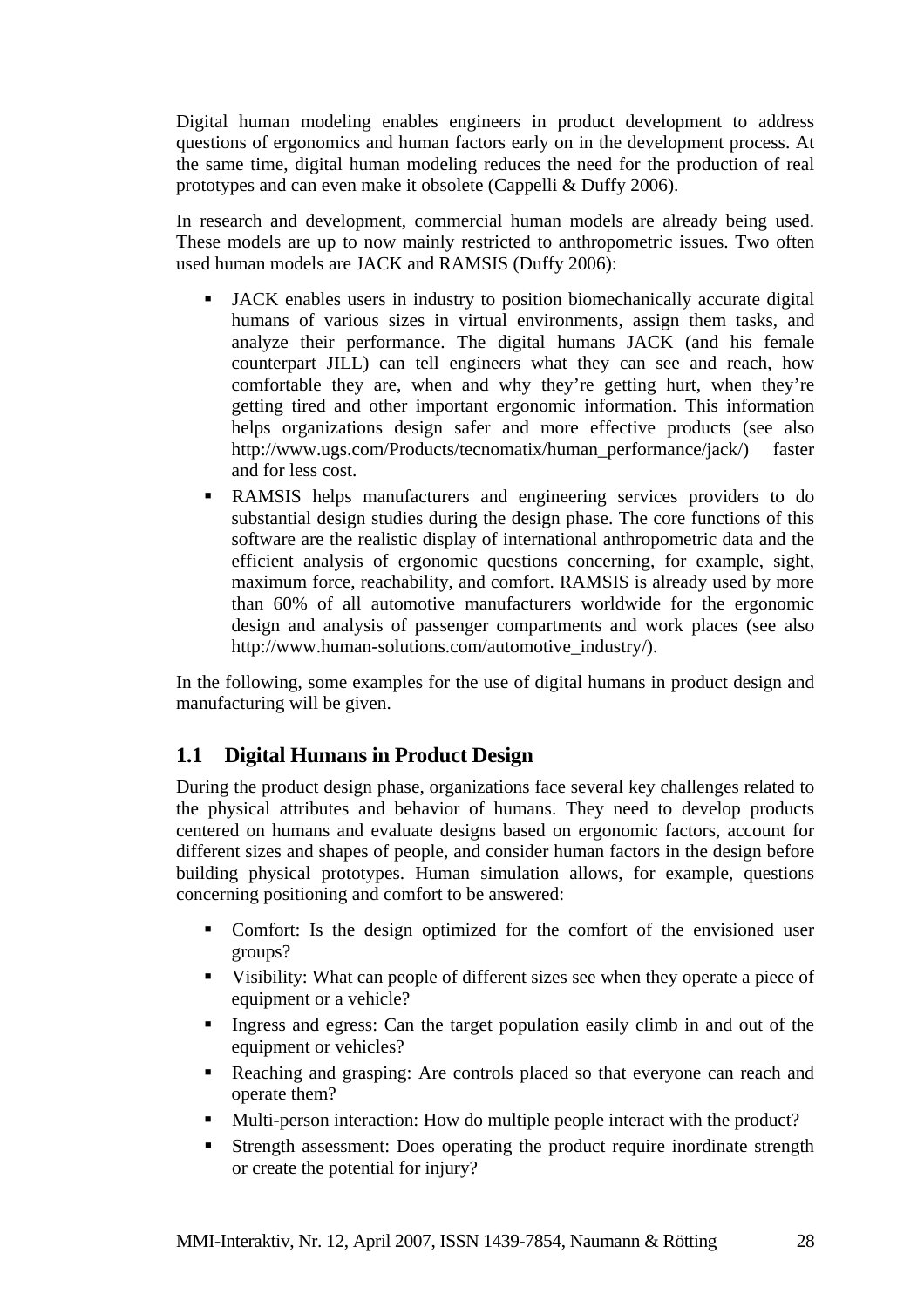## **1.2 Digital Humans in Manufacturing**

Organizations face several key challenges related to the physical attributes and behavior of humans in manufacturing. They need to bring factories on-line faster, to optimize manual workflow, to improve worker safety, and to reduce training costs. In the manufacturing phase of the product lifecycle, human simulation allows the following questions to be answered:

- Work cell layout: Are machines and other equipment positioned to optimize cycle time and avoid hazards?
- Workflow simulation: Are the manufacturing processes designed to eliminate inefficiencies and ensure optimal productivity?
- Assembly accessibility: Can all assembly personnel access the parts and equipment needed to assemble the product?
- Safety analysis: Can all of the assembly tasks be performed safely?
- Lifting: Do all lifting tasks fall within the strength guidelines?
- Energy expenditure: How much energy will workers expend over time as they perform repetitive tasks?
- Simulation based training: How can real-time simulation and virtual reality be used to train workers?

# **2. Current Research on Digital Human Modeling**

Digital human modeling is an emerging area that bridges computer-aided engineering design, human factors engineering and applied ergonomics. It is increasingly getting attention from research and development (Cappelli & Duffy 2006).

Up to now, most research efforts have concentrated on anthropometric aspects of human modeling. Allen, Curless, and Popovic, for example, work on improving models of body shapes. They examined body deformation during movements (Allen, Curless, & Popovic 2002) on the one hand and individual variations in body shapes on the other hand (Allen, Curless, & Popovic 2004).

Besides the continuous optimization of measurement methods and the technical aspects of 3-D-Modeling, one particular research topic is the verification and validation of digital human models. Methods and procedures are thus being developed which make sure that the human models used lead to reliable results. One example is the development and application of digital human models for training purposes, for example, for the development of the diagnostic competence of medical students. In one project, haptic virtual models of the spine serve as educational aids and this especially at early stages of the study of medical science (Howell, Williams, Burns, Eland, & Conatser 2006; Chen, Williams, Conatser, & Howell 2006). One further research topic here is motion analysis for the ergonomic assessment of risky work places or dynamic tasks (e.g. lifting of heavy items; Cappelli & Duffy, 2006).

A relatively new area concerns the modeling of hands and their interaction with objects. An effective ergonomic evaluation often requires a realistic simulation of the hand-object interaction and a reliable estimation of performance. The aim is to use digital mock-ups and digital hand models for usability tests in the early phases of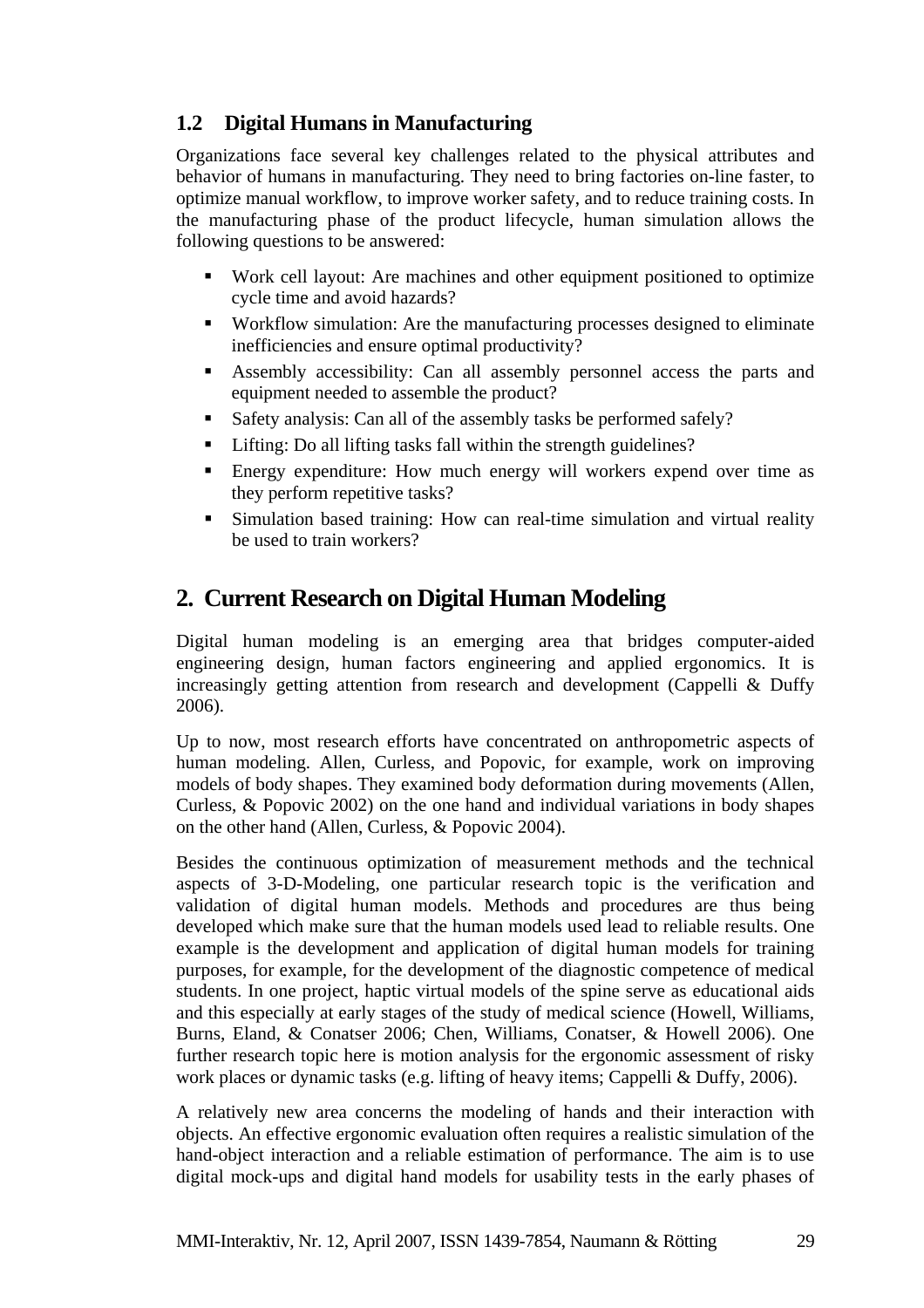system development. This saves costs and delivers results almost as realistic as from tests with real users (Endo, Kanai, Kishinami, Miyata, Kouchi, & Masaaki 2006). In this way, for example, usage performance, usage durations, and the handling (grasp) qualities of PDAs, mobile phones, and MP3 players can be measured (Endo et al. 2006). In addition, a judgment of shape, color, texture, keys or jog-dials of a mobile device can be made (e.g., DhaibaHand; Miyata, Kouchi, & Mochimaru 2006). Also, based on motion prediction, it can be estimated which elements can be and which can not be reached by finger motion (Grasp Quality Index; Yang, Pitarch, Kim, & Abdel-Malek 2006).

Modeling eye movement deals with the development of adequate models of human vision for the prediction of human behavior using new concepts and technologies. It addresses (amongst other things) basic aspects which are connected to eye movements and the reaction of the person concerned (e.g., worker or operator) to environmental conditions. In this context, examinations are possible into how reading rate, eye movement parameters, light adaptation, planning of eye movements, visibility of objects, and perception of depth and movements are correlated to human movement and posture. Kim et al., for example, examined the role of visual and manual requirements when planning movements (Kim, Martin, Dukic, & Hanson 2006), and the prediction of movements when moving the head (Kim, Martin, & Gillespie 2006). For visibility analyses, commercial digital human models proved to be useful. For example, JACK (see 2.) was used successfully in combination with a CAD model of a car for testing the visibility of a child beneath a car. The deviation of the simulation results from a real situation with a real car and a paperboard model of the child were minimal (Ruspa 2006).

An important research area in the automotive, and more generally in the transportation, sector is comfort and discomfort. Both, drivers and passengers of cars and airplanes expect a high level of comfort. Human-comfort models have thus been developed which can replace test panels for comfort tests (Reynolds & Wehrle 2006; Bidal, Bekkour, & Kayvantash 2006; Parakkat, Pellettier, Reynolds, Sasidharan, & El-Zoghbi 2006). Another important area of research is the modeling of motor behavior and motion sequences, for example for assessing a vehicle, a work place or a task (Monnier, Renard, Chameroy, Wang, & Trasbot 2006; Reed, Faraway, Chaffin, & Martin 2006). Research questions in this context concern, for example, ingress/egress (Cherednichenko, Assmann, & Bubb 2006), driving motions (Parkinson & Reed 2006; Rider, Chaffin, & Martin 2006), accessibility in passenger compartments (Wang, Chevalot, Monnier, & Trasbot 2006), step motions (Wagner, Reed, & Chaffin 2006), and sitting behavior (Wirsching, Junker, & Nitzsche 2006).

First steps towards a combination of anthropometric models and cognitive modeling can be found in the modeling of human behavior. The models used contain representations of the processes how people think and behave. These representations are especially relevant for the planning of operational processes in complex humanmachine systems. In recent years, cognitive and behavioral models have become more and more meaningful and allow for human behavior to be modeled at a high level. Using such models, the simulation of autonomous virtual humans in a virtual environment is possible (e.g., Delleman 2006; Rasmussen, Christensen, Siebertz, & Rausch 2006). Thereby, cognitive aspects are already beginning to be considered (e.g., Narkevicius, Bagnall, Sargent, & Owen 2006; Gore & Milgram 2006). In addition, attempts in implementing multitasking models have been undertaken (e.g.,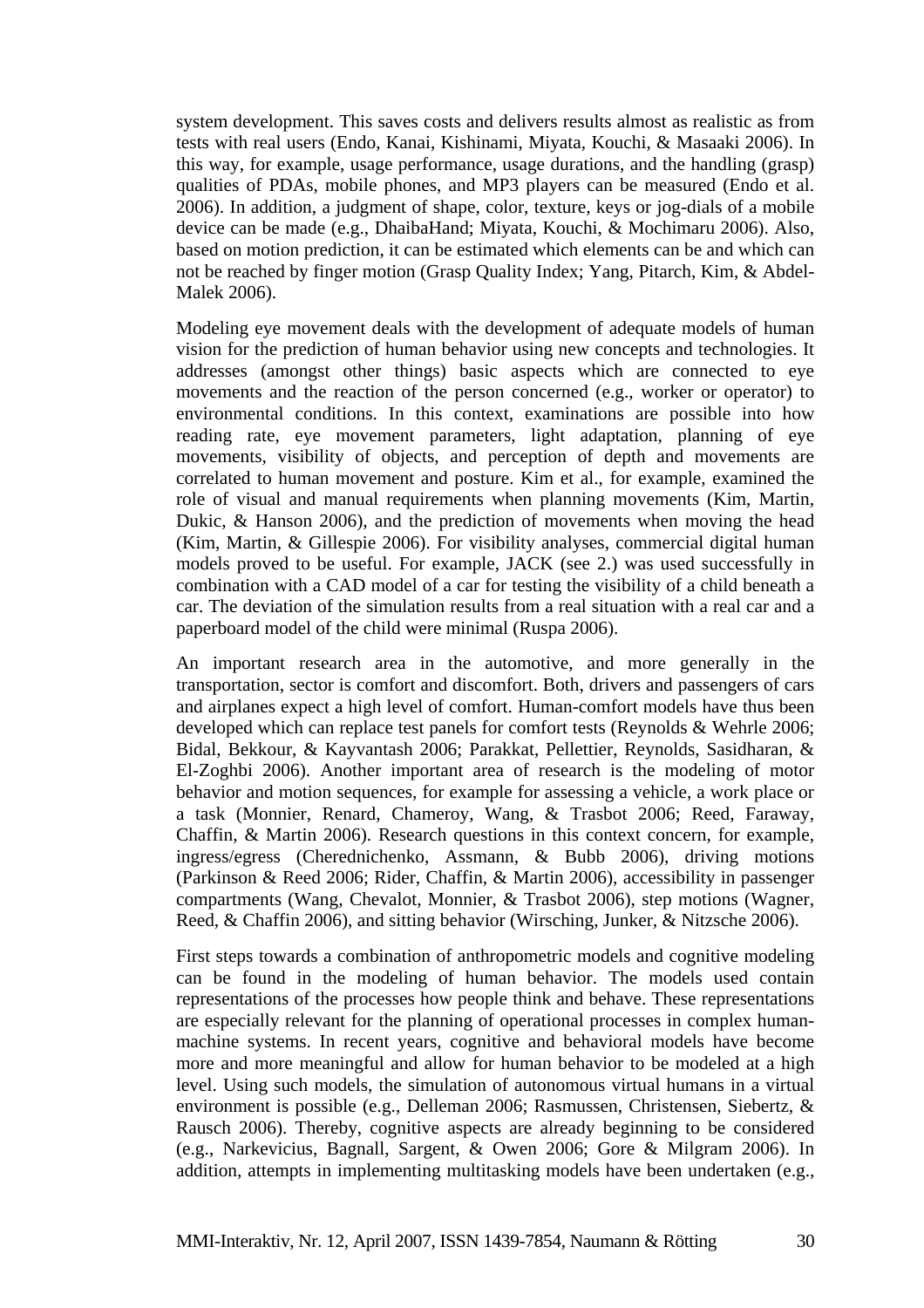Albeck & Badler 2006). Anthropometric models show already a good performance almost comparable to real humans. However, the combination of cognitive and anthropometric models is not yet powerful enough to be applied and implemented in industry.

# **3. Prospects of Digital Human Modeling in Human Factors**

That digital human modeling is increasingly being addressed by research and development (Cappelli & Duffy 2006), becomes apparent, for example, by the fact that the First International Conference on Digital Human Modeling will be held as a part of Human-Computer Interaction International conference (HCII) in Beijing in 2007 (see <http://www.hcii2007.org/home.html>).

In addition, in 2006 a new journal titled *International Journal of Human Factors Modeling and Simulation* has been established (see https://www.inderscience.com/www/IJHFMS leaflet.pdf). This new journal focuses on the development and use of computer simulations and computational algorithms to advance knowledge and understanding in the field of human factors. It puts a particular focus on human factors theory as related to computational models of human performance and interaction with virtual environments, simulator-based evaluations of human factor issues, computer simulation of human behavior and performance, digital human modeling and simulation, developments in simulation and virtual environments to address human factors and ergonomic issues, and the simulation of physiological behavior, measures, and predictions.

Also, a *Handbook of Digital Human Modeling* edited by Vincent G. Duffy, will be published (Duffy 2007). This book will reflect the multidisciplinary perspective required to participate effectively in research and applications in this area (Duffy 2006). The digital human modeling effort will focus on six main areas including the background to digital human modeling, modeling fundamentals, evaluation methods, tools, applications and future work. There are many open questions for researchers and practitioners since there is a tremendous need for the practitioners, especially in ergonomics and human factors engineering, to be able to integrate digital human modeling tools into their everyday work (Duffy 2005). An understanding about the conditions under which certain models can be applied is also important, as well as the respective limitations.

Up to now, human factors specialists have already been included in design teams, but typically they are likely to suggest that a new design cannot work well, without having enough knowledge or tools to suggest possible modifications to make the new design acceptable in terms of human factors and ergonomics (Meister and Enderwick 2001). The digital human modeling community appears to be providing access to a computer-based set of tools to enable an improved contribution from both ergonomists and human factors engineers in engineering design. Attempts are being made to gather the best understanding of the fundamentals, tools and applications in Digital Human Modeling. The results will be made available to researchers and practitioners in applied ergonomics and human factors engineering that may participate in engineering design teams (Duffy 2005). One example for this integration is the Society of Automotive Engineers Digital Human Modeling Conference (SAE-DHM, see [http://www.sae.org/events/dhm/\)](http://www.sae.org/events/dhm/). It will be important in the future that the information from this group can be transferred to those involved in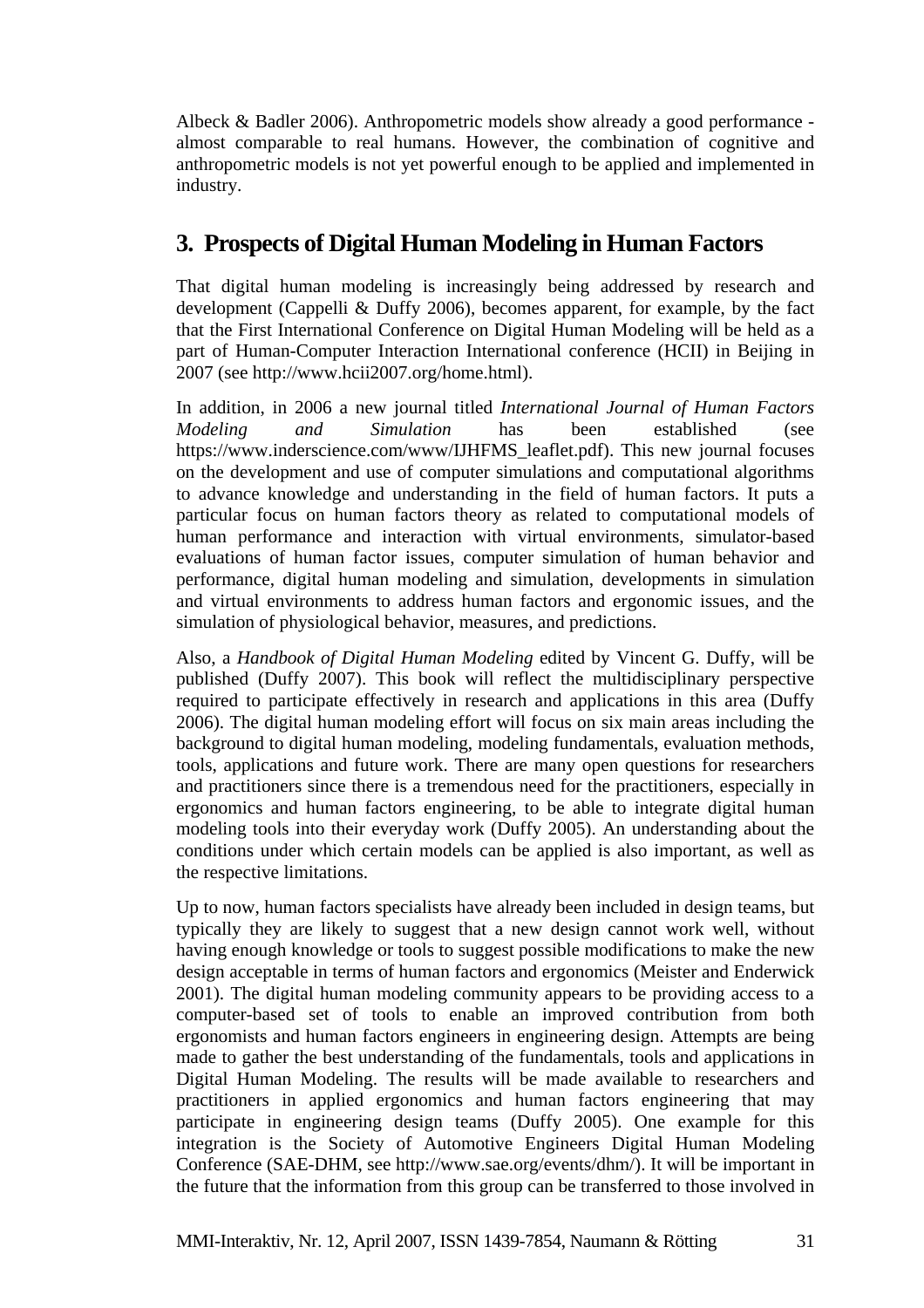human factors engineering. Thereby they will have access to computer-based tools to provide a common platform for their interaction with engineers in other disciplines participating in those design teams. It is also important that the driving forces in this area focus on the scientific fundamentals of this emerging multi-disciplinary field. Human factors and ergonomics is still not required in most engineering curricula. Digital human modeling initiatives provide an opportunity for researchers in human factors engineering and ergonomics to provide additional scientific support. There could be course offerings for undergraduate or graduate students such as *Digital Human Modeling* and *Virtual Interactive Machine Design*. These courses, when taught with a cross-disciplinary perspective, can be of interest to students, for example, in Industrial Engineering, Biomedical Engineering, Mechanical Engineering, Electrical Engineering, and Computer Science as well as Cognitive Science (Duffy 2005). It is clear that without access to the digital mock-ups that include the human aspects of models in advance of workstation and product design, costs will be incurred later, either in retrofit solutions or in lost market opportunities (Duffy 2005).

Until now, applied human models address mainly anthropometric issues. However, in recent decades, the nature of work has changed so that physical demands on workers and users have gotten less and, at the same time, cognitive demands have become more important. This requires new tools when designing products and workstations and consequently will provide more opportunities for cognitive models to be more frequently applied in the workplace and in product design. Thus, the main research challenge currently lies in the development of a combination of cognitive and anthropometric models. It is clear that the three worlds of Digital Human Modeling, Human Factors Engineering and Applied Ergonomics will have great opportunities for synergy (Duffy 2005).

## **References**

- Allbeck, J.M. & Badler, N.I. (2006). Automated Analysis of Human Factors Requirements. *Digital Human Modeling for Design and Engineering Conference,* Lyon, 4-6 July 2006*.* Warrendale: SAE International.
- Allen, B.; Curless, B. & Popovic, Z. (2004). Exploring the space of human body shapes: data-driven synthesis under anthropometric control. *Digital Human Modeling for Design and Engineering Conference*, Rochester, MI, June 15-17. Warrendale: SAE International.
- Allen, B.; Curless, B. & Popovic, Z. (2002). Articulated body deformation from range scan data. *ACM Transactions on Graphics (ACM SIGGRAPH 2002)*, *21*, 3, 612-619.
- Bidal, S.; Bekkour, T. & Kayvantash, K. (2006). Scaling, Positioning and Improving a Human Model. *Digital Human Modeling for Design and Engineering Conference,* Lyon, 4-6 July 2006*.* Warrendale: SAE International.
- Cappelli, T.M. & Duffy, V.G. (2006). Motion Capture for Job Risk Classifications Incorporating Dynamic Aspects of Work. *Digital Human Modeling for Design and Engineering Conference,* Lyon, 4-6 July 2006*.* Warrendale: SAE International.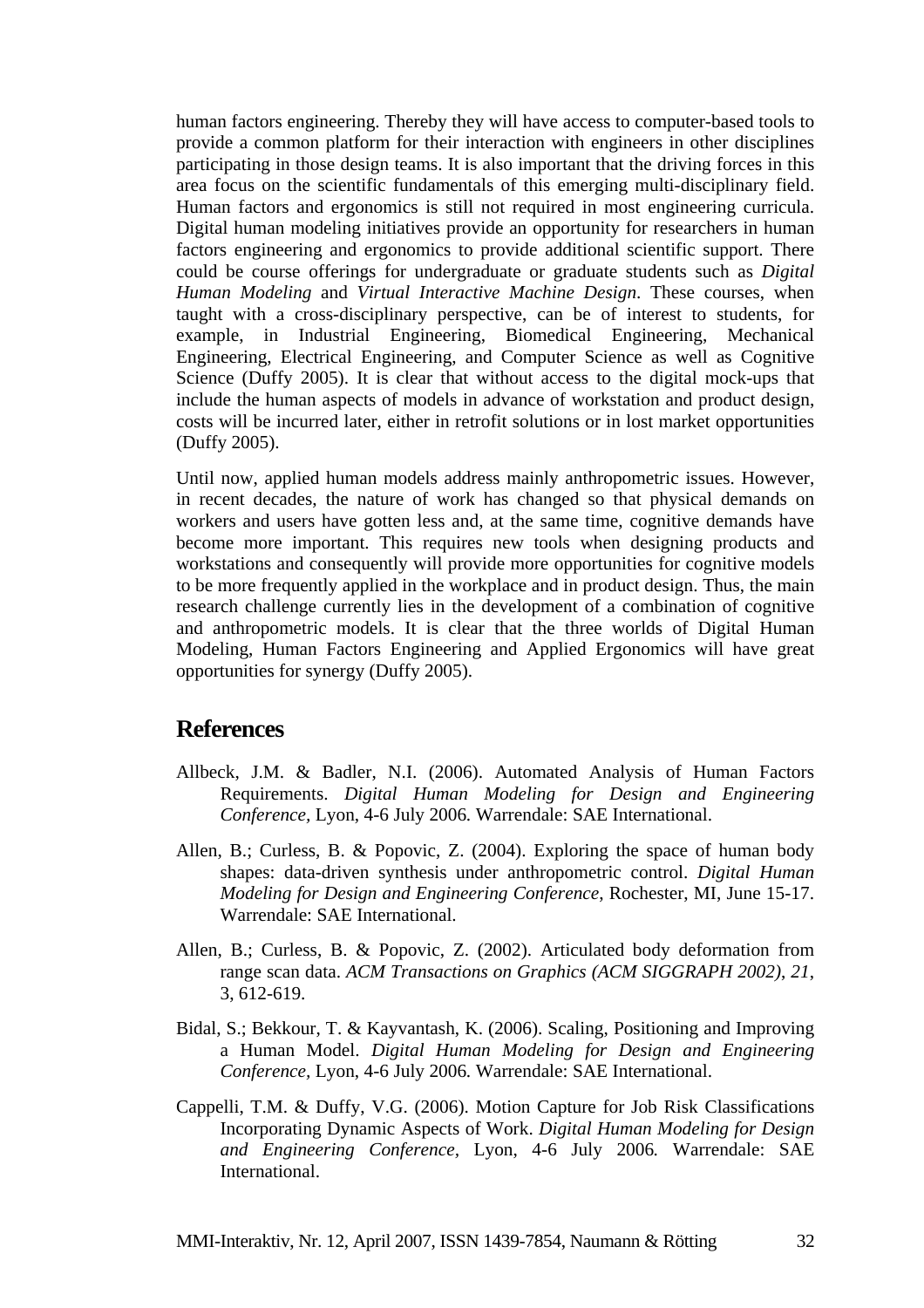- Chen, M.-Y; Williams, R.L.; Conatser, R.R. Jr. & Howell, J.N. (2006). The Virtual Movable Human Upper Body for Palpatory Diagnostic Training. *Digital Human Modeling for Design and Engineering Conference,* Lyon, 4-6 July 2006*.* Warrendale: SAE International.
- Cherednichenko, A.; Assmann, E. & Bubb, H. (2006). Computational Approach for Entry Simulation. *Digital Human Modeling for Design and Engineering Conference,* Lyon, 4-6 July 2006*.* Warrendale: SAE International.
- Delleman, N. (2006). About Avatars and Maneuvring in Virtual Environments. *Digital Human Modeling for Design and Engineering Conference,* Lyon, 4-6 July 2006*.* Warrendale: SAE International.
- Duffy, V.G. (2005). *Digital human modelling for applied ergonomics and human factors engineering.* Retrieved from: <http://cyberg.wits.ac.za/cb2005/method2.htm> [06/12/15].
- Duffy, V.G. (2006). Inaugural address. *Digital Human Modeling for Design and Engineering Conference,* Lyon, 4-6 July 2006*.* Warrendale: SAE International.
- Duffy, V.G. (Ed.). (to be published December 15, 2007). Handbook of Digital Human Modeling: Research for Applied Ergonomics and Human Factors Engineering. London: CRS Press.
- Endo, Y.; Kanai, S.; Kishinami, T.; Miyata, N.; Kouchi, M. & Masaaki, M. (2006). An Application of a Digital Hand to Ergonomic Assessment of Handheld Information Appliances. *Digital Human Modeling for Design and Engineering Conference,* Lyon, 4-6 July 2006*.* Warrendale: SAE International.
- Gore, B.F. & Milgram, P. (2006). The Conceptual Development of a Time Estimation Model to Predict Human Performance in Complex Environments. *Digital Human Modeling for Design and Engineering Conference,* Lyon, 4-6 July 2006*.* Warrendale: SAE International.
- Howell, J.N.; Williams, R.L.; Burns, J.M.; Eland, D.C. & Conatser, R.R. Jr. (2006). The Virtual Haptic Back: Detection of Compliance Differences. *Digital Human Modeling for Design and Engineering Conference,* Lyon, 4-6 July 2006*.*  Warrendale: SAE International.
- Kim, K.H.; Martin, B.J. & Gillespie, B. (2006). Posture and Motion Prediction: Perspectives for Unconstrained Head movements. *Digital Human Modeling for Design and Engineering Conference,* Lyon, 4-6 July 2006*.* Warrendale: SAE International.
- Kim, K.H.; Martin, B.J.; Dukic, T. & Hanson, L. (2006). The Role of Visual and Manual Demand in Movement and Posture Organization. *Digital Human Modeling for Design and Engineering Conference,* Lyon, 4-6 July 2006*.*  Warrendale: SAE International.
- Meister, D. & Enderwick, T.P. (2001). *Human factors in system design, development and testing.* Mahwah, New Jersey: Lawrence Erlbaum Associates.
- Miyata, N. ; Kouchi, M. & Mochimaru, M. (2006). Posture Estimation for Screening Design Alternatives by Dhaiba Hand – Cell Phone Operation. *Digital Human*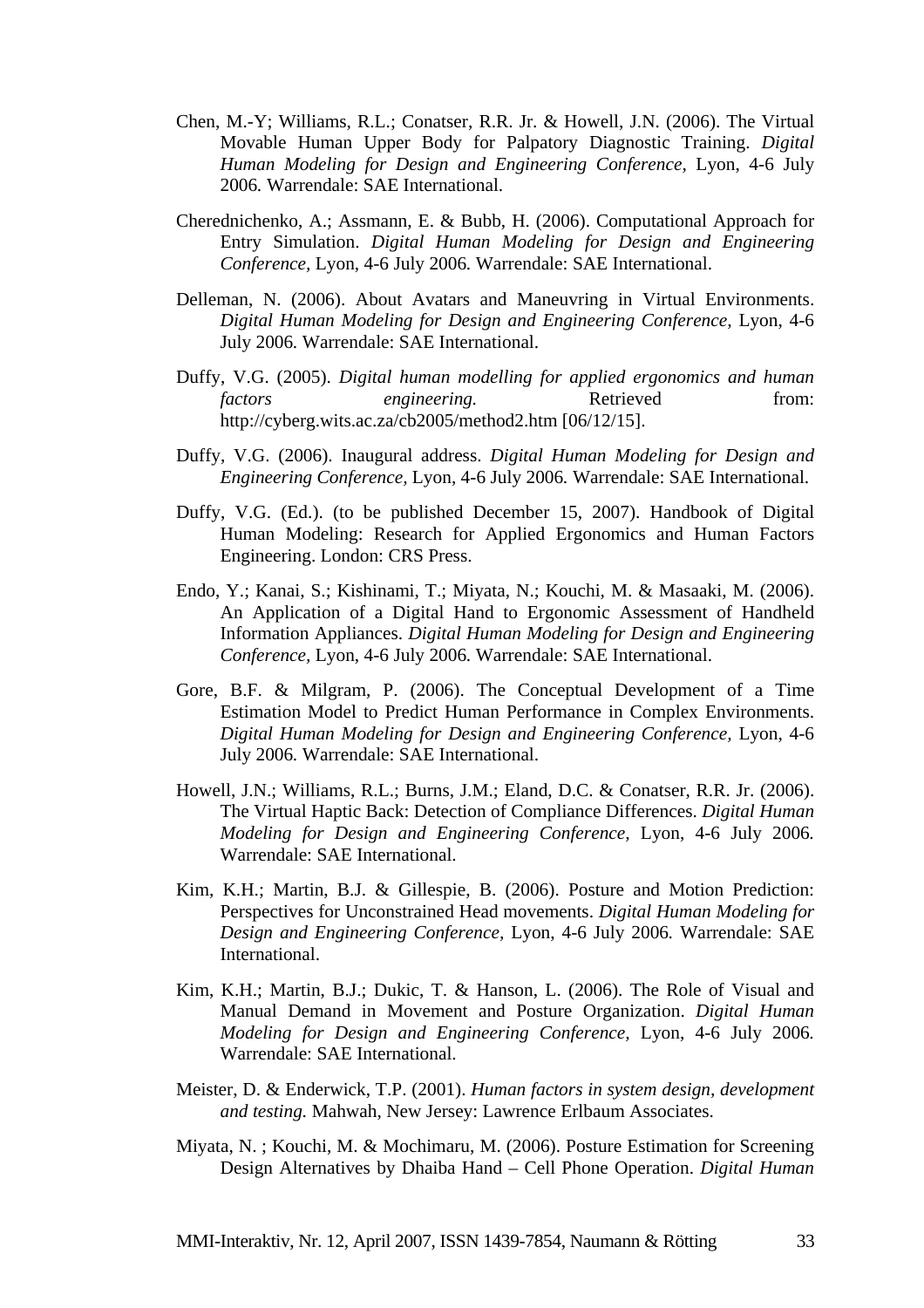*Modeling for Design and Engineering Conference,* Lyon, 4-6 July 2006*.*  Warrendale: SAE International.

- Monnier, G., Renard, F., Chameroy, A., Wang, X., & Trasbot, J. (2006). A Motion Simulation Approach Integrated into a Design Engineering Process. *Digital Human Modeling for Design and Engineering Conference,* Lyon, 4-6 July 2006*.* Warrendale: SAE International.
- Narkevicius, J.; Bagnall, T.M.; Sargent, R.A. & Owen, J.E. (2006). Networking Human Performance Models to Further Utility of Process Models: The SEAPRINT Approach. *Digital Human Modeling for Design and Engineering Conference,* Lyon, 4-6 July 2006*.* Warrendale: SAE International.
- Parakkat, J.; Pellettier, J.; Reynolds, D.; Sasidharan, M. & El-Zoghbi, M. (2006). Quantitative Methods for Determining U.S. Air Force Crew Cushion Comfort. *Digital Human Modeling for Design and Engineering Conference,* Lyon, 4-6 July 2006*.* Warrendale: SAE International.
- Parkinson, M.B & Reed, M.P. (2006). Considering Driver Balance Capability in Truck Shifter Design. *Digital Human Modeling for Design and Engineering Conference,* Lyon, 4-6 July 2006*.* Warrendale: SAE International.
- Rasmussen, J.; Christensen, S.T.; Siebertz, K. & Rausch, J. (2006). Posture and Movement Prediction by Means of Muscoloskeletal Optimization. *Digital Human Modeling for Design and Engineering Conference,* Lyon, 4-6 July 2006*.* Warrendale: SAE International.
- Reed, M.P.; Faraway, J.; Chaffin, D.B. & Martin, B.J. (2006). The HUMOSIM Ergonomics Framework: A New Approach to Digital Human Simulation for Ergonomic Analysis. *Digital Human Modeling for Design and Engineering Conference,* Lyon, 4-6 July 2006*.* Warrendale: SAE International.
- Reynolds, H.M. & Wehrle, J.H. (2006). ERL Seat Design Occupied Specifications for the Unoccupied Deliverable Seat. *Digital Human Modeling for Design and Engineering Conference,* Lyon, 4-6 July 2006*.* Warrendale: SAE International.
- Rider, K.A.; Chaffin, D.B. & Martin, B.J. (2006). Development of Active Human Response Model to Ride Motion. *Digital Human Modeling for Design and Engineering Conference,* Lyon, 4-6 July 2006*.* Warrendale: SAE International.
- Ruspa, R. (2006). *A Validation Study of the Jack Manikin in a Visibility Task.* Presentation at SAE International Conference, Lyon, 4-6 July 2006.
- Wagner, D.W.; Reed, M.P. & Chaffin, D.B. (2006). A Task-Based Stepping Behavior Model for Digital Human Models. *Digital Human Modeling for Design and Engineering Conference,* Lyon, 4-6 July 2006*.* Warrendale: SAE International.
- Wang, X. ; Chevalot, N.; Monnier, G. & Trasbot, J. (2006). From Motion Capture to Motion Simulation: An In-vehicle Reach Motion Database for Car Design. *Digital Human Modeling for Design and Engineering Conference,* Lyon, 4-6 July 2006*.* Warrendale: SAE International.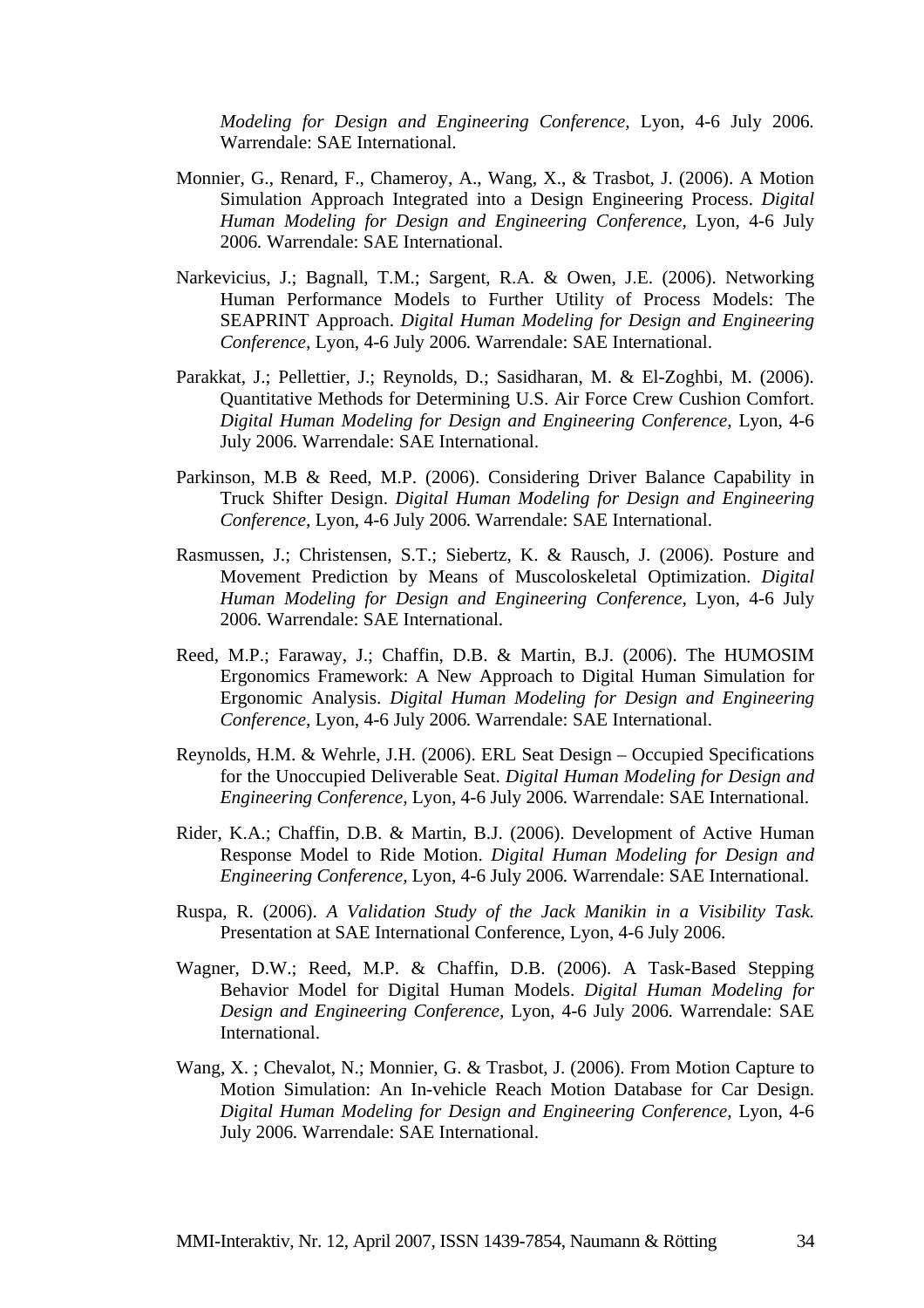- Wirsching, H.-J.; Junker, J. & Nitzsche, F. (2006). An Integrated and Evaluated Simulation of Human-Seat Interaction. *Digital Human Modeling for Design and Engineering Conference,* Lyon, 4-6 July 2006*.* Warrendale: SAE International.
- Yang, J.; Pitarch, E.P.; Kim, J. & Abdel-Malek, K. (2006). Posture Prediction and Force/Torque Analysis for Human Hands. *Digital Human Modeling for Design and Engineering Conference,* Lyon, 4-6 July 2006*.* Warrendale: SAE International.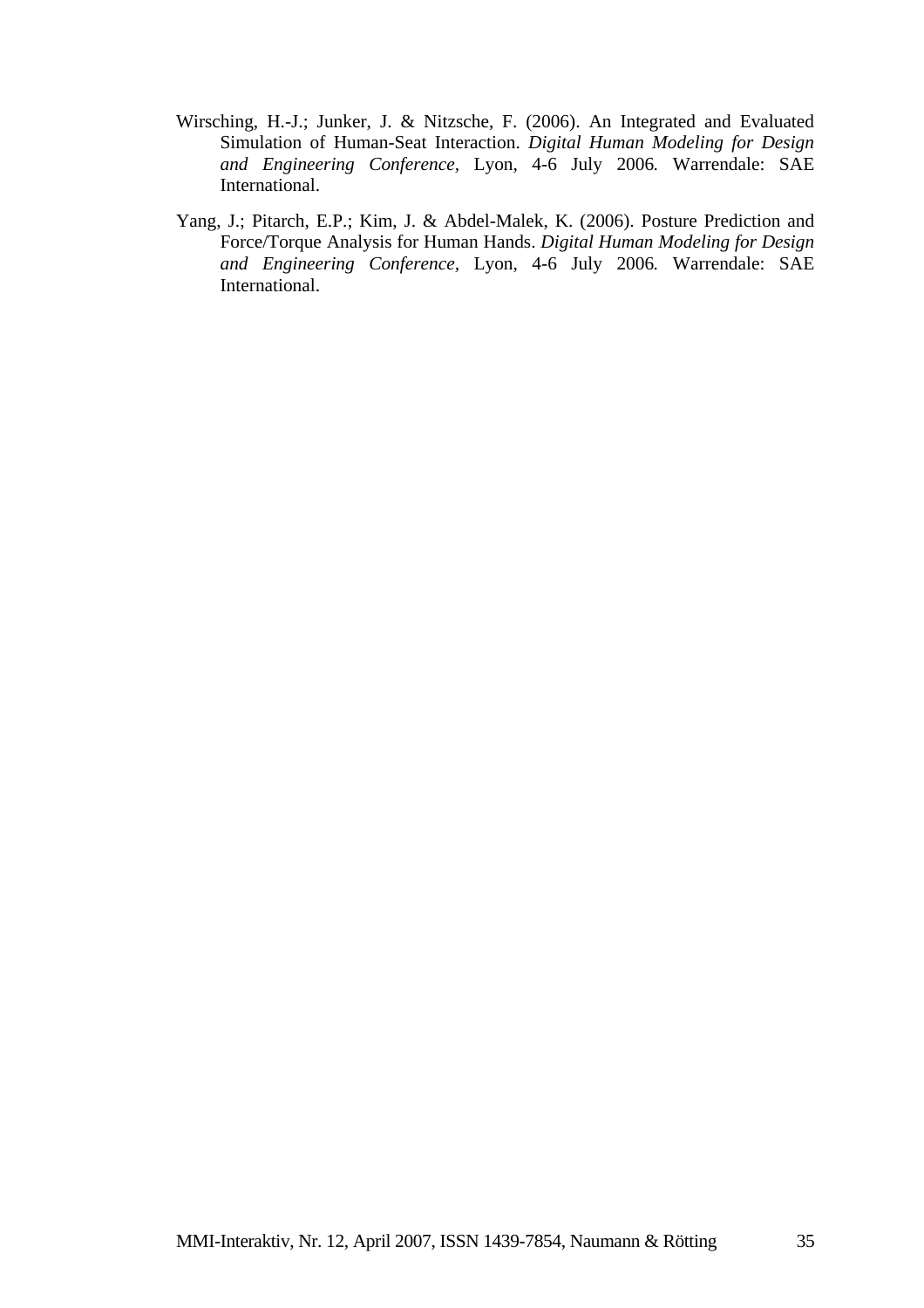# <span id="page-39-0"></span>Teamarbeit am Digitalen Lagetisch mit Fovea-Tablett®

ELISABETH PEINSIPP-BYMA, RALF ECK, THOMAS BADER & JÜRGEN GEISLER *Fraunhofer-Institut für Informations- und Datenverarbeitung IITB, Karlsruhe* 

*Schlüsselwörter: Mensch-Maschine-Interaktion, kooperatives Arbeiten, Multi-Display-Technologie, Visualisierung* 

#### **Zusammenfassung**

Mit dem Digitalen Lagetisch und den Fovea-Tabletts wurde ein Arbeitsplatz geschaffen, welcher es einem Team von Experten ermöglicht, gemeinsam die Sicherheitslage in einer größeren geographischen Region (Szene) zu analysieren und Sicherheitsmaßnahmen zu planen. Dazu bietet der Digitale Lagetisch eine gemeinsame Szenenübersicht und durch den Einsatz der Fovea-Tabletts lagerichtige hochaufgelöste Detailsichten auf beliebige Szenenausschnitte. Über die Fovea-Tabletts erfolgt überdies die präzise Auswahl von ergänzender Information, die einzelnen Geländepunkten hinterlegt ist und auf einem hinter dem Tisch angebrachten Tafel-Display angezeigt wird. Der Digitale Lagetisch befindet sich im Stadium eines Labormusters. Experimente zur Benutzbarkeit sind in Vorbereitung.

# **1. Einleitung**

In vielen Anwendungsbereichen besteht heute die Anforderung, dass ein Team von Experten die Sicherheitslage einer großräumigen Szene analysiert und daraus Sicherheitsmaßnahmen ableitet. Beispiele für solche Anwendungsbereiche sind die Einsatzplanung und -überwachung bei der Polizei, der Feuerwehr und beim Objektschutz sowie die Analyse kritischer Situationen im industriellen Umfeld oder im Kraftwerksbereich.

In allen geschilderten Fällen sind für die Aufgabenbearbeitung eine einheitliche Szenenübersicht für das gesamte Team und individuelle Detailsichten für ausgewählte Teammitglieder erforderlich ("Übersicht versus Detail"). Hinzu kommt die Notwendigkeit, dass Zusatzinformationen individuell abrufbar sein müssen. Hier gilt es zu gewährleisten, dass den Experten ein unmittelbarer Zeige-Zugriff auf diese ortsbezogene Informationen ermöglicht wird, um den Mensch nicht durch unnötige Suchaufgaben oder eine zu große Informationsmenge zu überlasten.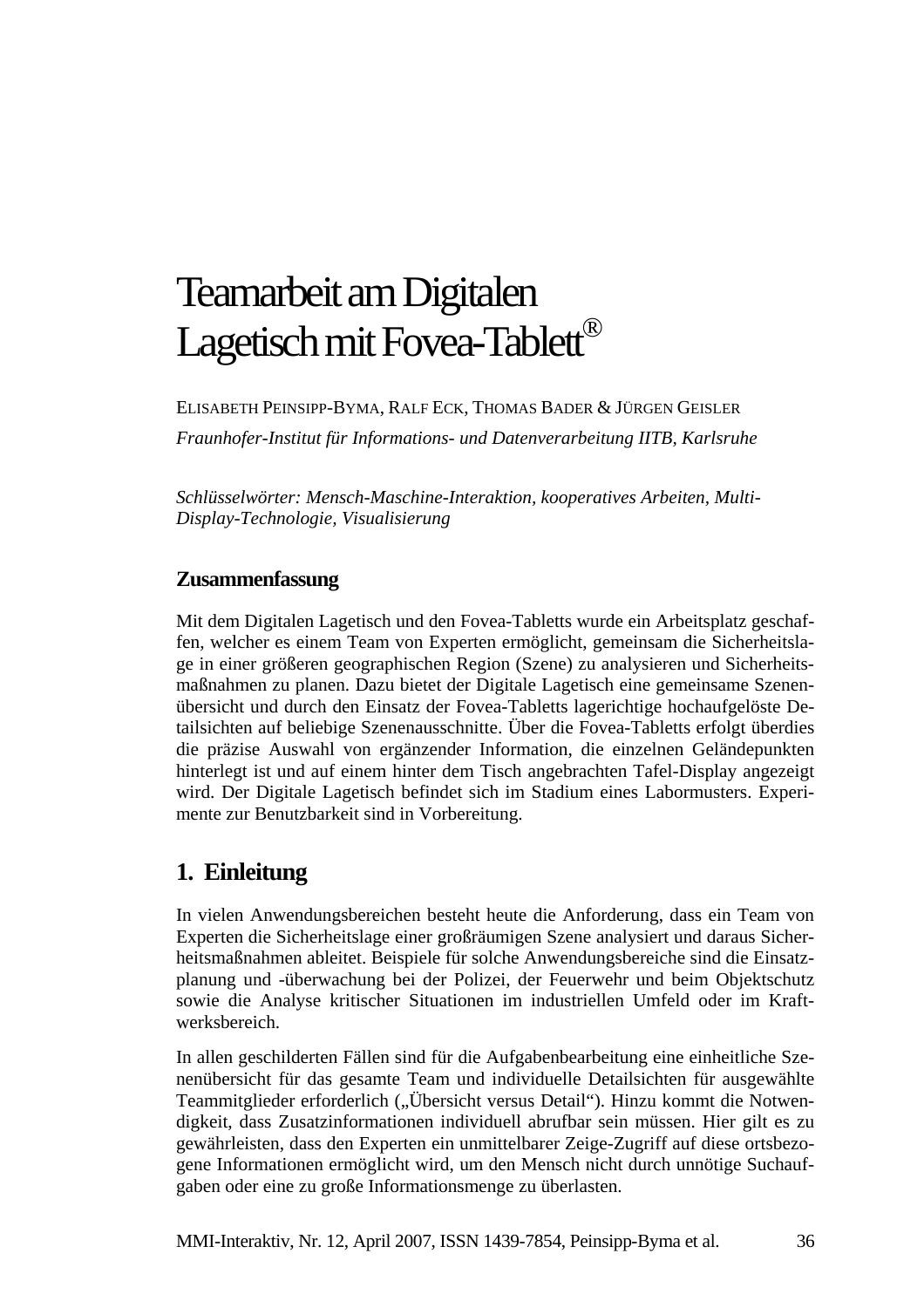Die heute kommerziell verfügbaren Darstellungstechnologien, zu nennen sind hier Projektoren und großflächige LCD- und Plasma-Monitore, ermöglichen die für ein Team ausreichend große Darstellung der zu analysierenden Szene. Da die Auflösung dieser Darstellungstechnologien jedoch ab einer gewissen Displaygröße für die Analyse von Detailbereichen der Szene zu schlecht ist, werden heute folgende Alternativlösungen praktiziert:

- Zoom: Der zu analysierende Detailausschnitt wird auf der ganzen zur Verfügung stehenden Displayfläche dargestellt. Nachteile an diesem Vorgehen sind, dass die Übersicht verloren geht und die Detailsicht in der Regel nur für einige Teammitglieder von Relevanz ist.
- Lupe: Der zu analysierende Detailausschnitt wird innerhalb der zur Verfügung stehenden Displayfläche vergrößert dargestellt. Nachteil an diesem Vorgehen ist, dass der Detailausschnitt Bereiche der Übersichtsdarstellung überdeckt.
- Fokus plus Kontext: Der zu analysierende Detailausschnitt wird in einem weiteren Display oder Fenster dargestellt. In diesem Fall können zwar unterschiedliche Detailsichten gleichzeitig dargestellt werden, der Bezug zwischen der Detailsicht und der Übersicht geht jedoch verloren.

[Abbildung 1](#page-40-0) zeigt als Beispiel für einen Teamarbeitsplatz mit unterschiedlichen Darstellungstechnologien das Gemeinsame Melde- und Lagezentrum von Bund und Ländern (GMLZ).



*Abbildung 1: Gemeinsames Melde- und Lagezentrum von Bund und Ländern.* 

<span id="page-40-0"></span>Zwar wurden in den letzten Jahren unterschiedliche Großbildschirmdarstellungen mit hoher Auflösung entwickelt, jede dieser Lösungen weist aber im Hinblick auf die oben aufgeführten Anwendungen und die Anforderungen, die bei deren Bearbeitung durch ein Expertenteam entstehen, Nachteile auf. Rückprojektionen mit hoher Auflösung erfordern neben einem hohen Anschaffungspreis auch einen hohen Kalibrierungsaufwand (Knöpfle & Stricker 2004), zusammengesetzte LCD-Monitore verhindern durch die Ränder zwischen den Monitoren ein durchgehendes Bild. Hinzu kommt, dass der Mensch ungünstigstenfalls durch die detailreiche Darstellung, welche sich an der besten Auflösung der zusammengesetzten Darstellungstechniken orientiert, die Übersicht verliert, da er durch die hohe Informationsdichte überfordert wird.

Zur Lösung des Problems "Übersicht versus Detail" werden folgende Lösungen vorgeschlagen: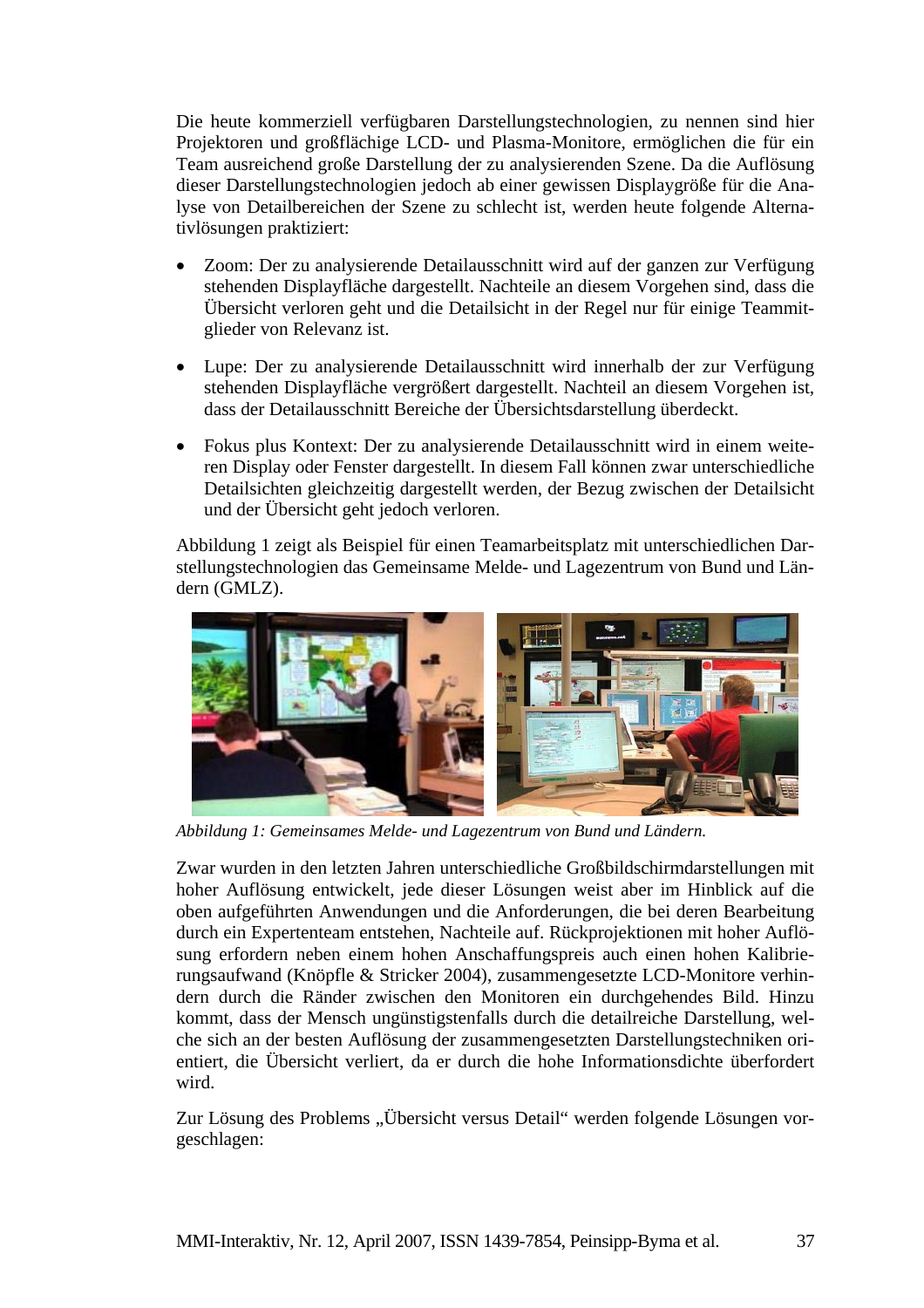- Mittels Auflichtprojektion wird die Szenenübersicht (Kontext) dargestellt und die Detailsicht eines kleineren Gebiets (Fokus) durch einen zweiten Projektor der Szenenübersicht überlagert (Ashdown & Robinson 2003: beide Projektoren sind dabei fest montiert und im Überlagerungsfeld wird das Bild des Übersichtsprojektors maskiert).
- Ähnlich ist der feste Einbau eines kleinen LCD-Displays in die Darstellungsfläche einer Rücklichtprojektion, welches die Detailsicht präsentiert (Baudisch et al. 2002).

Beide Methoden haben den Nachteil, dass der Nutzer Übersicht und Detailsicht nicht frei wählen kann. Immer muss zur Auswahl des gewünschten Details die Szenenübersicht verschoben werden.

Eine weitergehende Lösung stellen (Sanneblad & Holmquist 2006) vor. Mittels Auflichtprojektion wird die Szenenübersicht (Kontext) an die Wand projiziert und davor ein Hand-held Display gehalten, welches die Detailsicht anzeigt. Die Position für die Detailsicht ist hier frei wählbar. Das Hand-held Display (und damit die Detailsicht) kann jedoch nicht gedreht werden und die Anwendung ist auf nur ein Hand-held Display beschränkt.

# **2. Der Digitale Lagetisch mit Fovea-Tablett**

Um den oben genannten Anforderungen gerecht zu werden, wurde der Digitale Lagetisch mit Fovea-Tablett entwickelt. Zum einen verbindet dieser Displays unterschiedlicher Auflösung miteinander und löst durch deren geschickte Kombination den Konflikt "Übersicht versus Detail" auf (Bader 2004). Zum anderen wurde für den Digitalen Lagetisch ein Interaktionskonzept entwickelt, welches das gemeinsame Bearbeiten einer Szene durch ein Team von Experten ermöglicht. [Abbildung 2](#page-41-0) zeigt den Einsatz des Digitalen Lagetisches am Beispiel des Szenarios "Planung einer Überwachungsaufgabe". Im Weiteren werden die Komponenten und die Funktionalität des Digitalen Lagetisches an Hand dieses Szenarios verdeutlicht.

<span id="page-41-0"></span>

*Abbildung 2: Der Digitale Lagetisch mit Fovea-Tabletts.* 

Der Digitale Lagetisch besteht aus folgenden Komponenten:

• Horizontale Darstellungsfläche (Tischdisplay), welche als Durchlichtprojektion realisiert ist und zur Übersichtsdarstellung der Szene dient.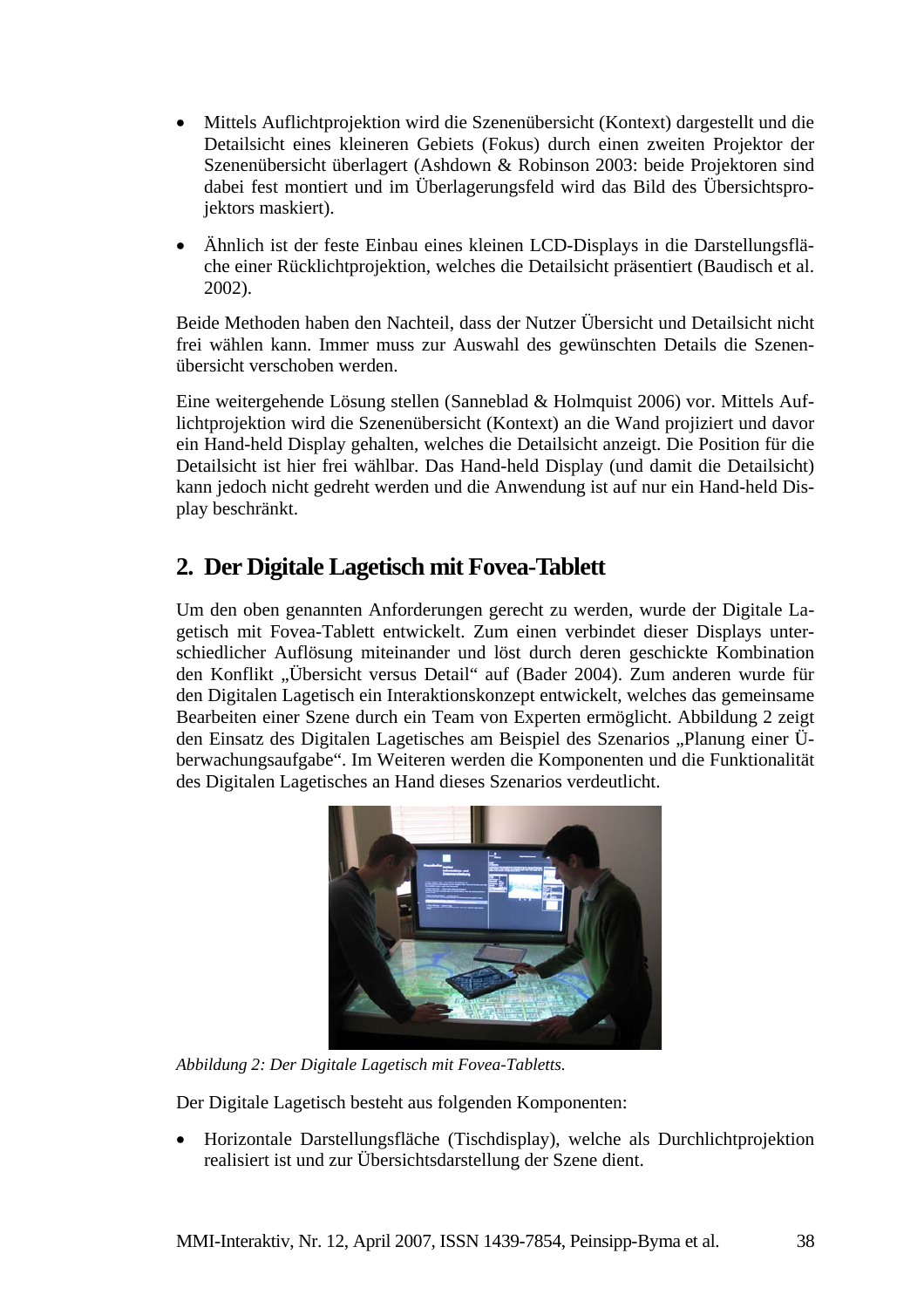- Vertikale Darstellungsfläche (Tafeldisplay), welche für die Darstellung von Zusatzinformationen und Seitenansichten der Szene eingesetzt wird.
- Sogenannte Fovea-Tabletts, welche sowohl zur lokal hochaufgelösten Darstellung des darunter liegenden Szenenausschnitts als auch zur Interaktion mit dem Tisch- und dem Tafeldisplay dienen (siehe [Abbildung 3\)](#page-42-0).

<span id="page-42-0"></span>

*Abbildung 3: Das Fovea-Tablett zeigt jeden beliebigen Szenenausschnitt des Tischdisplays in hoher Auflösung an und liefert damit die Funktionalität einer verdeckungsfreien Lupe.* 

Zur Szenendarstellung auf dem Tischdisplay und auf den Fovea-Tabletts werden Raster- und Vektordaten verwendet, welche die Szene in der Draufsicht darstellen. Um dem Menschen nur so viel Information darzustellen, wie er zur Analyse der Szene benötigt, und die Darstellung von unnützer Information zu vermeiden, werden auf dem Tischdisplay und den Fovea-Tabletts die Informationsdichten den jeweiligen Anforderungen angepasst. Während auf dem Tischdisplay entsprechend den Anforderungen an eine Übersicht nur die groben Strukturen der Szene visualisiert werden, wird auf den Fovea-Tabletts die höhere lokale Auflösung genutzt und Detailinformation eingeblendet. In der gegenwärtigen Ausführung besitzt das Tischdisplay eine Größe von 118 cm x 88,5 cm. Bei einem XGA-Bild (1024 x 768) wird damit eine Pixeldichte von 22 ppi (pixel per inch) erreicht. Als Fovea-Tabletts werden Tablet-PCs mit einer Bildschirmgröße von 24,5 cm x 18,4 cm verwendet, wobei bei einem XGA-Bild 110 ppi erreicht werden.

Damit die Fovea-Tabletts immer den darunter liegenden Ausschnitt des Tischdisplays darstellen, ist auf der Unterseite jedes Fovea-Tabletts eine sogenannte MC-MXT-Marke (Multi-Cursor-MarkerXtrackT) befestigt [\(Abbildung 4,](#page-43-0) links). Eine Kamera, die im nahen IR-Bereich (0,78 – 1,5 µm) das Tischdisplay von unten aufnimmt, liefert ein Bild [\(Abbildung 4,](#page-43-0) rechts), das mit einem automatischen Bildverarbeitungsverfahren ausgewertet wird. Das Verfahren berechnet die Position einer Marke mit einer Subpixelgenauigkeit von besser als 0,1 Pixel und die Orientierung der Marke mit einer Genauigkeit besser 2° (Rehfeld 2001).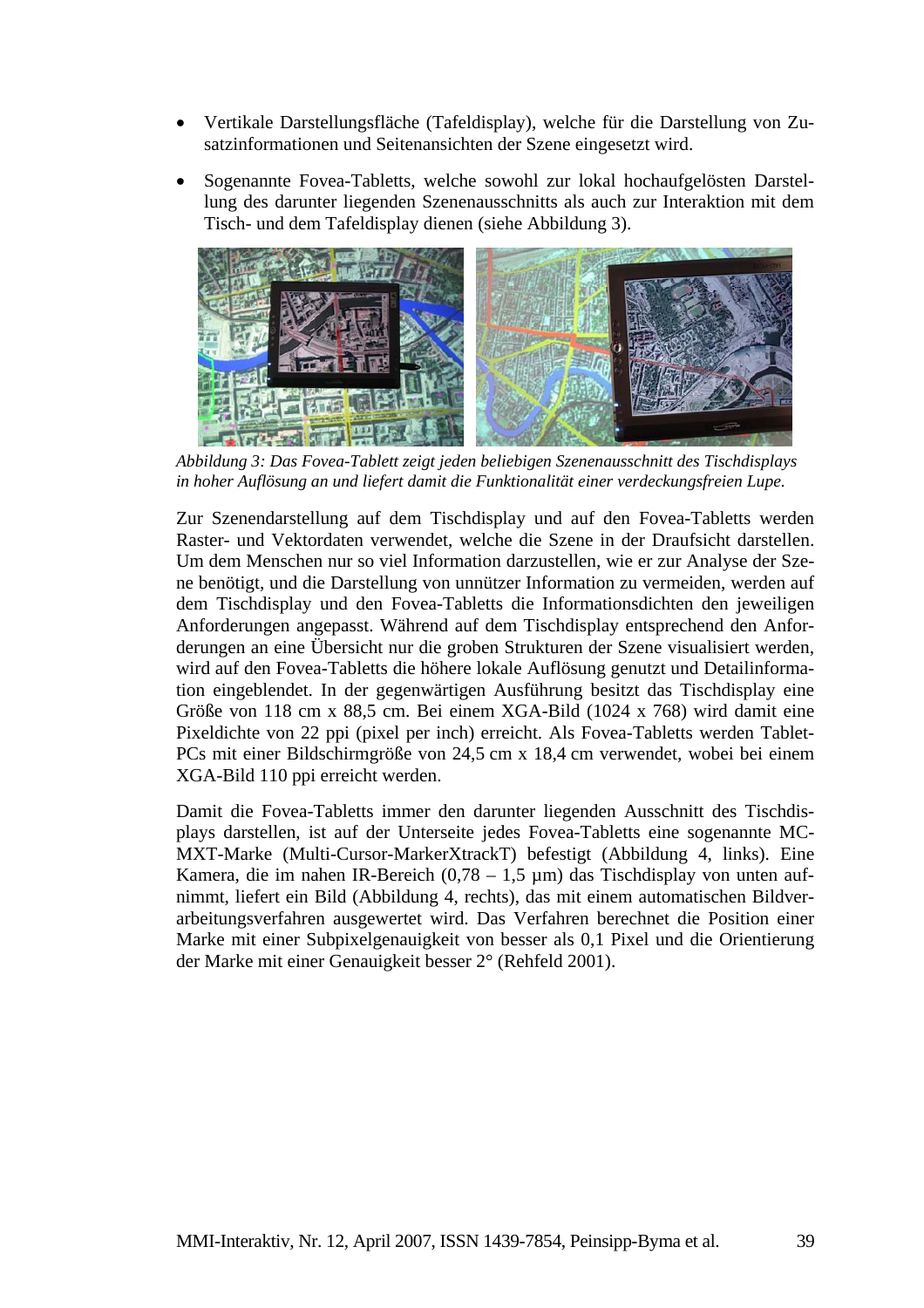<span id="page-43-0"></span>

*Abbildung 4: MC-MXT-Marke (links) und Visualisierung der Verfahrensergebnisse (rechts).* 

Die sogenannte Pose (Position und Orientierung) wird drahtlos an das zugehörige Tablett übertragen, welches den auf ihm darzustellenden Szenenausschnitt berechnet. Dieser wird so gewählt, dass der vom Fovea-Tablett verdeckte Szenenausschnitt dem Benutzer in hoher Auflösung dargestellt wird. (siehe [Abbildung 3\)](#page-42-0). Beim Verschieben des Fovea-Tabletts wird der korrekte Szenenausschnitt nahezu verzugsfrei aktualisiert.

Die Interaktion mit dem Digitalen Lagetisch und den Fovea-Tabletts erfolgt ausschließlich über die Fovea-Tabletts mittels Stift und Symbolleiste. Diese Symbolleiste befindet sich auf der rechten oberen Seite jedes Fovea-Tabletts ([Abbildung 5\)](#page-43-1).

<span id="page-43-1"></span>

*Abbildung 5: Interaktion mit dem Digitalen Lagetisch über Stifteingabe am Fovea-Tablett.* 

Bisher realisierte Interaktionen sind u.a. das Verschieben und Zoomen der Szenendarstellung auf dem Tablett und auf dem Tischdisplay. Da gleichzeitig mehrere Fovea-Tabletts eingesetzt werden können, ist die Manipulation der Szenensicht am Tischdisplay nur vom Tablett des Teamleiters aus möglich. Auch kann nur vom Tablett des Teamleiters eine andere Szenensicht geladen werden.

Eine Funktionalität, die wiederum auf jedem Fovea-Tablett zur Verfügung steht, ist das Abrufen von Zusatzinformationen zu den in der Szene befindlichen Objekten. Als Zusatzinformationen stehen beschreibende Texte, Diagramme, Bilder und Online-Zugriffe auf "*Webcams*" und eigene Sensoren unterschiedlichen Typs zur Verfügung. Die Zusatzinformationen werden auf dem Fovea-Tablett durch Tippen mit dem Stift auf eine in der Karte annotierte Stelle ausgewählt und am Tafeldisplay dargestellt [\(Abbildung 6\)](#page-44-0). Um Interessenkonflikte zwischen den Team-Mitgliedern zu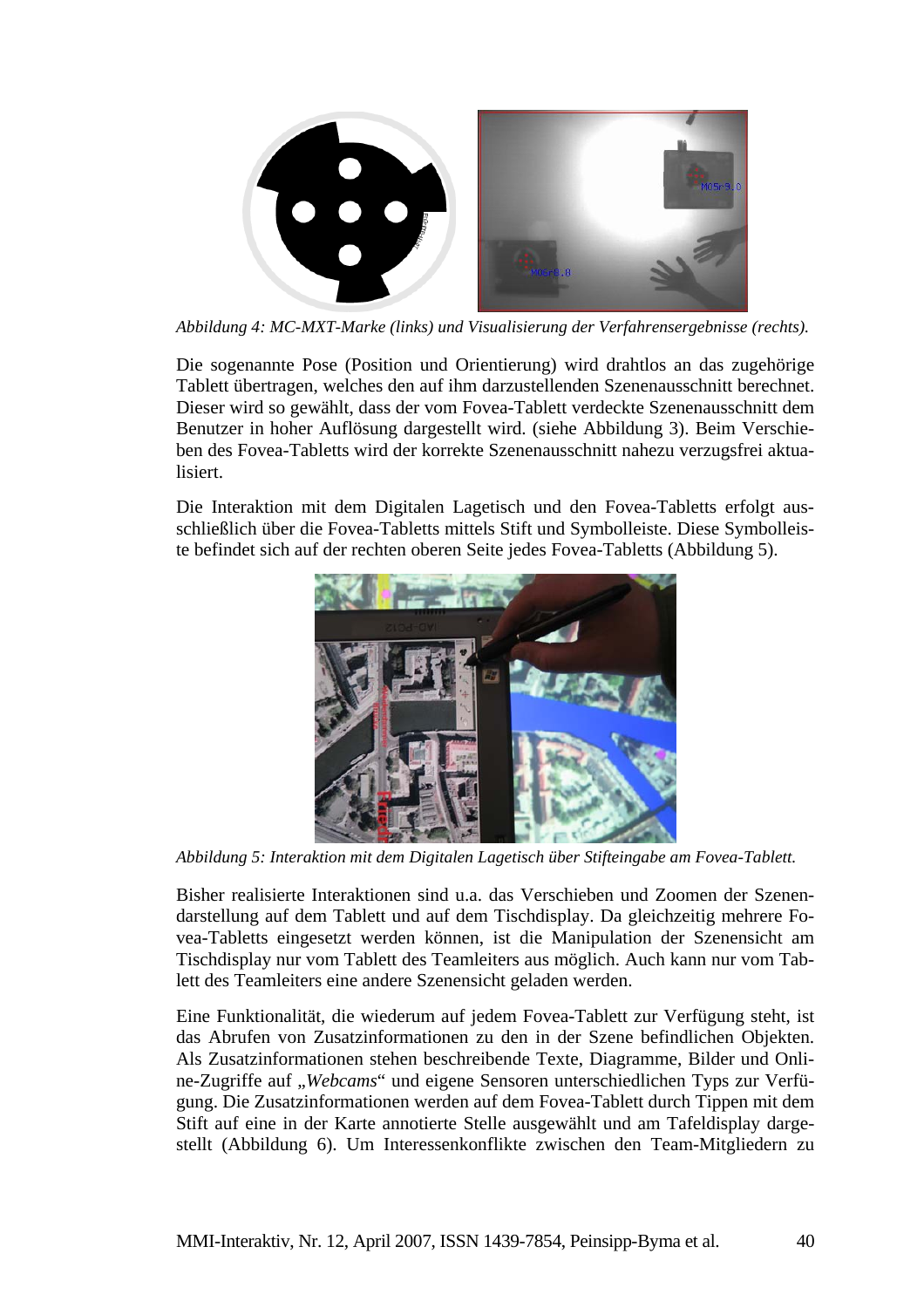vermeiden, können zu einem Zeitpunkt immer nur von einem Tablett aus Zusatzinformationen abgerufen werden.

<span id="page-44-0"></span>

*Abbildung 6: Tafeldisplay zur Darstellung der Zusatzinformationen.* 

# **3. Ausblick**

Erste Untersuchungen am Digitalen Lagetisch zeigten, dass eine Manipulation des am Tischdisplay dargestellten Szenenausschnitts, z. B. globales Verschieben oder Drehen nicht ausschließlich über die Fovea-Tabletts erfolgen sollte ist. Eine Möglichkeit der direkten Manipulation dieser Szenensicht sind manipulatorische Handgesten, die direkt auf das Übersichtsbild wirken. Erste Arbeiten dazu sind abgeschlossen (Bader 2006). Die Integration mit der Interaktion über die Fovea-Tabletts ist gegenwärtig in Arbeit. Als weiteres Anwendungsgebiet wird gegenwärtig der interaktive Entwurf elektronischer Schaltkreise untersucht. Der Digitale Lagetisch würde dann zu einem digitalen Reißbrett.

# **Zahlen / Fakten**

Größe des Lagetischs: 118 cm x 88,5 cm

Auflösung von Tischdisplay und Fovea-Tablett: jeweils 1024 x 768 Pixel

Fovea-Tablett® DE-Patentanmeldung 10 2004 046 151.1

Fovea-Tablett® Markenanmeldung 304 64 105.7 / 09

# **Literatur**

Ashdown, M & Robinson, P (2003). The Escritoire: A Personal Projected Display. *Journal of WSCG, 11,* (1), 33-40

Bader, T. (2004). Echtzeitkopplung von Kartendarstellungen auf verteilten mobilen Displays, *Studienarbeit an der Fakultät für Informatik, Universität Karlsruhe.*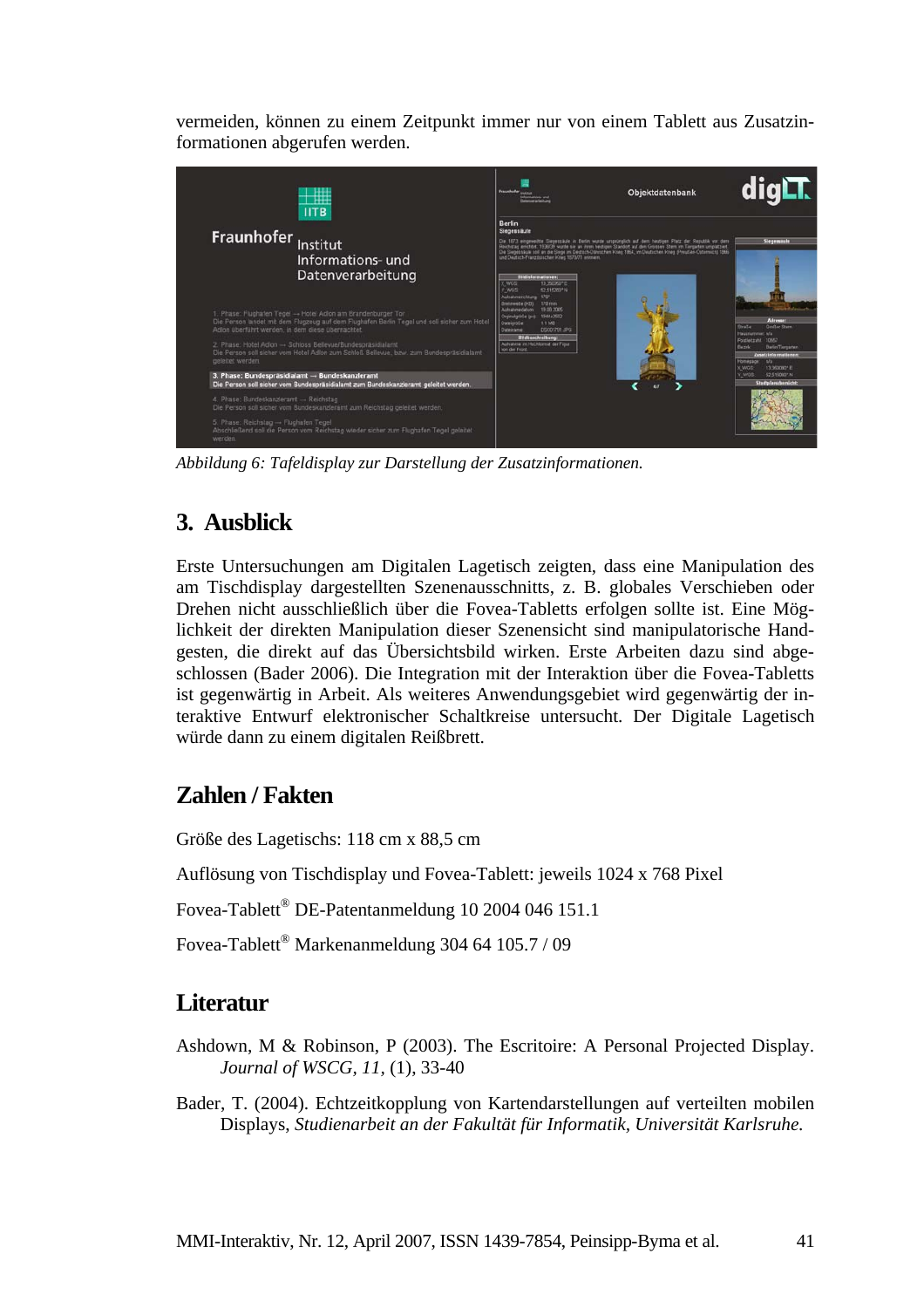- Bader, T. (2006). Handgestenerkennung für ubiquitäre Multi-User-Interaktion an großflächigen Displays, *Diplomarbeit an der Fakultät für Informatik, Universität Karlsruhe.*
- Baudisch, P.; Good, N.; Bellotti, V. & Schraedly, P. (2002). Keeping Things in Context: A Comparative Evaluation of Focus plus Context Screens, Overviews, and Zooming. In: *Proceedings of SIGCHI 2002* (S. 259-266).
- Knöpfle, C. & Stricker, D. (2004). HEyeWall Perfect Pictures for New Business Solutions. *Computer Graphik Topics 16,* 5-6.
- Rehfeld, T. (2001). Codierte Marker als Mess- und Interaktionskomponente für das Kindermuseum ZOOM in Wien, In: *Fraunhofer IITB Jahresbericht 2001* (S. 32-33).
- Sanneblad, J. & Holmquist, L.E. (2006). Ubiquitous Graphics: Combining Hand-held and Wall-size Displays to Interact with Large Images. In: *AVI 06, 2006*.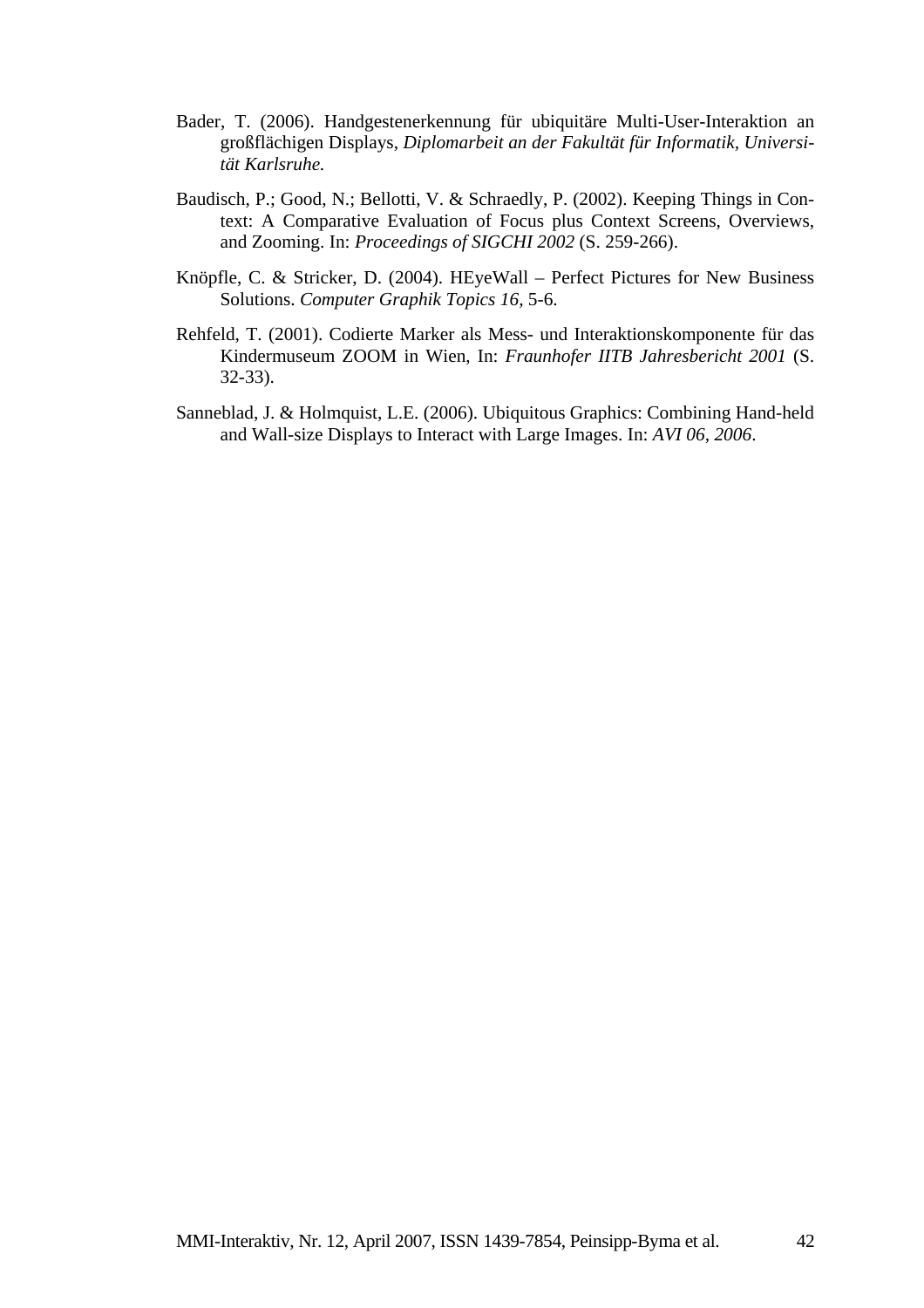# <span id="page-46-0"></span>Towards Networked and Structured VR European Research Area: Intuition Network of Excellence and Future Research **Challenges**

ANGELOS AMDITIS<sup>1</sup>, MATTHAIOS  $\mathrm{BIMPAS}^1\,\&\,\mathrm{ROLAND}\,\mathrm{BLACH}^2$ 

*1)Institute of Communications and Computer Systems (ICCS), Iroon Polytechneiou Str.9, Zografou, Athens, Greece* 

*2 Fraunhofer Gesellschaft für Arbeitswirtschaft und Organisation (FhG-IAO)*

*Keywords: Virtual Reality (VR), Augmented Reality (AR), Virtual Environments (VEs), Research Agenda* 

#### **Abstract**

The massive research and development process concerning Virtual Reality (VR) technology has reached a degree which makes a pan-European structuring and integrating effort an absolute necessity. Despite the fact that VR/AR technology has started being used to an extent in different industrial applications, this has been processed though in an unorganised way, lacking of long-term vision and dealing with case-by-case scenarios. Thus, a critical milestone is to facilitate the adoption of Virtual Environments (VEs) in industrial processes and assess the impact of its "penetration" into the workplace and everyday life. INTUITION works towards this direction, with the prime objective of promoting and facilitating the development and application of VR/VE technology in even more industrial domains, establishing thereby European excellence in this area. Moreover, INTUITION partners attempted to investigate the existing barriers for further penetration of VR into industrial applications and recognise the most important drivers that will lead to enhanced and wider use of VR/AR. An additional scope of this paper is to propose the main research areas and challenges in the field of VR/AR as idientified through INTUITION Working Groups throughout the last couple of years.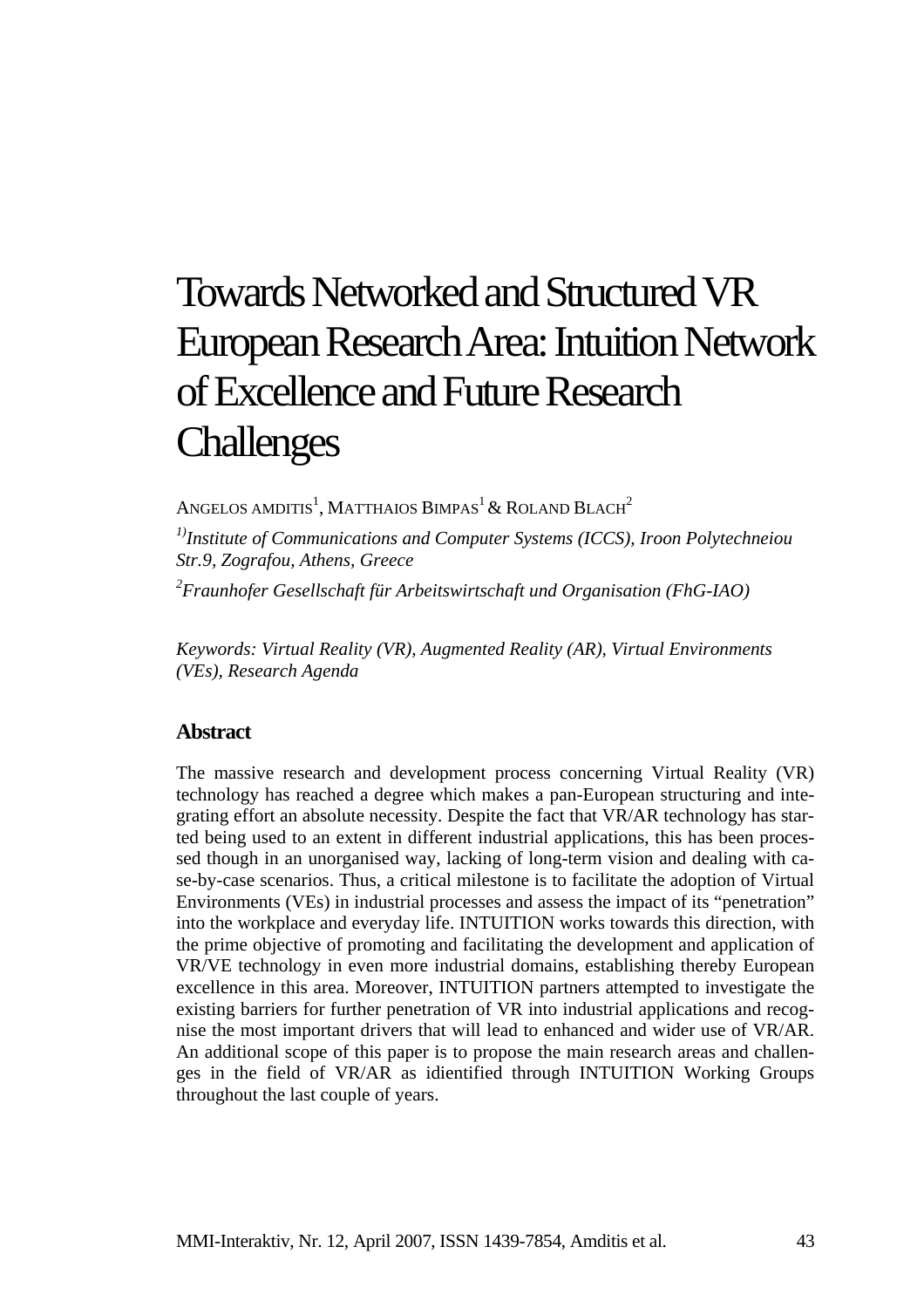# **1. Introduction**

The expression "Virtual World" describes worlds existing with the support of computers or computer networks only. Virtual worlds can be completely fictive as well as representations of real worlds. Virtual worlds are not necessarily three dimensional and realistic. Some authors consider even text based environments (e.g., chatrooms, etc.) as virtual worlds. In the context of INTUITION, a Virtual World is composed of three dimensional objects, light sources, grids and three dimensional user interfaces. The all encompassing term "Virtual Reality" (VR) is used to describe the technology in general. It addresses the required hardware, basic software and applications, which are necessary to give a user access to a virtual world. A "Virtual Environment" (VE) is defined to consist of a VR-installation and at least one virtual world. A VE provides the users the immersed examination of and interaction with virtual worlds.

Within recent years research on the relative scientific field has expanded on the one hand. On the other hand, there were a number of reasons that prevented the broad establishment of VR technology and relevant tools in the product creation process. The high costs concerning infrastructure and needed equipment was probably the dominant reason. In addition the lack of major VR applications enhanced the industrial tendency to stick to more traditional tools. Having some applications as a background the major advantages that VR technology can introduce to extended services and product development approaches were easily highlighted. These advantages, along with the fact that VR technology became more "mature" and able to cope with increasing demands on interaction and virtual representation, led to a number of additional industry-supported research activities.

Although that was a step forward, these activities were more a result of individual efforts, leaving Europe to follow evolutions coming mostly from the other side of the Atlantic. Several research teams have been working all across Europe focusing on VEs from different aspects. Towards this direction, INTUITION, which is a Network of Excellence funded under  $6<sup>th</sup>$  EU Framework, aims to combine and structure their efforts providing Europe with a pan-European network that can lead future evolutions on the relative sector, assist to establish VR as a major tool in product and process design and establish a training basis allowing new researchers to join this field or helping them to broader their knowledge on an international crossapplication platform.

INTUITION includes 58 European partners, stemming from various fields such as industrial representatives, Small and Medium-sized Enterprises (SME's), key research institutes, universities and major international organizations or associations. INTUITION's major objective is to bring together leading experts and key actors across all major areas of VE understanding, development, testing and application in Europe, in order to overcome fragmentation and promote VE establishment within product and process design. Its major objectives include the integration of resources and VR equipment all around Europe, the structuring of European Research Area in VR and the promotion of Europe as a leading force in this field world wide.

To perform this, a number of activities have been already carried out in order to establish a common view of VE technology current status, open issues and future trends. These activities include integration of human and infrastructure resources,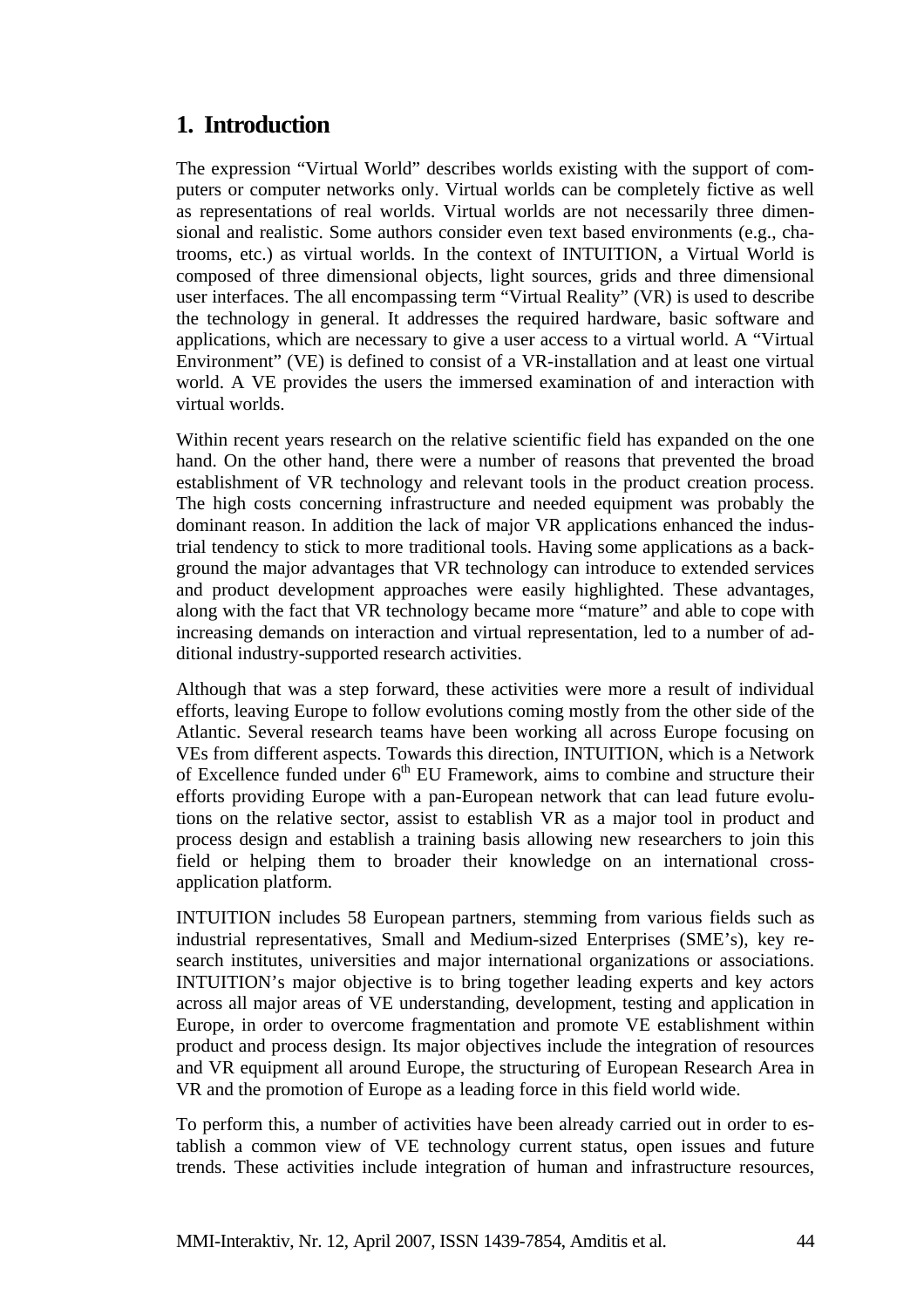research structuring, spreading of excellence and dissemination tasks. The quite large consortium is controlled by a firm managerial structure. Strong links with National relevant Networks, current National and EU-funded projects and clustering activities with new initiatives as well, assist in structuring the VR European Research Area (Blach et al. 2006).

This paper aims to provide the main barriers for further penetration of VR in industry, some of the drivers for change and the main research challenges in the field of VR, as identified by INTUITION working groups' activities. The main part of this paper content derives from INTUITION Research Roadmap that was the outcome from the specialised Working Groups roadmaps. Apart from that, the state of the art in the field has been identified in several deliverables, namely the Terms of References of the WGs, the common State of the Art report and the User Requirements Document. All these documents have been created by a broad range of European VR/AR experts from various disciplines and different organizational background reflected in the members of the INTUITION network.

The WG roadmaps have been derived via:

- State of the Art summary
- Focal point identification
- Research position papers
- Workshops on roadmaps



# **2. Identified Barriers for Further VR Penetration and Drivers for Change**

## **2.1 Barriers to Change**

The barriers and challenges which have to be tackled to overcome the limitations of today's systems and make them freely available can be structured in following major categories:

#### **2.1.1 Technology**

The main technological barrier is the inadequacy of both hardware and software development for simulation technology to provide simultaneously necessary accuracy and real-time data. Apart from this, the bandwidth for stimulation of the human sensory system is still relatively low (e.g. display resolution, colour depth, frame rate, field of view, etc.), while spatial registration and tracking of user and environment are not accurate and not available in a really ubiquitous manner. Additionaly, the lack of efficient application/content development systems and the insufficient syn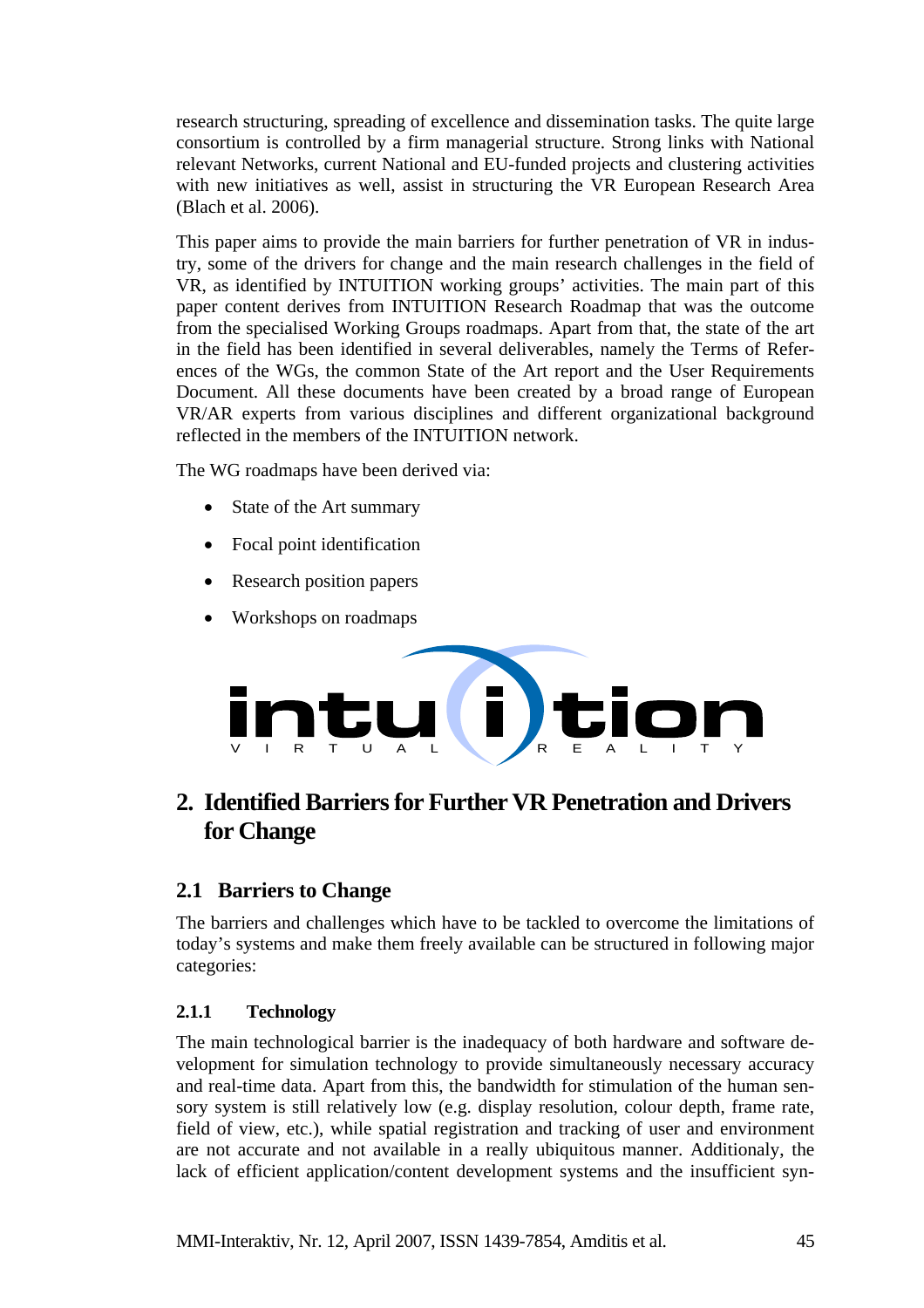chronisation of multimodal and multi-sensory components is one extra barrier, that technology research has to tackle with. Finally, the premature hard- and software for VR-systems in terms of usability, stability and complexity and the necessary provision of ubiquitous access to virtual environments especially in AR, along with the improvement of power consumption in portable devices may be considered as secondary technological barriers.

#### **2.1.2 Interaction concepts**

The lack of immersive 3D-UI paradigm (comparable to the 2D WIMP paradigm) and the fact that spatial interaction is not properly understood at cognitive level are the main barriers in terms of interaction. Furthermore, the non existence of evaluation methodology for spatial interaction and presence constitutes a negative factor for further VR penetration. Finally, the missing knowledge of how to represent abstract data in space and whether VR/AR interaction techniques can assist in improving understanding and access to abstract data is the last identified barrier of this category (Kennedy et al. 1993, 1997).

#### **2.1.3 Integration**

Lack of integration and interoperability in VR systems and related applications such as CAD, CAE, PLM, is one of the most important barriers. This can be further decomposed in the lack of widely accepted standards (Data, Behaviour and Interaction), the lack of integration of VR/AR in existing applications and into the existing workflows.

#### **2.1.4 Socio-Economic issues**

Last but not least, some socio-economic issues such as the high cost of VR-systems are avertive factors towards VR penetration, especially concerning small SMEs and industries. Of course an important reason is also the fact that utilisation of new interfaces breaks with learned habits and there is still long way to go for making enough mature the ground for further VR penetration to industry.

These categories are interdependent and advances have to be achieved in more than one area to achieve a major improvement.

## **2.2 Drivers for change**

In the previous section, the barriers for further penetration of VR were presented in terms of technology, interaction concepts, integration and socio-economic factors. On the other hand, some very important drivers for change of the current scenery in the field of VR have also been identified by INTUITION Working Groups and presented in the following paragraphs. Drivers outside the technology advancements themselves can be found in the further need of processing more data and more efficient access technologies to these data. Besides the hardware oriented point of view, we have identified the following other driving forces:

#### **2.2.1 Industry requests**

Several industries gain already a benefit from VR/AR-technology. Virtual prototypes pay off (from design and early prototyping to training applications and maintenance)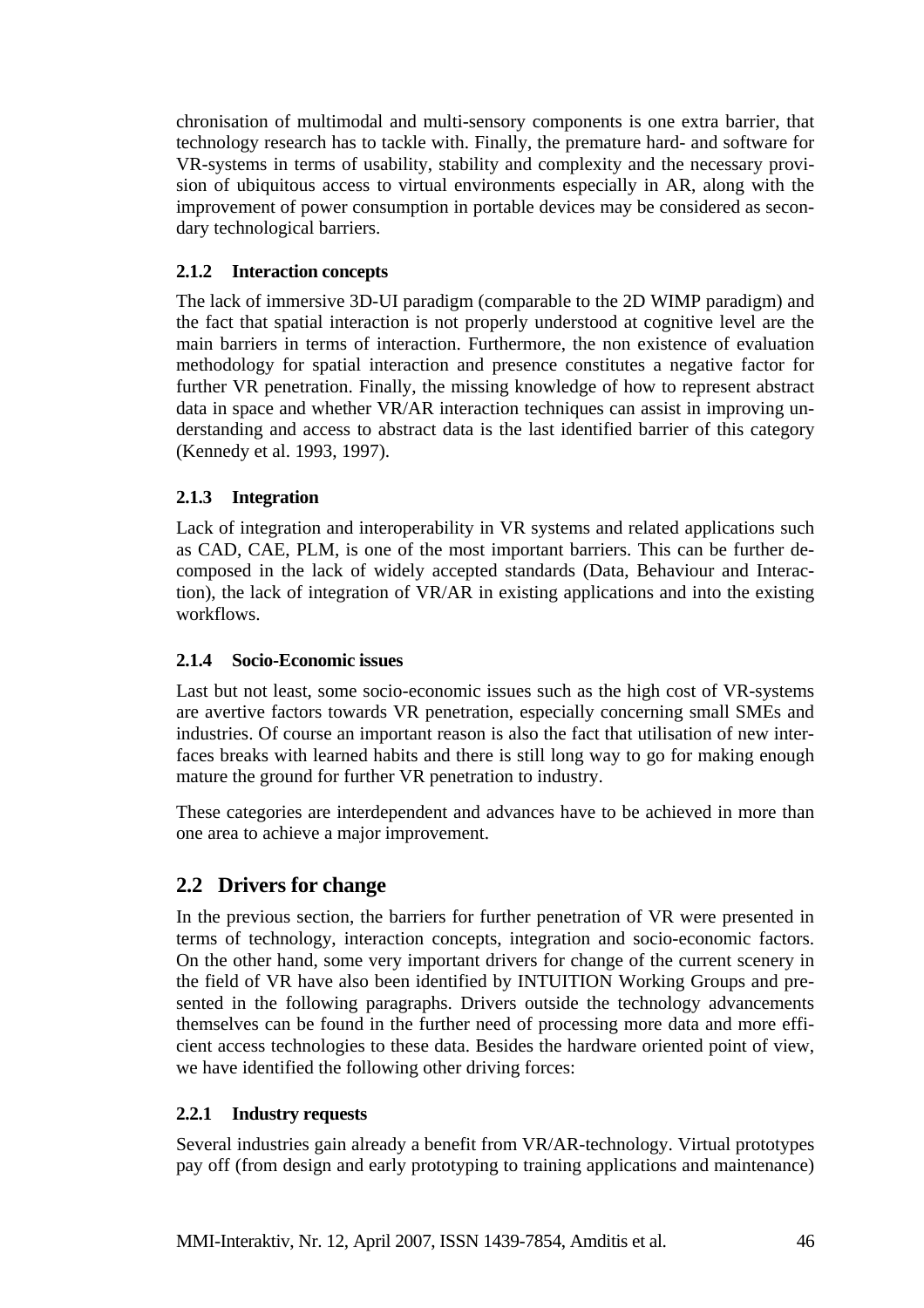in companies where 3D digital data is ready at hand. The request for improvement with the will to invest is an important driving factor (Chryssolouris et al. 2004).

#### **2.2.2 Socio-Economic**

The socio-economic drivers may be summarised to the following hints:

- Complexity of information grows, therefore new access techniques are required.
- Next generation of computer users with VR/AR interface awareness is growing.
- There is increased interest of investors in novel technology opportunities.

#### **2.2.3 Technology**

From the technological point of view, the following drivers have been identified:

- Graphic cards develop fast and independent of VR/AR. The game industry is technology driver for real-time 3D graphics hardware.
- Projector and display technology develop fast and independent of VR/AR.
- Integration of VR/AR Technology in other human computer interfaces.
- More collected data is 3D (products, terrain, etc.) e.g. CAD goes 3D, Google Earth.
- Mobile phones and PDAs are wide-spread and can be the computing platform for VR/AR in the future. Even complex algorithms can be performed in future terminals.

# **3. Proposed Research Fields by INTUITION**

In the previous chapter, a series of barriers that must be overcome has been presented. These barriers are principally related to the lack of visibility on real benefits of VR as an enabler to fast, cost-effective and valid product management, and to still difficult implementation of technologies and systems, which still present narrow application envelopes.

Moreover, the drivers which encourage investing into research activities have been presented. These drivers are related to the opportunity to extend the virtual approach to the whole product lifecycle management, increase the coverage of performances both by multi-domain simulation and interactive experience of users and engineers and contribute to the process agility and fast reaction. All these can be achieved through extended co-locate and remote collaboration among engineers, decision makers and users.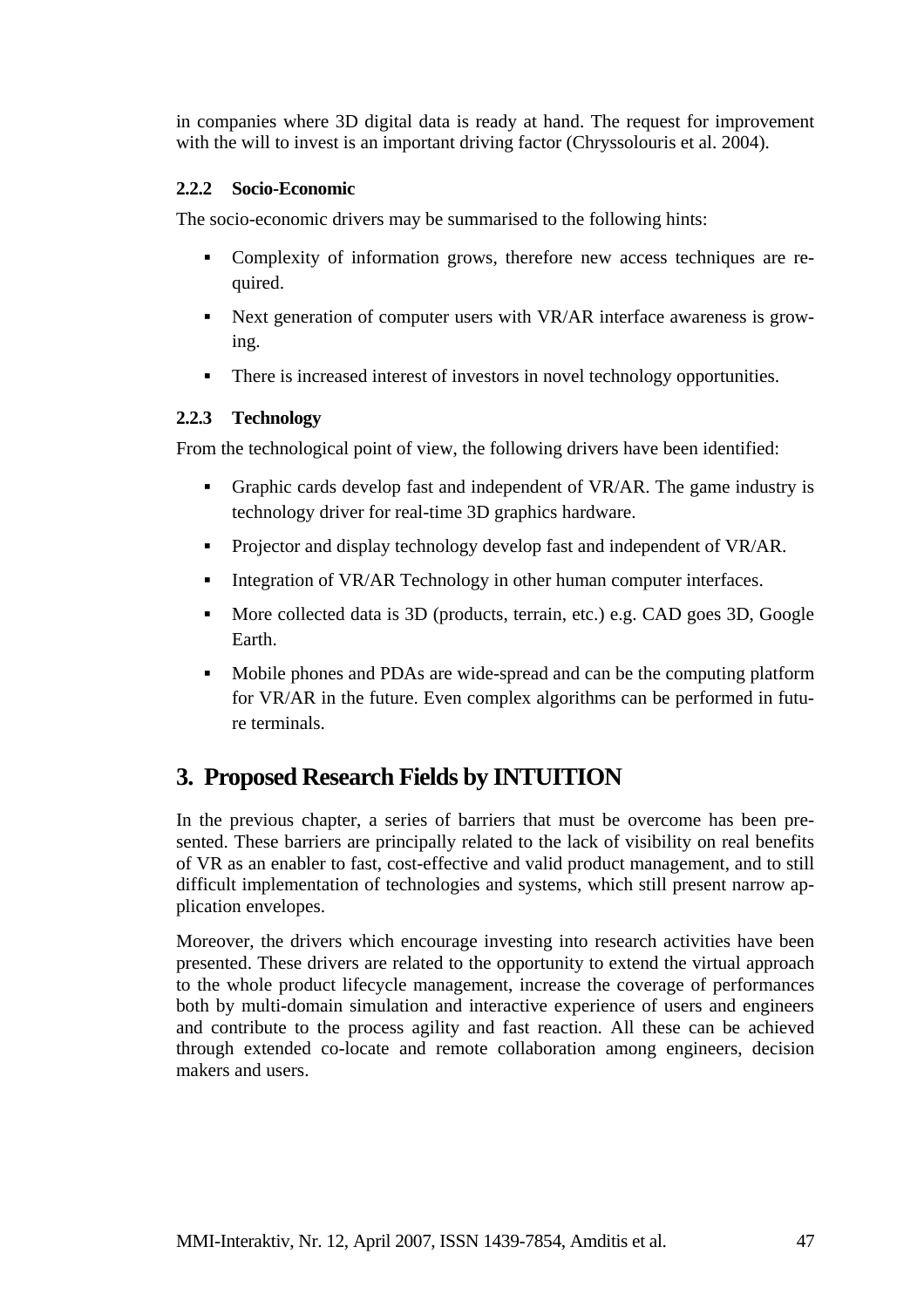## **3.1 Interface Technologies**

#### **3.1.1 Components of multimodal interfaces**

#### **Visual display technology for immersive environments**

Novel display technology for 3D-representation has to be developed. Unencumbered displays that free the user from unnecessary equipment, such as lightweight high resolution head mounted displays with wide field of view, flat panel active or passive stereo displays, auto-stereoscopic displays, volumetric display, true holographic displays, etc should be further explored, which can also be implemented for mobile VR systems.

#### **Aural spatial display technology**

Novel aural systems for low- and high-end spatial sound synthesis. Wave field synthesis is a novel technology which allows for true spatial aural rendering. Directed sound systems or noise cancellation systems could be exploited for interactive systems. New lightweight systems for unencumbered use should be developed.

#### **Multi-user displays for the visual and aural channel**

To support true co-located collaboration all users should have their own view or sensory experience (Experts Group on Collaboration@Work 2006). The generation of multi perspective views for the aural and visual perceptual system without personalized systems like ear-phones or head mounted displays, is still not solved although some approaches have been presented already.

#### **Haptic display technology**

Haptic displays consist of haptic devices and the haptic rendering software. Mechanics, electronics, automation and control, the integration of smart materials and technology, etc. are involved. Haptic rendering software (the computer-based contribution in the generation of a haptic feedback to the user) involves algorithmic components to design the haptic "core" library, including haptic specific collision detection, texture mapping, etc.

#### **Tracking/Estimation of position and orientation**

Tracking technology should become more accurate and more user friendly. New approaches to overcome these limitations comprise marker less and/or model based tracking, source less tracking as, e.g. gyroscopic systems, hybrid tracking and large area tracking. Moreover, tracking must evolve towards multi-user systems, to help enabling VR-based collaboration.

#### **Gesture and Posture recognition**

Gesture and posture recognition are based on tracking and other measurement technology where the dynamic spatial behaviour is interpreted as user commands sometimes clear sometimes supportive. In this field sophisticated dynamic pattern recognition algorithms that are able to be used without tedious individual calibration procedures should be developed.

#### **Integration of Speech recognition**

Speech recognition is an independent research field, which fits well in immersive environments. Existing systems have to be integrated and interaction concepts must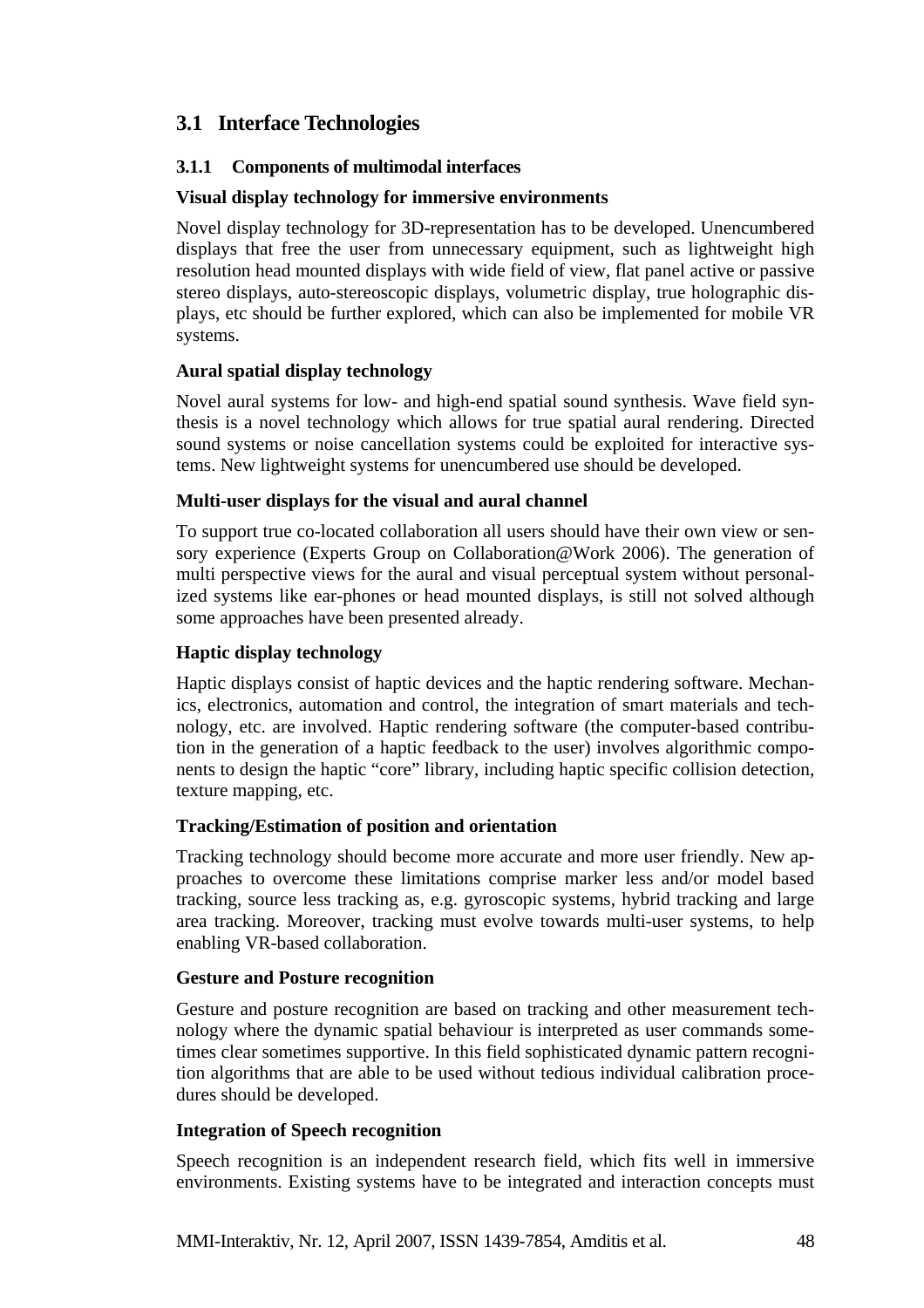be developed, to allow even more natural communication with the virtual world or the underlying simulation system.

#### **Integration of mobile devices**

Existing mobile devices ought to be made 3D aware, while proper interaction techniques should be also developed.

### **3.2 Content Technologies**

#### **3.2.1 Realistic behaviour of VEs**

#### **Visual realism**

Visual realism has to be improved in the field of virtual prototyping. New techniques as hardware based shader or real-time ray-tracing are still not optimal and it is essential that they are improved for general use. This is also related to material and lighting modelling which should capture more of the physical correct behaviour of surfaces. In non-real-time computer graphics, valuable models have been developed. These have to be adapted to real-time environments.

#### **Physical behaviour and Haptic realism (Rigid body, deformable objects, EM, CFD)**

To describe realistic environments, real–time algorithms for dynamic systems are indispensable. Although near real-time systems for restricted problems are available, there are no generalized solutions, especially not for large data sets. Also a good general description model for the physical behaviour and the capturing of the necessary parameters is not solved yet. For convincing haptic rendering these models are also crucial.

#### **Data acquisition of physical properties**

The transfer of real world data and physical properties for mapping real world in virtual environments is still a manual process with only some tools to support the process. Examples for such processes are texture generation or more sophisticated image based acquisition of material parameter, 3D-scanning based on different technologies, but also the parameterization of an acoustic or haptic virtual environment from real world objects. Therefore, there is a great need for the development or extension of algorithms and tools to render the process as automatic as possible.

#### **3.2.2 Representation of real and virtual humans**

#### **Virtual Humans**

The simulation of virtual humans is used for training, education and entertainment as representation of remote user or intelligent agents. Human models exist already but better physical behaviour has to be developed. The movements should be more natural, the programming should be simple, while the simulation should be efficient and scaleable, so as for multiple representatives to be used in the same virtual environment (Badler et al. 1998).

Virtual humans are also used in the industry for ergonomics and model based product interaction studies. Better behavioural representations, environment awareness and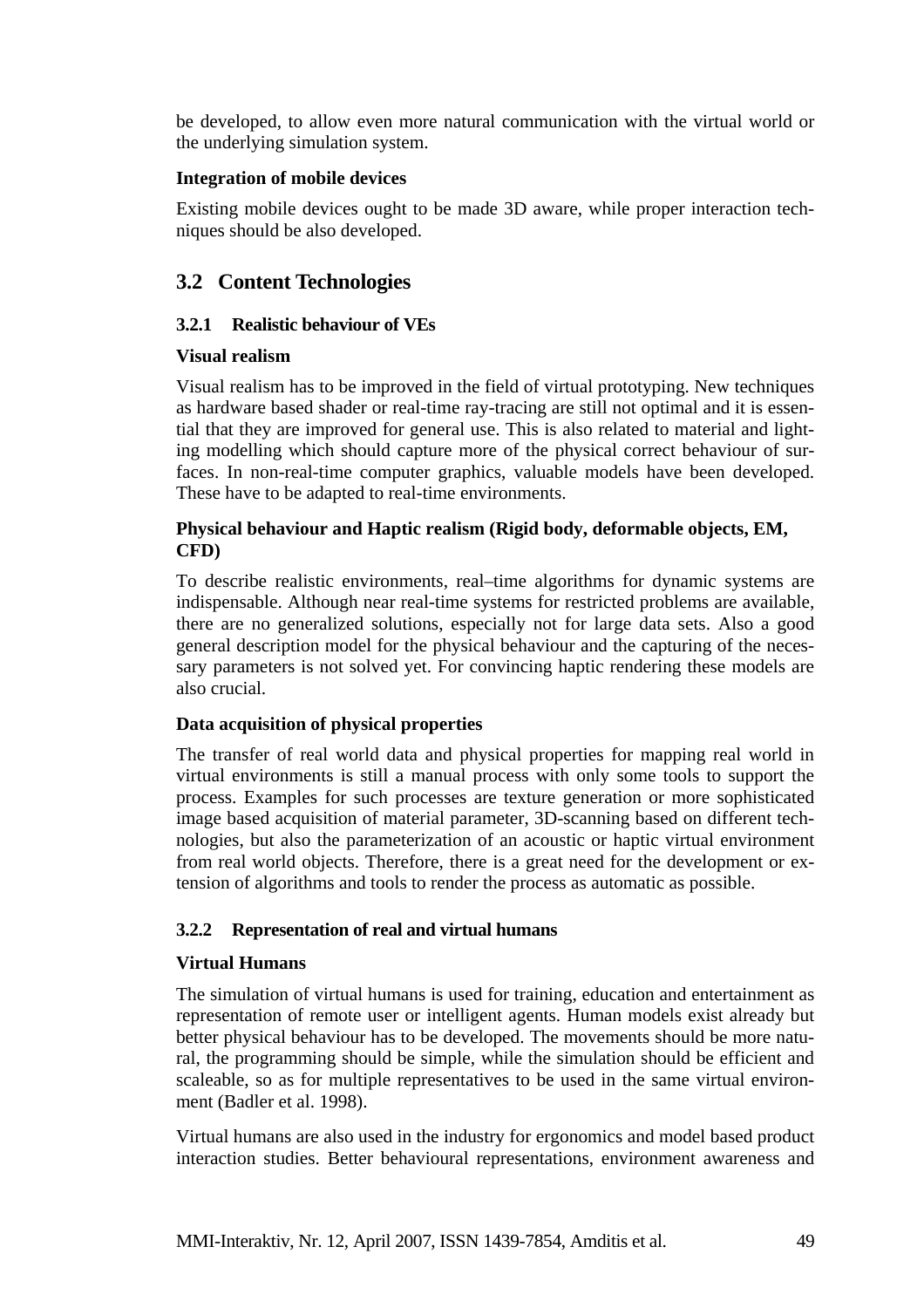adaptation, and possibly cognitive and emotional capabilities (in the long term) are of great application potential.

#### **3.2.3 Content Management**

#### **Content development tools**

To combine the interface technology with the content and to utilize multimodal interaction concepts specific application development systems are necessary. In the last decade very specialized tools have been developed. In the future they have to integrate into the standard workflow of content or software development. New architectures or novel open integration schemes have to be explored. Also, these content development tools have to enable designers (not programmers) and domain experts to create contents for VR applications (Musse & Thalmann 2001).

## **3.3 System and Integration Technologies**

## **3.3.1 Software Architectures**

#### **Architectures of VR/AR systems**

Under this sector, protocols and drivers for multi-domain real time product simulation have to be developed while at the same time research must particularly focus on Plug and play architecture for multi-domain simulations and define standardized architectures for VR/VE systems with clear interfaces among components. This would certainly lead to improvement of technologies, specifically mobile and remote.

#### **Architectures for distributed and collaborative systems**

To combine multimodal systems with collaborative interactions and remote and local multi-user support, new architectures have to be developed. These systems have to provide mechanisms which guarantee persistence, synchronicity and low latency. To achieve this, shortcomings of network technology also have to be identified and resolved.

#### **3.3.2 Data integration in external systems or processes**

#### **Automatic exchange/transformation of data with VEs**

It is crucial for the integration of VR/AR-technology in existing workflows that data from various sources can be automatically prepared and adapted to the requirements imposed by the VR-technology. Also the conversion back to the original data sources and their relation has to be carried out. These systems are mainly CAD systems, CAE systems, game/edutainment authoring systems or databases as PDM/PLM systems. Automated techniques have to be researched and tools have to be developed.

#### **3.3.3 Interoperability**

#### **Standardization on data, scene description and functionalities**

With a well defined ontology a formal data standard can be established where scene content, system configuration and interactions can be described in an unambiguous way and therefore can be publicly available.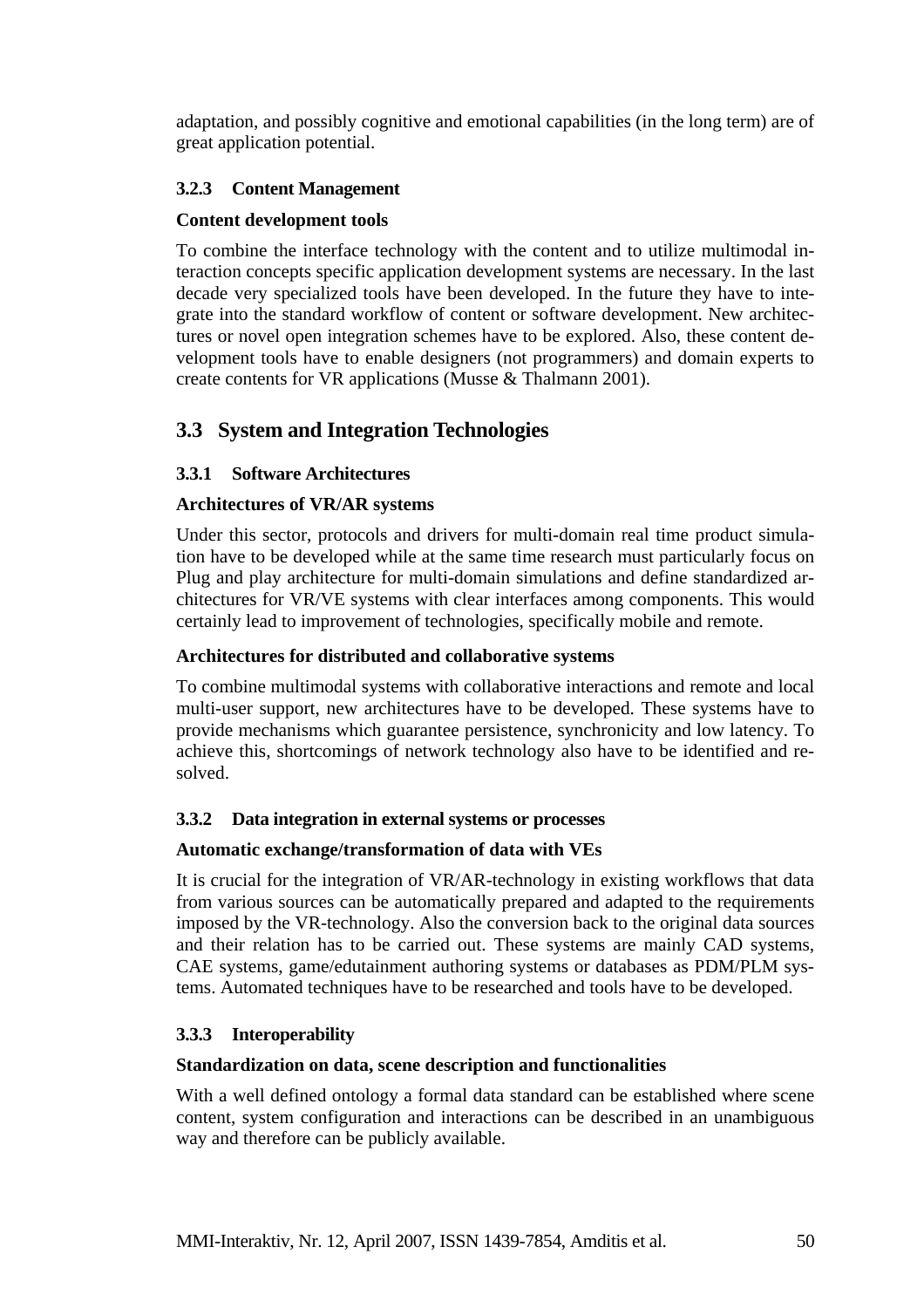#### **VR/AR interface integration in existing applications**

A common standardized interface has to be developed, such that new applications can utilize VR/AR-interface technologies in their application development comparable to the process of using WIMP based interfaces.

## **3.4 Interaction**

#### **3.4.1 Generic Interactions**

#### **Multimodal Interaction concepts for VEs**

Interface components can be bundled to interaction concepts where input and output with different modalities can be combined to an interaction concept, e.g. navigating through a virtual scenery can be realized with haptic and visual rendering as output and haptic input and tracking as input modalities. Only arbitrary concepts exist up to date (Ruddle & Payne 1997).

#### **3.4.2 Application/activity-specific human interaction/interface paradigm**

Application specific interactions, which are strongly linked to specific applications, are also a research and development topic. These interaction techniques are described in detail in the respective application oriented research roadmaps. Here only the generic interactions which can be exploited in many application fields are mentioned.

#### **Natural interaction for creation and composing of geometry/objects/worlds in immersive environments (design)**

This finds great use in the automotive industry, where through an immersive environment the engineer and designer can virtually shape the automotive structure based on design preferences and safety features. The virtual model replies instantly and the changes take effect immediately providing information to the designers about possible reactions to given situations.

#### **Process Simulator**

The research under this area ought to be focusing on VR simulation of simple and complex manufacturing processes.

#### **Education (teacher/learner interaction, abstract concepts)**

VR/VE environments are also used for education, training and learning purposes (Bloom et al. 1984). A very good example of such a case is when practical knowledge needs to be passed from a senior to a junior employee for instance. A VR system stores the data of a task executed by a senior employee of an industry, and the data could afterwards be provided to the junior trainee to assess and learn from the process. This is particularly useful when the task involves the use of machinery and dangerous equipment (Regian et al. 1992).

## **3.5 Human Factors**

#### **3.5.1 Basic Research**

Human Factors are an important field in human machine interface research because the results not only justify the benefits of a new technology, but also shape the tech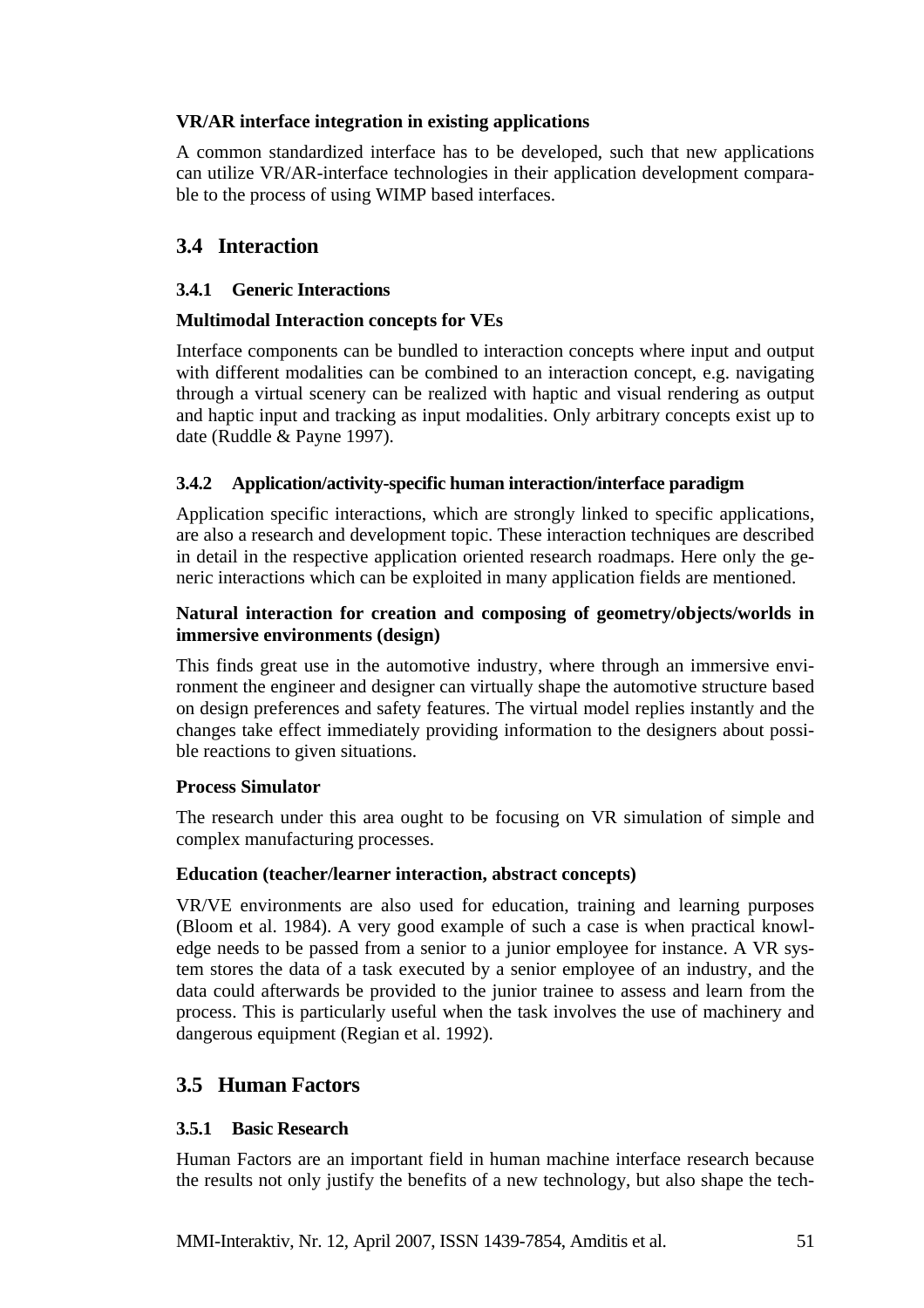nical design towards a more humane realization and application of this technology. Many questions are raised, which cannot be answered without exploring the technology itself. Many conclusions can be drawn only from existing prototypes, which are built without the gained experience of its application. So, it is an iterative process where the outcome of this research shapes the design of the system and vice versa (Stoaklei et al. 1995).

#### **Presence Research**

The question of presence in computer mediated environments, how to measure it and the benefit for the user, has not been adequately explained yet. It may be important to design some VE applications to encourage feelings of presence, e.g. in a training application to train astronauts on maintenance tasks in space in zero gravity conditions. In this example it is important to afford the feeling of zero gravity when conducting these maintenance tasks. Another example is VEs designed to treat people with phobias – if the user feels like he/she is really in the situation which scares her, then there is likely to be a good transfer of any progress into the real world. In the case of design applications, a feeling of presence may refer to an acceptance that the VE represents the real working environment and 'being able to think oneself into an environment in order to design and evaluate it' (Barfield et al. 1995).

#### **Perception/Cognition Research**

From cognition research the mapping of basic understanding of immersive interface technology has to be derived. What is space and how it will be perceived? How accurate and how well synchronized should the sensory stimulation be? (Wang 1996, Wickens & Baker 1995)

#### **Understanding of collaboration in immersive environments**

The way people collaborate in immersive environments effectively and efficiently should be explored and evaluated, when true collaborative hard- and software systems have been setup.

#### **Evaluation Technologies**

Evaluation methods are needed to compare various technologies, systems and concepts, regarding their usefulness, ergonomics and health conformity.

#### **3.5.2 Ergonomics and Design**

#### **Design Guidelines and Methodologies**

From the above described research fields design guidelines and methodologies can be concluded. These help to standardize the development of VE's and ensure a controlled quality of these environments regarding human factors.

## **4. Conclusions**

A general issue to be taken into account is the support concerning underlying themes for breaking the current barriers in deploying VR technologies. These barriers must be overcome, principally related to the lack of visibility on real benefits of VR as an enabler to fast, cost-effective and valid product management, and to still difficult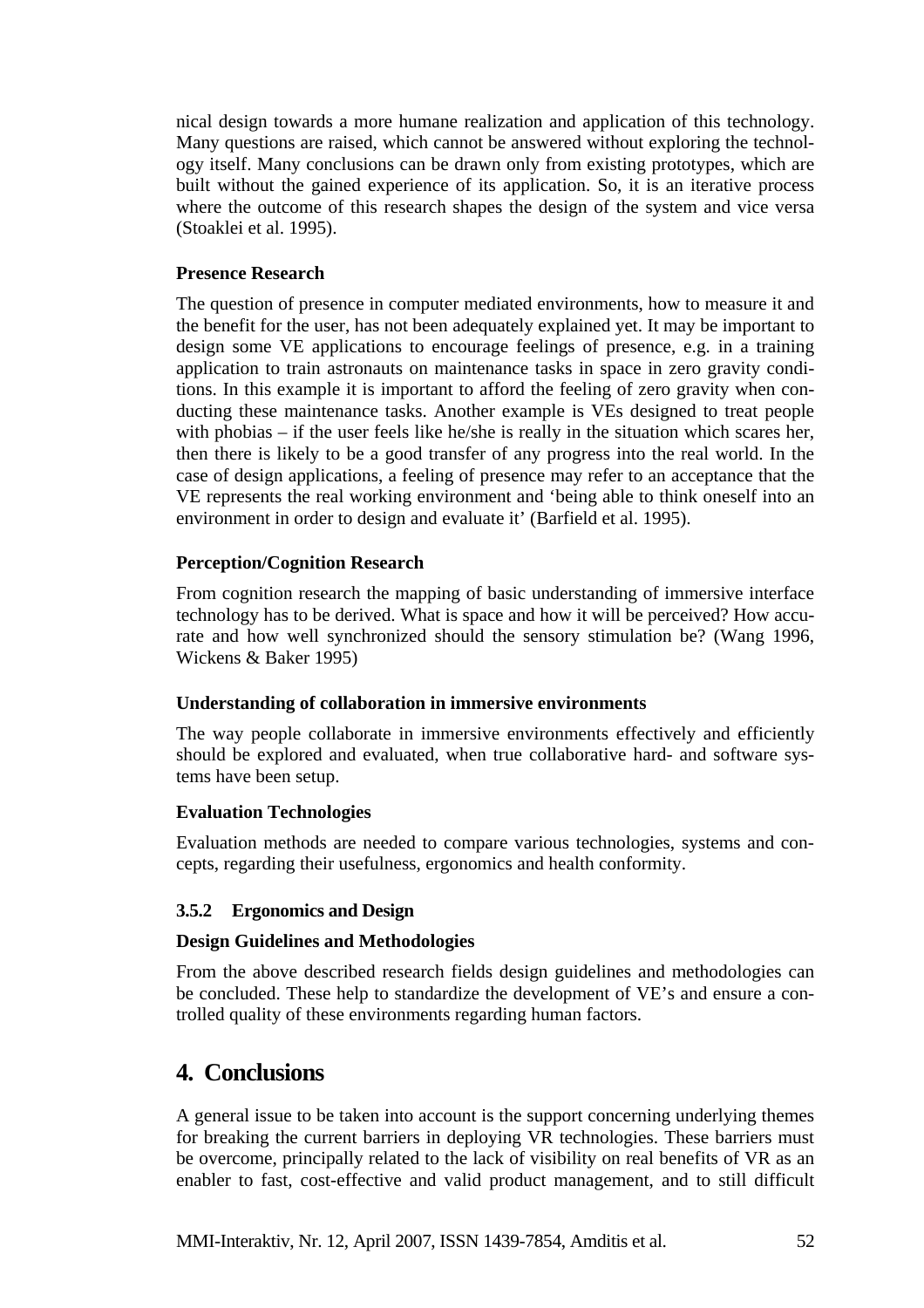implementation of technologies and systems, which present narrow application envelopes. Drivers encourage investing into research activities, which are related to the opportunity to extend the virtual approach to the whole product lifecycle management, increase the coverage of performances both by multi-domain simulation and interactive experience of users and engineers during the development, and contribute to the process agility and fast reaction, through extended co-locate and remote collaboration among engineers, decision makers and users.

Concerning the implementation and use of VR technologies in the European industrial sector, the strategic challenges are mainly related to:

- Faster design, validation and production start-up of better products, targeted at the highest personalization, and customer and society perceived added value.
- Shorter reaction time to market dynamics, including anticipating and fostering unexpressed or emerging needs.

These challenges force, in the short-medium term, to improve and extend the coverage of the virtual approach in the current development processes, and in the long term to envisage and implement a new product life cycle management process, truly built around the virtual approach. This is expected to fully exploit a vision consisting of a new product lifecycle management process, in which users (both of product and processes) are thoroughly and consistently involved in all stages: concept definition, design, development, evaluation and refinement, manufacturing design, logistics, training, marketing and presentation, operation and maintenance.

# **Acknowledgements**

The authors wish to acknowledge the assistance and support of all INTUITION partners who contributed to the delivery of the INTUITION Roadmap and ERA, especially Manfred Dangelmeier and Hilko Hoffmann (FhG-IAO), Krzysztof Walczak (PUE) and Philippe Gravez (CEA) for their valuable help throughout the roadmap structuring and the content provided within the document.

# **References**

- Badler, N.; Bindganavale, R.; Bourne, J.; Palmer, M.; Shi, J. & Schuler, W. (1998). A Parameterized Action Representation for Virtual Human Agents. In: *Proceedings of the First Workshop on Embodied Conversational Characters* (pp. 1-8).
- Barfield, W.; Zeltzer, D.; Sheridan, T. & Slater, M. (1995). Presence and performance with virtual environments. In: W. Barfield & T.A. Furness (eds), *Virtual environments and advanced interface design* (pp. 473-513)*.* New York: Oxford Press.
- Blach, R.; Dangelmaier, M.; Bimpas, M.; Frangakis, N.; Walzack, K.; Gravez, P. & Bourdot, P. (2006). *ERA Structuring Plan and Future Research Activities*. Technical Report- Deliverable D1.E\_1, Location: [www.intuition.org](http://www.intuition.org/).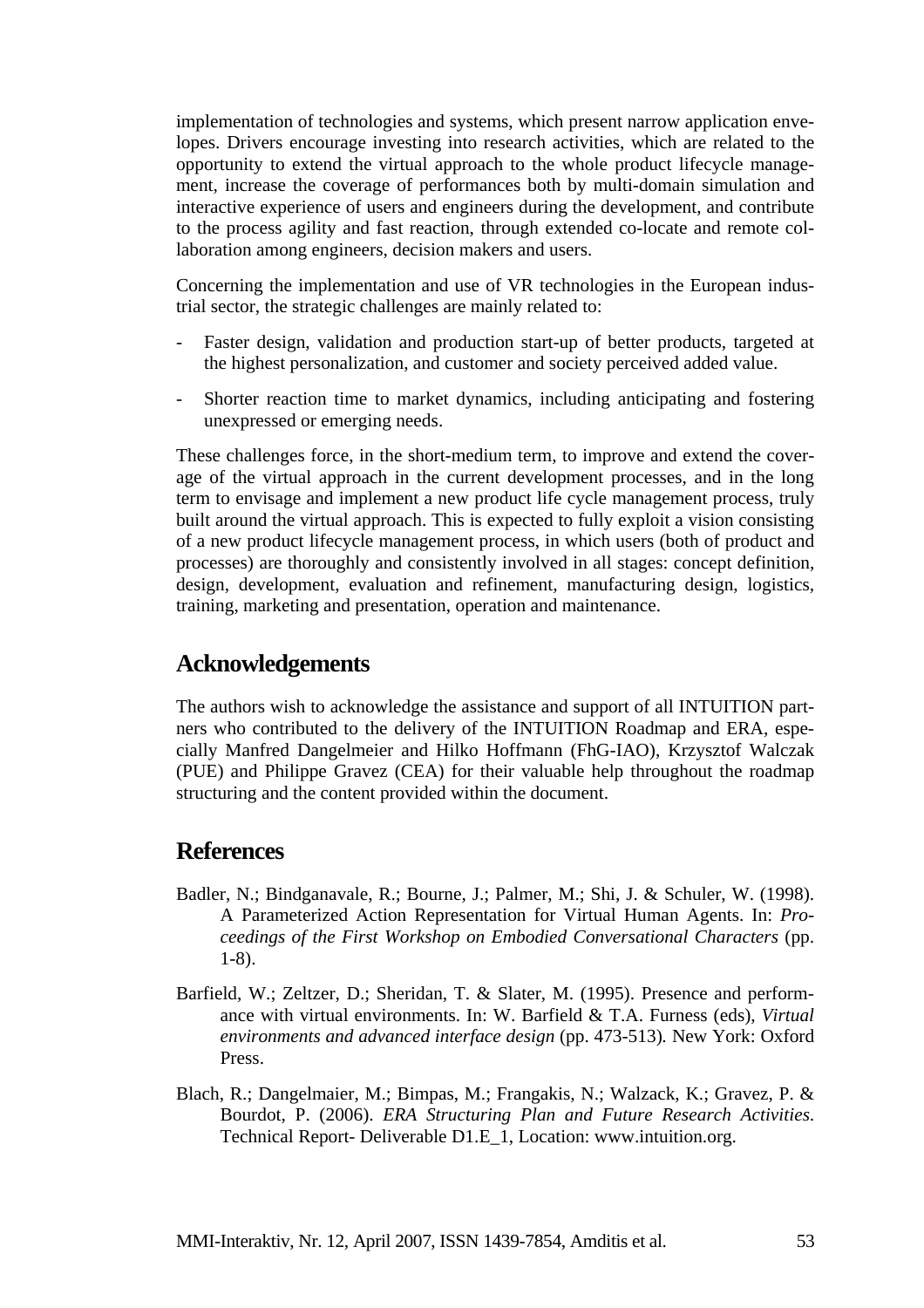- Bloom, B.S. (1984). The 2 sigma problem: The search for methods of group instruction as effective as one-to-one tutoring. *Educational Researcher*, 13 (6), 4-16.
- Chryssolouris, G.; Mavrikios, D.; Fragos, D.; Karabatsou, V. & Alexopoulos K. (2004). A hybrid approach to the verification and analysis of assembly and maintenance processes using Virtual Reality and Digital Mannequin technologies. In: A.Y.C. Nee & S.K. Ong (eds.), *Virtual Reality and Augmented Reality Applications in Manufacturing*. London: Springer.
- Experts Group on Collaboration@Work (2006). *New Collaborative Working Environments 2020*. Report on industry-led FP7 consultations and 3rd Report of the Experts Group on Collaboration@Work.
- Kennedy, R.S.; Lane, N.E.; Berbaum, K.S. & Lilienthal, M.G. (1993). Simulator Sickness Questionnaire: An enhanced method for quantifying simulator sickness. *The International Journal of Aviation Psychology, 3,* (3), 203-220.
- Kennedy, R.S.; Lanham, D.S.; Drexler, J.M.; Mssey, C.J. & Lilienthal, M.G. (1997). A comparison of cybersickness incidences, symptom profiles, measurement techniques, and suggestions for further research. *Presence-Teleoperators and Virtual Environments, 6*, 638-644.
- Musse, S.R. & Thalmann, D. (2001). Hierarchical Model for Real Time Simulation of Virtual Human Crowds, *IEEE Transactions on Visualization and Computer Graphics, 7,* (2), 152-164.
- Regian, J. W.; Shebilske, W. & Monk, J. (1992). A preliminary empirical evaluation of virtual reality as an instructional medium for visual-spatial tasks. *Journal of Communication, 42,* (4), 136-149.
- Ruddle, R.A. & Payne, S.J. (1997). Navigating buildings in "desk-top" virtual environments: Experimental investigations using extended navigational experience. *Journal of Experimental Psychology, 3*, 143-159.
- Stoaklei R.; Conway, M.J. & Pausch, R. (1995). Virtual reality on a WIM: interactive worlds in miniature. In: *Proceedings of ACM CHI'95 Conference on Human Factors in Computing Systems* (pp.265-272).
- Wang, X. (1996). Learning Planning Operators by Observation and Practice. *Ph.D. Thesis, School of Computer Science, Carnegie Mellon University.*
- Wickens, C.D. & Baker, P. (1995). Cognitive issues in virtual reality. In: W. Barfield & T.A. Furness (eds), *Virtual environments and advanced interface design* (pp. 514-541). New York: Oxford Press.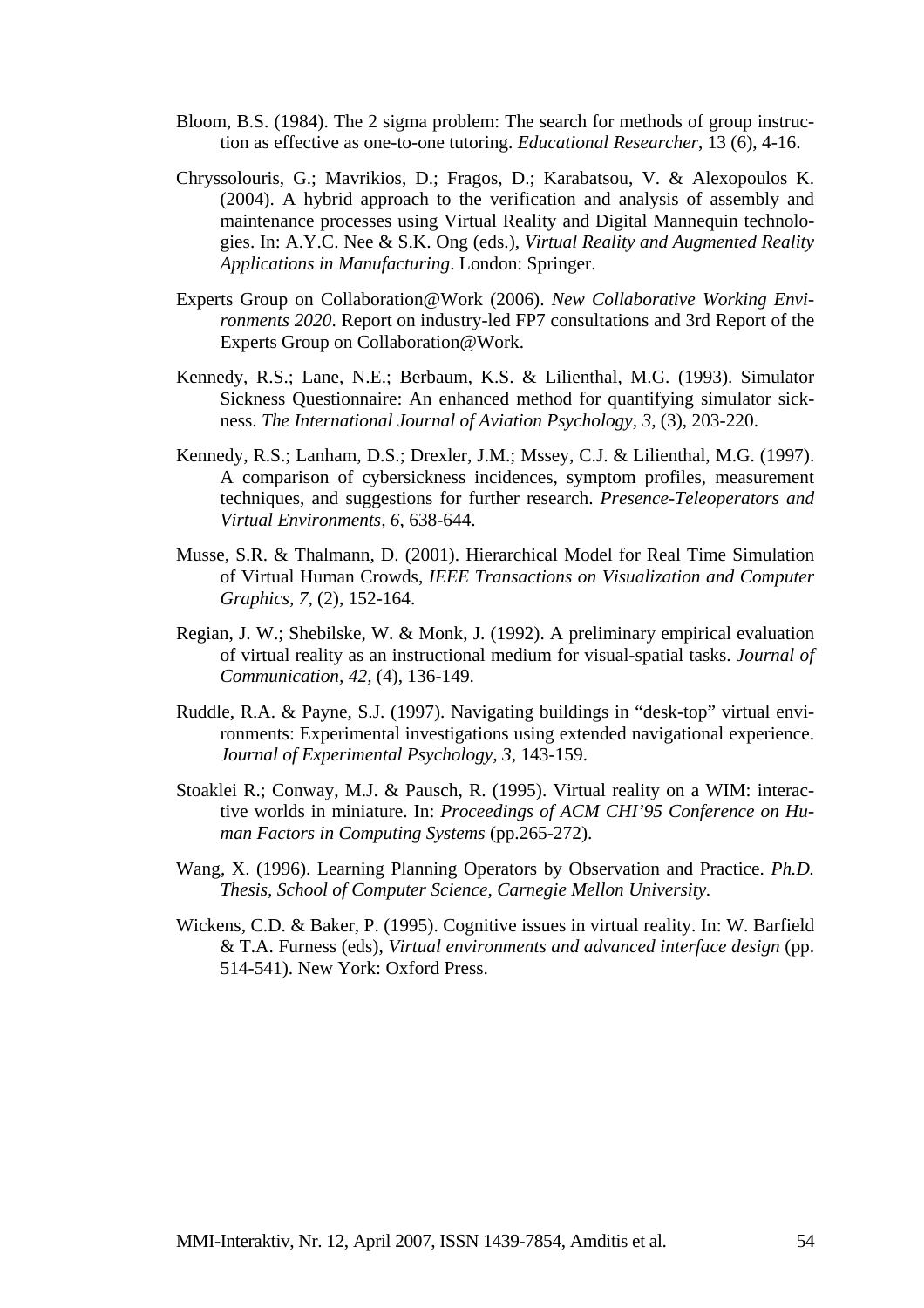# <span id="page-58-0"></span>Trends and Developments from the VR2007 Conference



JOHANN HABAKUK ISRAEL

*Fraunhofer Institute for Production Systems and Design Technology (FhG IPK), Berlin, Germany* 

*Keywords: Virtual Reality (VR), VR2007, 3DUI* 

Virtual Reality (VR) is not a niche but key of a larger trend in next generation Reality Based Interfaces (RBI) according to Robert J. K. Jacob from Tufts University in his keynote address at this year's 3D User Interfaces (3DUI) Symposium, which took place in conjunction with the IEEE Conference on Virtual Reality. "Use reality wherever you can, for the rest, use something different." Jacob (figure 1) encouraged researchers to continue and broaden their work towards the development of interfaces which in his opinion should be based on natural users' skills and incorporate new technologies whenever what we gain by the computers' capabilities is more than we lose by giving up familiarity in handling objects and information.

The annual IEEE Conference on Virtual Reality brings together researchers and companies involved in the field. The 2007 conference took place in Charlotte, North Carolina. It covered the whole range of VR related themes ranging from perceptual and human factors issues, technical questions and interaction research, to modeling and rendering of virtual humans, to name just a few.

Beside much in-depth research work presented during the conference, it was also the place to share opinions on future trends and developments in VR. Jim Foley from Georgia Tech opened the discussion in his keynote by claiming three big T's which will dominate Virtual Environments in future: Training, Therapy, and Theatre. As for many other technologies, Foley sees games and entertainment as the main driving factors in making VR technology affordable for consumers. This in turn could open up new markets and bring VR applications into daily life. He also drew attention to the point that complete immersion is not necessary for all tasks. While considerable immersion is achievable at relatively low costs, a full immersion system might easily inflate the budget, so it is crucial for the economic success of Virtual Environments (VEs) to keep the relationship between costs and effectiveness in mind when planning them. When asked for what comes after Virtual Reality, he speculated that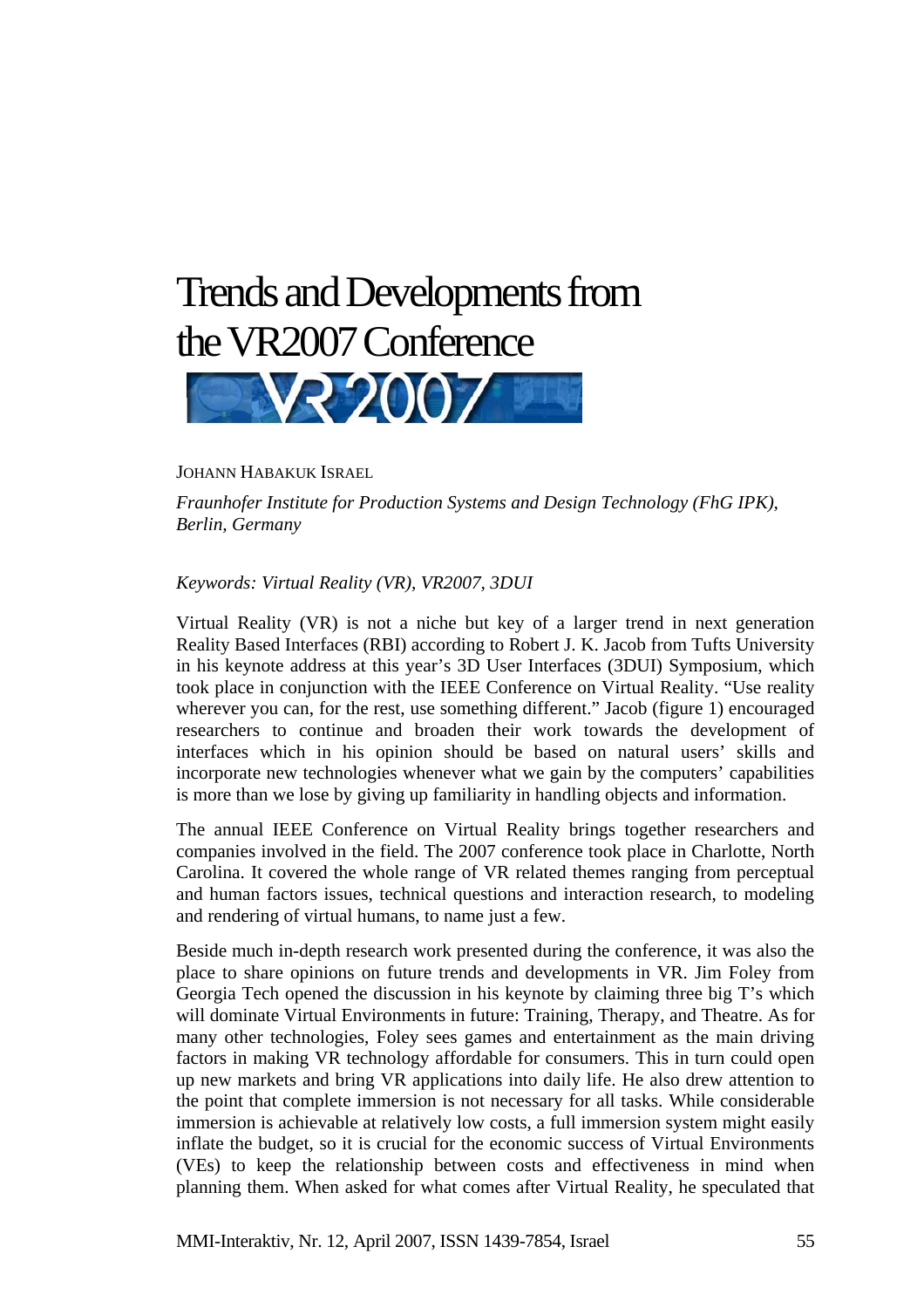

*Figure 1: Rob Jacob (right), keynote speaker, and Wolfgang Stürzlinger (left), organizer of the 3DUI Symposium.* 

in a future evolutionary step we might lose our ability to walk and live our entire life in virtual environments, similar to the popular Second Life.

In a statement addressed to those planning an academic career and shaping the future of VR, Frederick P. Brooks from University of North Carolina, Chapel Hill, one of the fathers of VR, gave the advice to "do what makes you crazy and do it well, find your passions, and find a way you make your passion useful." Many agreed that the enthusiasm and innovations which drive the computer games industry could also be a model for developing business and industrial VR systems. Applications could be structured as serious games in order to make them more lively, usable and less tiring.

The program of the conference included several panels and sketch sessions which covered:

- Perception & Human Factors
- 3DUI & VR/AR Systems
- Scene Complexity Management
- Modeling & Simulation
- Distributed & Networked VR
- Display
- Multi-sensory Interaction
- Modeling & Rendering
- Modeling, Rendering & Virtual Humans (Sketches)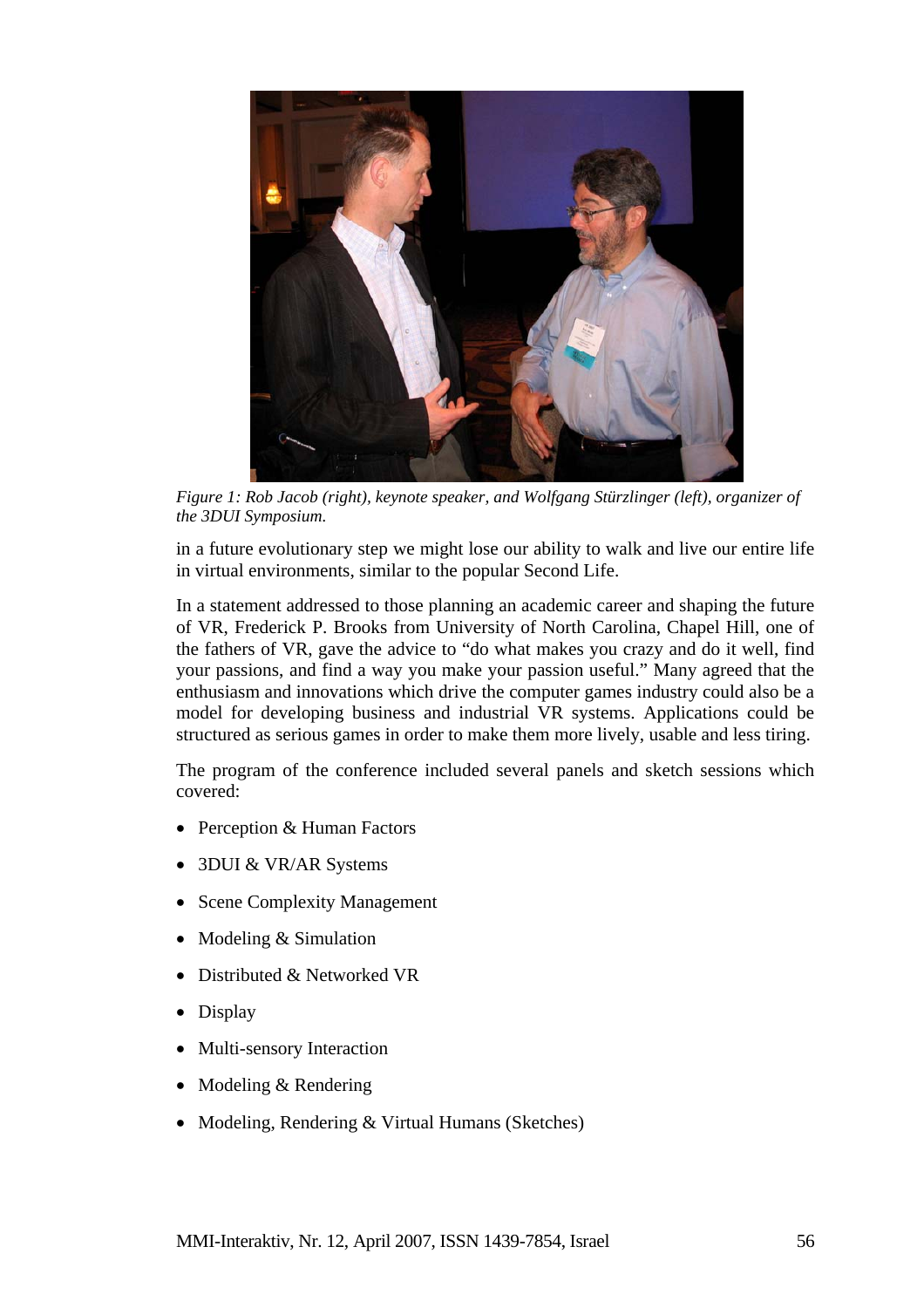

*Figure 2: Infrared based optical tracking system iotracker from Vienna University of Technology.* 

- VR Systems & Applications (Sketches)
- Augmented & Mixed Reality (Sketches)

The talks covered the whole spectrum from basic physiological/perceptual research to core VR technology. Issues related solely to interaction were covered in the Symposium on 3D User Interfaces (3DUI), which took place two days before the conference. There were a broad range of contributions. Niklas Elmqvist from Chalmers University of Technology, Göteborg, presenting a taxonomy and design patterns for 3D occlusion management techniques, a vital step in order to help users to discover and access occluded virtual objects and find relationships between them (Elmqvist & Tsigas 2007).

Virtual mirrors were suggested as new interaction techniques for Augmented Reality (AR) systems by Nassir Navab from Technische Universität München. They are of great use when moving the head is too complicated or even impossible. Navab demonstrated the mirror in the context of laparoscopic surgery, showing impressive pictures of precisely superimposed views of real patient videos and CT images (Navab, Feuerstein, & Bichlmeier 2007). Examples like these re-emphasized what medicine can gain from using VR. "Medicine is the immediate future of VR" as participants noted during the discussion.

In a talk on Distributed Virtual Environments (DVEs), Silvia Rueda from the Universidad de Valencia presented studies underlining the benefits of peer-to-peer (P2P) networks in terms of scalability, response times and system saturation (Rueda, Morillo, Orduña & Duato 2007).

Non-isomorphic manipulation, that is non one-to-one mapping of manipulations of the input device onto the controlled virtual objects, is a common way of interacting within virtual environments. Joseph J. LaViola from Brown University presented work showing that a possibly generalizable amplification factor of three is best for non-isomorphic 3D rotation in VEs (LaViola & Katzourin 2007).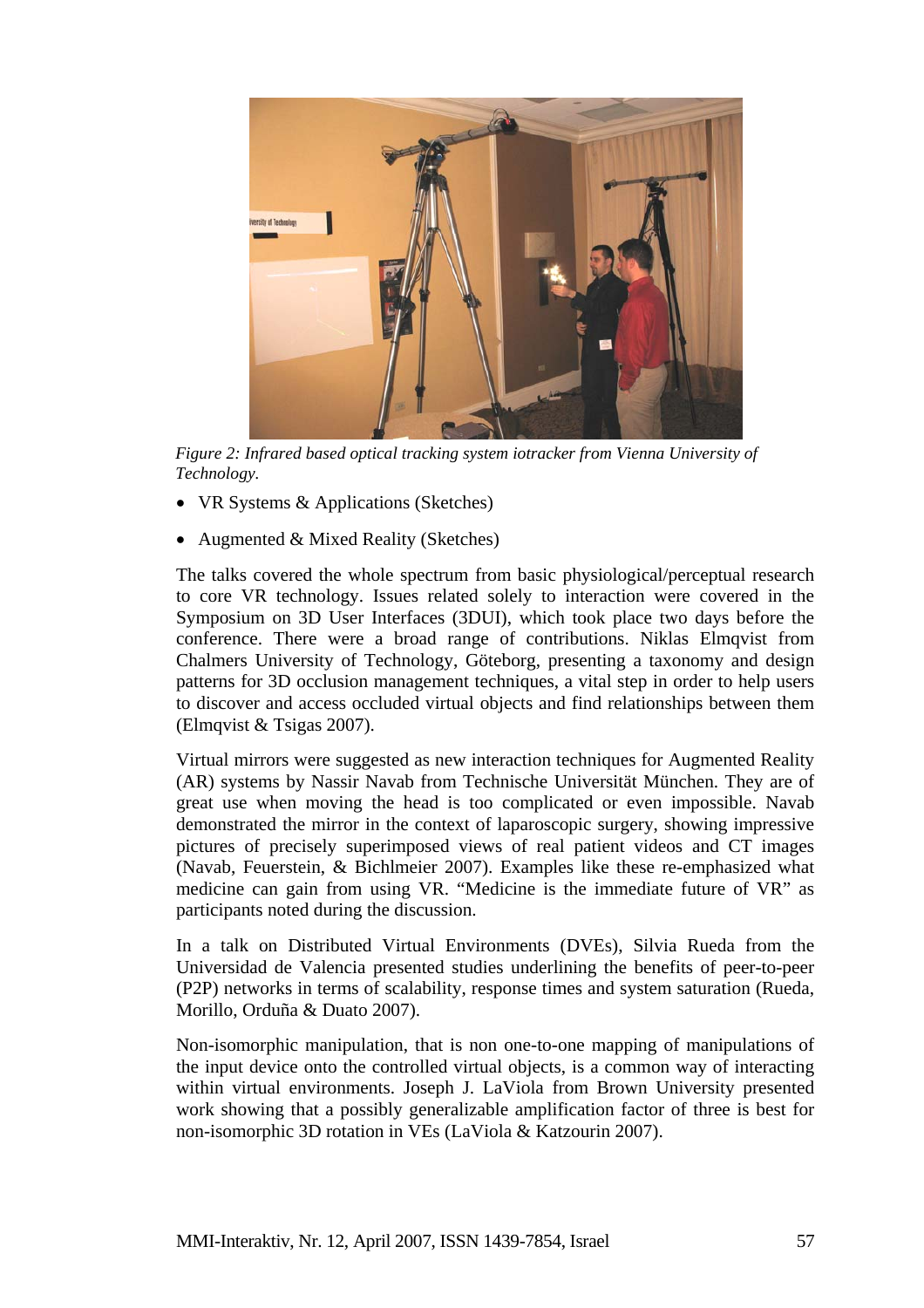

*Figure 3: Tactile feedback device by VW Group Research and Bauhaus-University Weimar.* 

One panel was dedicated to spatial perception in immersive virtual environments. Most of the contributions were dealing with distance compression, the fact, still not entirely understood, that users in virtual environments systematically underestimate distances when acting on the space. Various related aspects were discussed, e.g. the fact that recent research in psychology has shown that visual perception is influenced by a person's purposes, psychological state, emotions, and recent activities.

Several research groups and companies presented their latest developments at a small exhibition. Among them was the low cost, four camera, infrared based optical

tracking system *iotracker* from Vienna University of Technology (see figure 2) which also astonished industrial competitors with its high accuracy and large tracking volume of up to 40  $m^3$ . A lightweight tactile feedback device for the fingertips which could replace cumbersome data-gloves was presented by Volkswagen Group Research and Bauhaus-University Weimar (see figure 3). It enables users to feel and interact with virtual objects using two fingers and the thumbs of both hands (Scheibe, Moehring & Froehlich 2007).

Industrial exhibitors tried to attract visitors with effective demonstrations of their latest VR technology, mostly Head-Mounted-Displays (HMDs), tracking systems, and software toolkits (see figure 4). The HMDs presented featured fields of view (FOV) ranging from 40° to 80°, with varying image quality and resolutions up to 1280x1024 per channel. The prices for professional VR systems, including HMD, tracking system, visualization software, and rendering hardware, are varying among the suppliers, starting from US\$ 50,000 to 80,000.

The VR community will meet again at this year's ACM Symposium on Virtual Reality Software and Technology (VRST) from November 12–14 in Newport Beach, California and ACM SIGGRAPH from 5–9 August in San Diego, California.